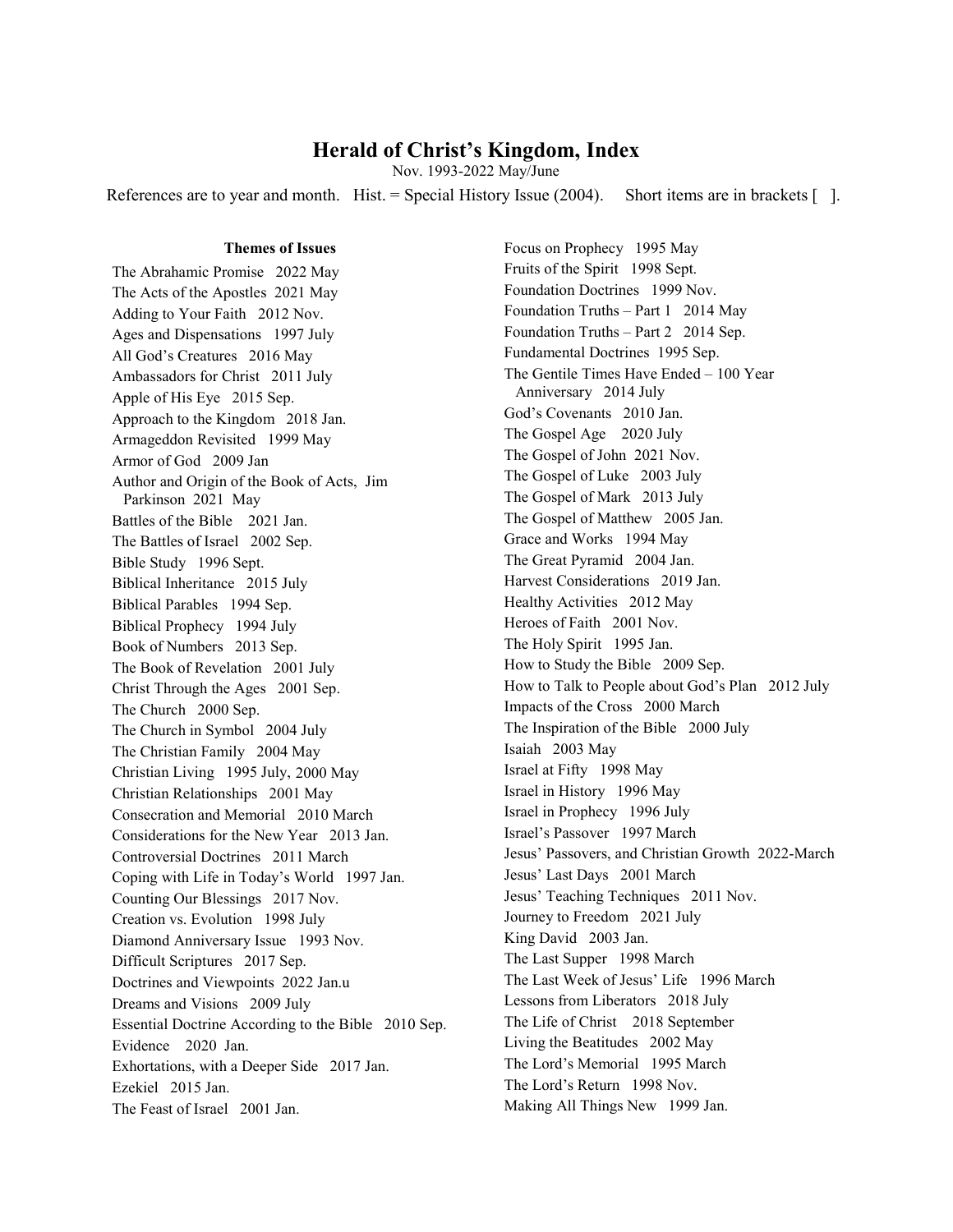Meaningful Details 2011 March Meet Your Brethren of the Early Church 1997 Sep. The Memorial 2016 March The Memorial of Jesus' Death 2015 March The Memorial Supper According to John 2021 March Titles of Jesus 2020 November Memorial Reflections 2014 March Mercy 2011 Jan. The Minor Prophets 1997 May The Minor Prophets 2017 May The Minor Prophets - Part 2 2018 May The Miracle of Israel, 2020 May The Miracles in John 2002 July New Beginnings 2012 Jan. Old Testament Prophets 2016 Jan. Our Lord's Great Prophecy 2019 May Our Lord's Memorial 2012 March Our Lord's Memorial 2020 March Our Spiritual Senses 2015 Nov. Overcoming 2016 Nov. The Passover 2004 March Perspectives of the Nativity 1997 Nov. Pictures of the Kingdom 2019 Sept. Portraits of Jesus 1994 March Prayer 1994 Nov. Practical Applications of the Memorial 2009 Mar Practical Lessons from the General Epistles 2014 Jan. Prayer 2013 May Precious Promises 2016 Sep. Precious Treasures 2011 Sep. The Priesthood 2020 Sept. The Psalms 1999 July The Psalms 2012 Sep. A Reader's Simple Guide to Revelation 2018 Nov. Remembering Christ 2017 March Resolving Conflict 2010 July Resurrection 2015 May Returning from Babylon 2004 Sep. The Return of Christ 2003 Nov. Role Models 2003 Sep. The Roles of Jesus 2003 March The Sabbath Healings of Jesus 2019 July A Sense of Urgency 1996 Jan. The Seven Churches of the Apostle Paul 2002 Jan. The Seven Millenniums of Man 2000 Jan. Shadows of the Cross 1999 March Sing! 2013 Nov. Solomon 2010 May

The Spirit Begotten 2016 July A Spiritual Election 1996 Nov. Symbolic Numbers 2004 Nov. The Tabernacle 2002 Nov. Thanksgiving 2009 Nov. Thanksgiving, Christmas, and the New Year 1995 Nov. Through the Eyes of the Master 2013 March A Time to Remember Jesus 2018 March The Torah 2000 Nov. Trespasses 2019 March What Would God Have Me To Do? 1994 Jan. Where Did They Go Wrong? 2010 Nov. Wisdom from Proverbs 2019 Nov. Witnessing: Our Christian Heritage 2017 July Women of the Old Testament 1999 Sep. Words from the Cross 2002 March Works of the Second Advent 2009 May The Year in Review 1998 Jan.

### **Article Titles**

[Aaron's Garments of Glory and Beauty 2007 March] The Aaronic Priesthood, from an article by Jeffrey Earl, 2020 Sept. [Abel's Blood and Jesus' Blood 2007 March] The Abiding Life, John Trzeciak 1994 Sept. Abraham, Isaac, and Sacrifice 1999 March Abram and the First World Wars -- a Review of Genesis 14 Kome Ajise 2021 Jan. Acceptable Service 2000 May [Accessible 2013 Nov.] Acts 27, And You Are In It, Ray Luke 2008 May Adding to the Faith 2012 Nov. After the Final Exam 2015 May An Admonition for the New Year, John T. Read 1995 Nov. Advanced Doctrines and Viewpoints, James Parkinson 2022 Jan. Advantages in Christ, Tom Ruggirello 2014 March [African Trip Report, David Rice 2001 Sept.] Agape, Mark Grillo 2012 Nov. The Age of Promise 1997 July Agreeing with Thine Adversary 2008 Nov.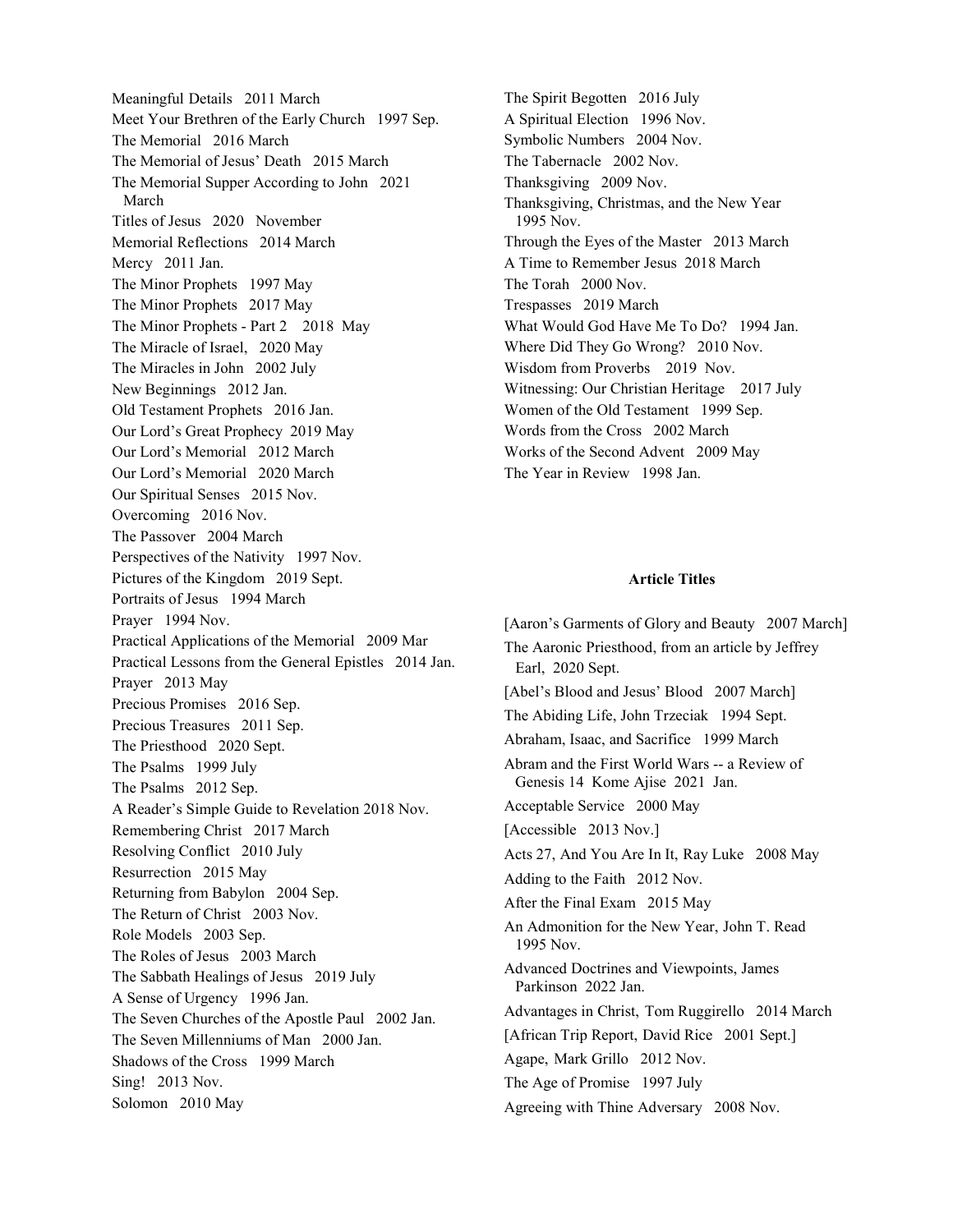[Alabaster Boxes, Benjamin Barton 2001 March] The Alabaster Vial, Ernie Kuenzli 2014 March Alive and Remain (1 Thess 4:13-18) 2009 May All Men in Expectation, Homer Montague 1996 May ALL the Nations, Leonard Griehs 2012 July All the Nations Shall Be Blessed, Aaron Kuehmichel 2010 Jan. All Things Having Been Accomplished, Russell Marten 2002 March Alphabet of the Ages (Key to Chart) 1999 Nov. Always Pray and Never Lose Hope, Paul Lagno 2016 Sept. Amazing Grace 2021 Nov. Amazing Grace of the Gospel, Michael Brann 1997 July Amiable Tabernacles 1995 Nov. Anastasis – Resurrection 1993 Nov. The Ancient Worthies in the Millennial Kingdom, David Stein 2009 May The Ancients on the Trinity 1993 Nov. [And It Was Good 2013 Nov.] [Anecdotes Along the Way 1994 Sept.] Anger, Homer Montague 2007 Jan. Anger and Love, Dennis Carmer 1995 July Animals Preserved, James Parkinson 2016 May Anointed for Burial, Robert Seklemian 2000 March Another Generation, Carl Hagensick 1996 May The Antiquity of the Books of Moses 2000 Nov. Anti-Semitism and Israel, Leonard Griehs 2015 Sept. An Appetite for Righteousness, Rolando Rodriguez 2002 May The Apple of His Eye 2015 Sept. Applied Christianity at the Office, Leonard Griehs 2001 May Approaching God, Régis Liberda 2002 Nov. [Archaeology and the Bible (BAR) 2006 March] Are Christians All to Fall Asleep in Death?, James Parkinson 2011 March Are Ye Able (poem), Gertrude W. Seibert 2005 July Are You Ready 2018 March Kent Humphreys Arius and Public Debate 2017 July Arm, Hand, and Fingers, Tom Ruggirello 2006 Jan. As A Man Thinketh, Richard Evans 2007 July As Always, So Now, T. Holmes 1996 Jan. [As High as the Heavens 2013 Nov.]

As Oil Poured Out, Piotr Krajcer 2017 March As Pants the Hart (Psalm 42) 1996 Jan., 2009 March Asaph the Chief Musician, Albert O. Hudson 1999 July Ascending Passage and Grand Gallery, David Stein 2004 Jan. Asleep in Jesus (poem), 2011 Jan. An Attitude of Gratitude, T. Alexander 2009 Nov. Atonement 2017 Sept. Awake (poem), W.H. Pepworth 2008 July [Awake and Learning 2012 May] Babylon is Fallen (short poem) 2002 Sept. Babylon is Fallen (short poem) 2004 Sept. Babylon the Great in 1914 and 2014 2014 July Babylon's Confusion – Economic, Leonard Griehs 1999 May Babylon's Sins and Judgment, David Rice 2018 Nov. Balaam, Michael Nekora 2010 Nov. Balance in the Christian Walk, Allen Coffman 1996 Sept. [Balfour Declaration, 2008 July] Baptism, 2005 July Baptism, Brad Bach 2011 March Barabbas, Carl Hagensick 1994 March Barabbas and the Perfect Man, David Christiansen 2015 March The Barren One Will Rejoice, Tom Ruggirello 2010 Jan. Bathing, Brent Hislop 2012 May The Battle of Ai, Brad Sweeney 2021 Jan. The Battle of Jerusalem 1999 May Battlefield Lessons for the Christian, Larry McClellan 2021 Jan. Be It As You Say (hymn), Joy Thompson/Ion Ionescu 2013 Nov. Bearing the Grief of Others 1995 July The Beast, False Prophet and Dragon, David Doran 2001 July The Beatitudes and More, Homer Montague 2005 Jan. "Before Abraham was Born, I am," Ernie Kuenzli 2021 Nov. Before the Feast, Kome Ajise 2021 March Before the Great White Throne (hymn), M. L. McPhail/ G. M. Bills 2013 Nov. The Beginning (poem), Amanda Lazarus 2009 May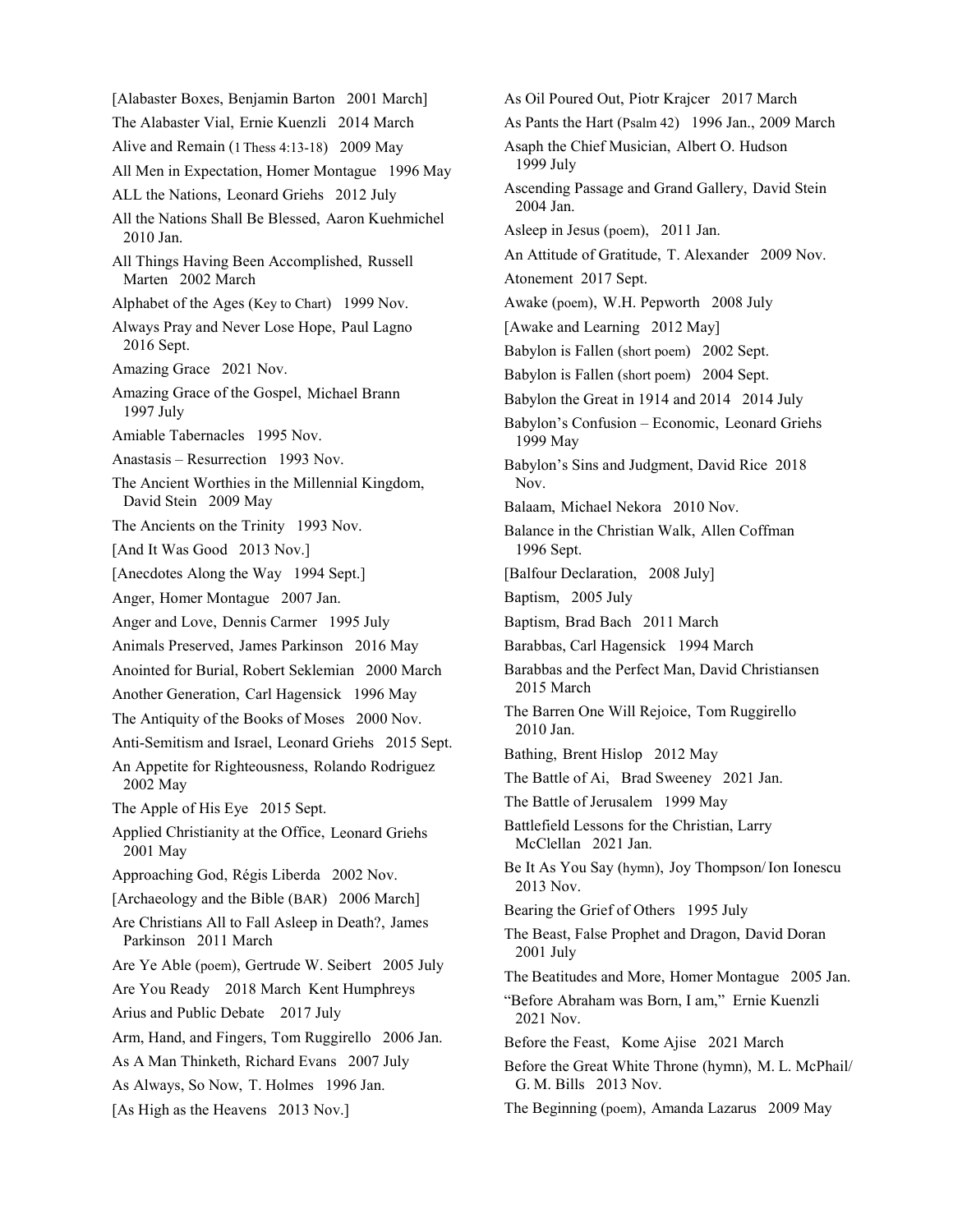Beginning Again, David Rice 2012 Jan. The Beginning of Months 1997 March Begotten by the Spirit (John 3) 2002 July Behold! (poem), W.H. Pepworth 2006 March Behold the Bridegroom! Edwin Allbon 1993 Nov. Behold the Lamb of God! Richard Kindig 1997 March Behold, the Man!, David Christiansen 2012 Jan. "Behold thy Mother" 2004 May Behold Thy Son! 2000 March Being an Example of Christ, Michael Brann 2004 May Benefitting from the Ancient Manuscripts, James Parkinson 2009 Sept. Berating the Scribes and Pharisees 2001 March The Bethlehem Trilogy 2003 Jan. The Betrayal, Carl Hagensick 1998 March The Betrayer and Denier, David Marten 2013 March The Better Gift (poem) 2001 Jan. Between the Testaments 1996 May Beyond the Veil (poem) 2004 July [The Bible 2000 July] The Bible and the Spade 2000 July [The Bible as a Rising Civilization (Paul Mali) 1999 Nov.] [Bible Barometer (graphic) 2006 Nov.] [The Bible Code (Michael Drosnin) 1997 Nov.] Bible Prophecy – Its Purpose in God's Plan, Charles Redeker 1994 July Bible Student Beliefs Hist. [Bible Student History issue (announced) 2004 May] Bible Study with a Purpose, O.B. Elbert 2009 Sept. The Bible – The Sure Word of God (poem), Elaine L. Redeker 2000 July Biblical Earthquakes: What Do They Mean? Adam Kopczyk 2006 Sept. Bitter Herbs, Tom Gilbert 2008 March Blessed Among Women, Aaron Kuehmichel 1997 Nov. Blessed Assurance (Hymn) 2020 July Blessed Are the Merciful 2011 Jan. Blessed Redeemer (short poem), Mrs. Avis Christiansen 2000 March Blessed Tears, Carl Hagensick 2002 May Blessing God, Michael Nekora 2003 July The Blessing of Judah, Wilfred Price 1995 May

[The Blessings of Solitude, Jonathan Edwards 2000 May] Blessing the Righteous 2012 Sept. Blest Be the Tie That Binds (Michael Colletti) 2017 Nov. Blood, Michael Nekora 2006 Jan. The Blood on the Lintels, Homer Montague 2008 March Boaz 2007 March The Body of Christ 2006 Jan. Bones Coming Together, Andre Couceiro, 2020 May Of Bones and Sticks (Ezekiel 37) 1996 May The Book of Exodus, David Rice 2006 May The Book of Judges, David Rice 2005 Nov. The Book of Revelation, David Rice 1994 July Born to a Destiny, Robert Brand 2014 Nov. Bound By Invisible Bonds (poem), Benjamin Barton 2002 Jan. The Brazen Serpent, Charles T. Russell 1999 March [The Brazen Serpent 2007 March] The Bread and the Cup, Brent Hislop 2008 March Bread and Cup James Parkinson March 2018 The Bread of Life, Benjamin and Gabriella Stein 2021 Nov. [Break Forth into Singing, Isaiah 49:13 2000 Sept.] [Breaking the Power of Death, Donald Holliday 1999 Nov.] Breathe on These Slain, That They Come to Life Ernie Kuenzli, 2020 May Bride and Bridegroom, Michael Brann 1995 March The Bride and Bridegroom, Carl Hagensick 2004 July The Bride Class, David Rice 2016 July The Bride of Christ, Michael Brann 2004 July Bridle Thy Tongue, Homer Montague 2010 Sept. A Brief Overview of Israel's Battles with the Philistines, Brent Hislop 2021 Jan. Brotherly Kindness, Ed Byrd 2012 Nov. Buckling the Belt, Tom Gilbert 2009 Jan. The Budding Fig Tree (1948), J.R. Hughes 1998 May Building a Spiritual Temple (1 Peter 2) 2001 May [Building the Tabernacle, Anton Frey 2002 Nov.] Building the Temple, Ted Marten 2003 March The Burden of Egypt (Isaiah 19) 2004 Jan. The Burden of the Hour (short poem) 2007 July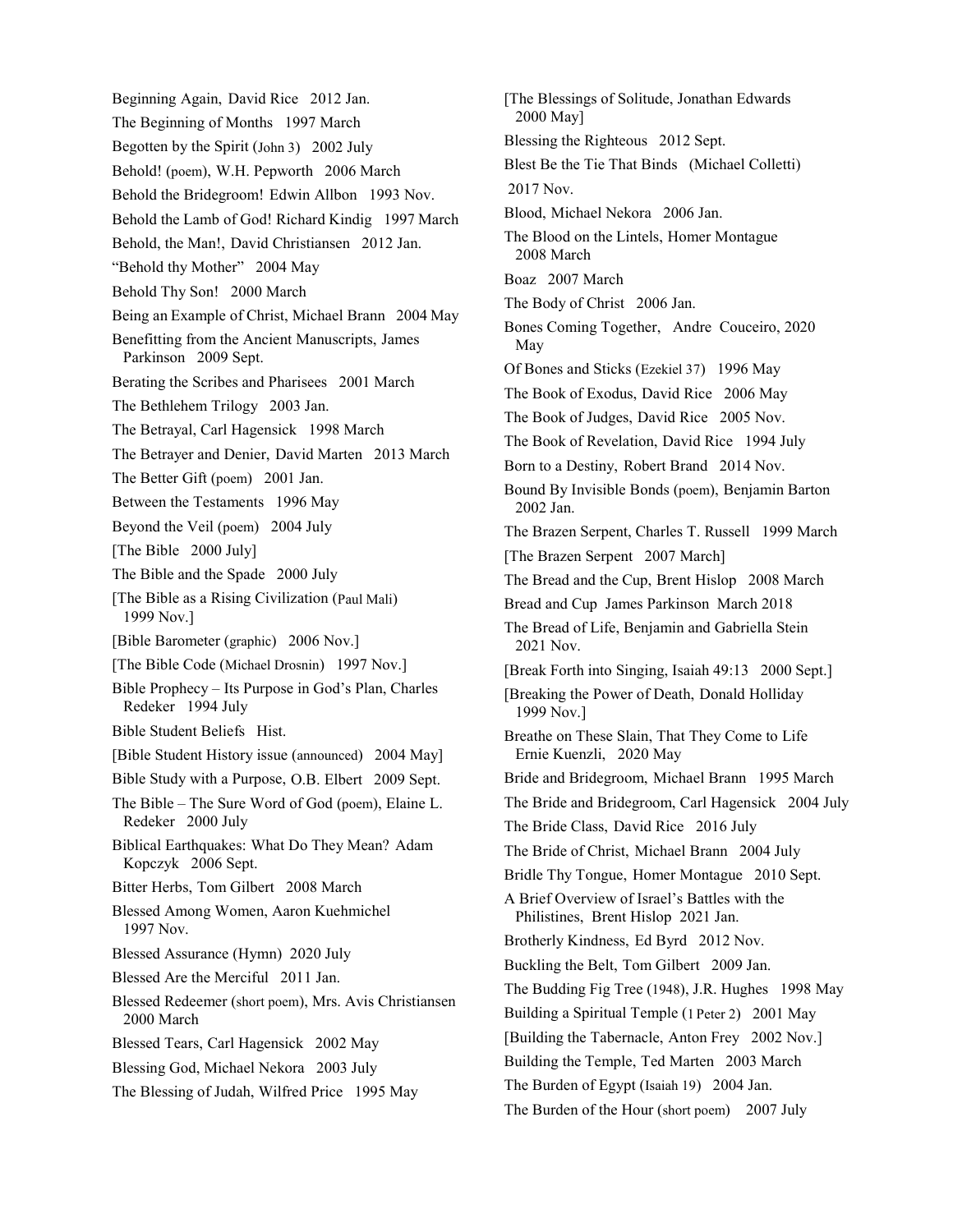Buried in Water, Len Griehs 2000 Sept. Buried Treasures, Carl Hagensick 2000 July The Butler and the Baker, Carl Hagensick 1999 March The Butler and the Baker, Carl Hagensick 2009 July By One Man Came the Resurrection 2015 May [Caleb 2010 Nov.] A Call to Action (Haggai 1) 2006 July A Call to Blessing (hymn), Gregg Mathewson 2013 Nov. Called by a New Name (poem) 2010 Jan., 2015 July Called to be Sons of God, Larry McClellan 2014 Sept. Called to Glory and Service, Tom Gilbert 2015 July Camels in the Bible, Mike Ensley 2016 May [A Canaan on Earth 2009 May] [The Canary and the Sparrows 2000 March] [Carl Hagensick Obituary (1934-2008) 2008 Sept.] Casting All Your Care Upon Him (poem), 2013 July [Catalysts, Anton C. Frey 2010 July] [Cease Ye from Man 2004 Sept.] A Change of Worlds 2000 Jan. Change, Adversity, and Sanctification, Joseph Ledwinka 2021 May [Characteristics of the Righteous 2010 May] Character Teachings of Jesus 2018 September [The Chart of the Ages (chart) 2007 Sept.] Cheerfulness, Homer Montague 2012 May Children, A Gift from God, Kris Knapczynski 2004 May Choosing a Special People, Richard Evans 1997 July The Chosen People in Expectation, Dariusz Grudzien 1994 March Christ Died Once for All, and Our Gratitude, William Dutka 2006 Nov. Christ in You 1995 March Christ, the Ideal Husband, Charles T. Russell 2001 May Christ's Glorious Kingdom (poem), Gertrude Seibert 2001 July Christ's Glorious Reign (poem) 2010 May Christ's Intercessory Prayer 2005 March Christ's Final Week, Homer Montague 2013 July Christ's Kingdom, Ernie Kuenzli 2008 Sept. Christ's Second Advent 2017 Sept. Christian Conformity, Homer Montague 1997 Jan. Christian Walk 2017 Sept. The Christian Mother, Charles T. Russell 2001 May

The Christian's Commission (poem), Alice M. Ripper 2001 July Christians Before the Reformation Hist. Christianity United? 1999 May The Christmas Story 1996 Nov. [The Church at Philippi, Len Griehs 2010 July] [The Church in Glory, Charles Redeker 2004 July] A City Set on a Hill, Todd Alexander 2021 May [Citizenship, B.J. Drinkwater 2005 May] Cleaning House 1997 March Cleanse Me (short poem) 2001 Jan. Cleansing the Temple 1996 March Cleansing the Temple, Michael Brann 2002 Sept. Cloning, Kornelius Fil 2006 Sept. [Close your eyes for a moment… 2008 Sept., Hist. Closer Than a Brother, Tim Alexander 2003 March Clouds of Fear, Linings of Hope, Richard Kindig 1998 Jan. Comfort One Another, David Rice 2017 Jan. The Comforter 1995 Jan. Coming Blessings, David Rice 2012 Sept. The Coming of His Feet (poem) 2008 March The Coming of Josiah, John Hasty 1994 July The Commandment with Promise, Carl Hagensick 2004 May [Common Days 2007 Jan.] Communing with God 1999 July Communing with God, Andrew Polychronis 2003 July Communion in Jesus' Sacrifice, Russell Marten 2009 March Communion or Common Union?, Daniel Beard 2015 March Comparative Chart between Joseph and Jesus 2019 Sept. Completing the Church, Paul Lagno 2009 May [Concluding Admonition, Martin Luther 2009 Nov.] Concluding Counsel, Leonard Griehs 2018 Nov. A Consecrated Home (poem), Carl Hagensick 2003 Sept. Consecrated Thinking, Benjamin Barton 2010 March Consecrating the Priesthood, David Stein 2010 March Consecration 2010 March Consecration: The Blessed Life 1996 Nov. Consider the Ant, Chris Kuenzli 2016 May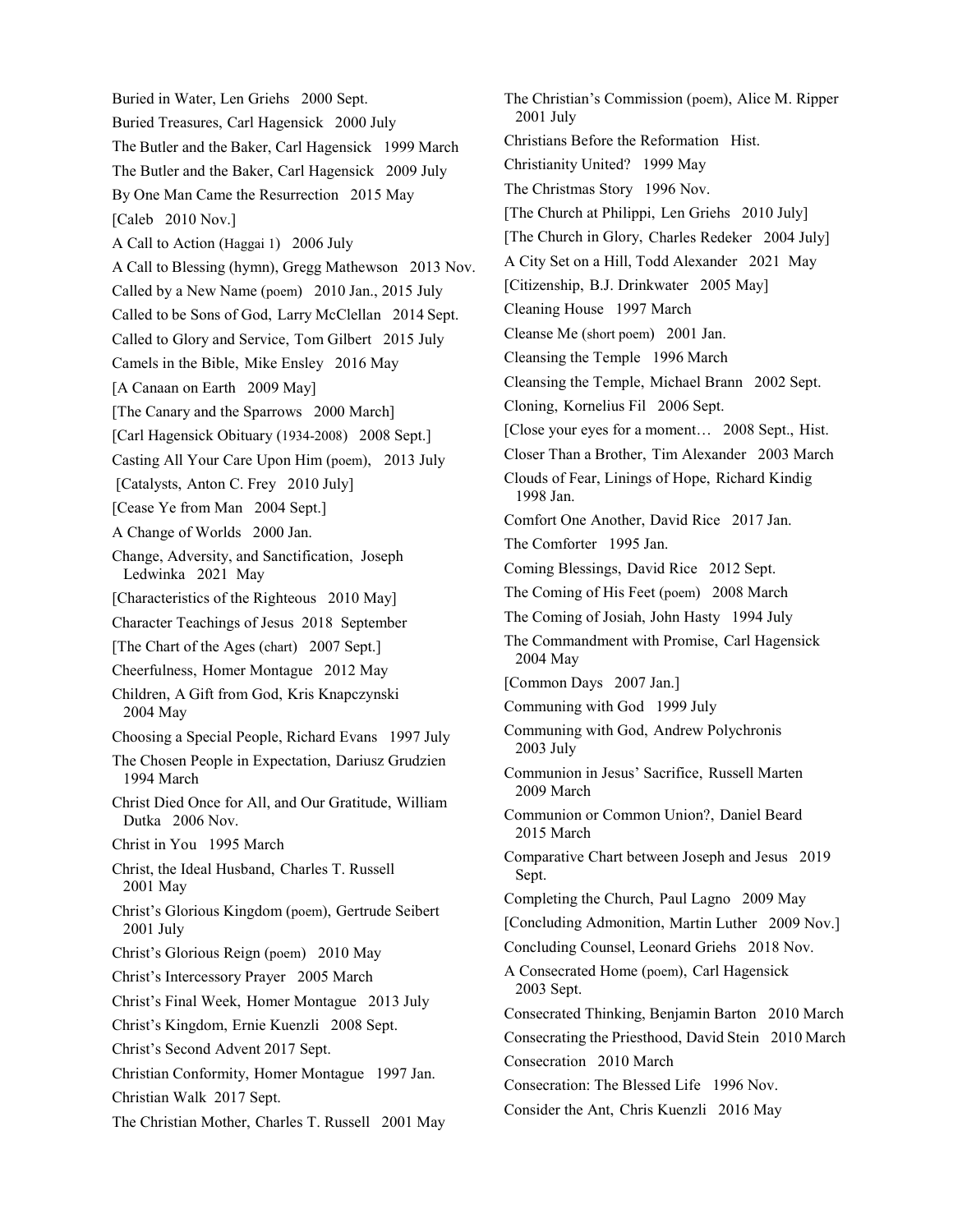Consider Your Ways, Rick Evans 2012 Jan. Controlling the Flesh, John Hummel 2020 July The Consummation of the Gospel Age, Brian Montague 2020 Jan. Consuming Zeal, Carl Hagensick 1996 Jan. Contending for the Faith (Jude) 2007 Jan. Contention Amongst Brethren, Charles Redeker 1994 May Continue Ye In My Love (hymn), Estelle Gill 2013 Nov. Contrasts in Courage, Russell Marten 2001 March The Conversion of Israel, Carl Hagensick 1996 July Coping with Depression, Tom Gilbert 2007 July Correcting Trespasses, Todd Alexander 2010 July The Cost of Discipleship 1995 March The Cost of Discipleship (poem) 2001 May Count Your Blessings (poem) 2007 March Count Your Blessings (Ryan, Lisa & Rosalie Hangs) 2017 Nov. Courage (poem), Alice Ripper 2017 March A Covenant-Keeping God 2000 Jan. The Covenant of Circumcision, Michael Nekora 2005 July Covenant Sacrifices, Wade Austin 2005 July Covenant Signs 2005 July Creation, Evolution, and DNA, James Parkinson 1998 July The Creation-Evolution Controversy 1998 July The Creation in Travail, Michael Brann 1996 Jan. Creeds vs. Bible Study 2010 Sept. Crisis Control, Ben & Joy Thompson 1994 July A Crisis of Confidence, Carl Hagensick 2003 March [Crisis of Conscience (Raymond Franz), Michael Nekora 2003 Sept.] Crossing the Jordan (2 Kings 2), Carl Hagensick 2004 March Crossroads (poem), Carl Hagensick 2005 May The Crown of Glory 2011 Sept. The Crown of the Year 1999 Jan. Crowned with Glory and Honor, Michael Costelli 2015 July [Crowning the Year with Goodness 2013 Jan.] The Crumbling Image 1999 May A Cup of Cold Water (poem) 2007 Sept. The Cup of Our Lord 2005 March

Cursings in the Psalms: Reconciling Them with a Loving God, O.B. Elbert 2012 Sept. Cyrus, the Lord's Anointed, Régis Liberda 2003 May, Sept. [The Cyrus Scroll 2003 Sept.] [Daniel the Beloved of Jehovah (R.E. Streeter) 1998 March] Daniel, a Prophet of Hope, Tim Ruggirello 2022 May Darkness at Noonday, David Rice 2002 Sept. [Darwin's Black Box (Michael J. Behe), Michael Nekora 2001 March] David, Robert Brand 2010 Nov. David, Wade Austin 2007 March David and Goliath 2003 Jan. David at Gath 2007 July David's Sorrowing Heart, David Stein 2003 Sept. [The David Story (Robert Alter, 1 & 2 Samuel), Len Griehs 2006 Jan.] The Day of Judgment, Aaron Kuehmichel 2008 Sept. A Day of Rest, Michael Brann 1996 March Death and Resurrection, Michael Nekora 2005 Jan. Death of the Firstborn, Richard Suraci 2008 March Death, Hell, Heaven, and Earth 2017 Sept. Deborah, Michael Nekora 1999 Sept. Deborah and Barak vs. Jabin and Sisera 2018 July Michael Costelli (High Tech Cannot Defeat God) Deborah and Jael Prevail over Three Canaanite Goddesses Rick Evans 2021 Jan. Deborah, Gideon, and the LORD, James Parkinson 2005 Nov. Deceptions of the Late Harvest, Len Griehs, 2019 Jan. Decision Making 2005 May Declaration of Israel's Independence 1948 1998 May [The Declaration of the Establishment of the State of Israel 2008 July] Declaring the End from the Beginning, Carl Hagensick 2000 Sept. A Delightful Inheritance, Tim Thomassen Hist. Deliverance, David Stein 2004 Nov. Deliverance, Ernie Kuenzlie 2022 May The Deliverance of the Church, David Rice 2000 Sept. Descending in Glory, Robert Kinney 2006 May Descending Passage and Pit, Michael Nekora 2004 Jan.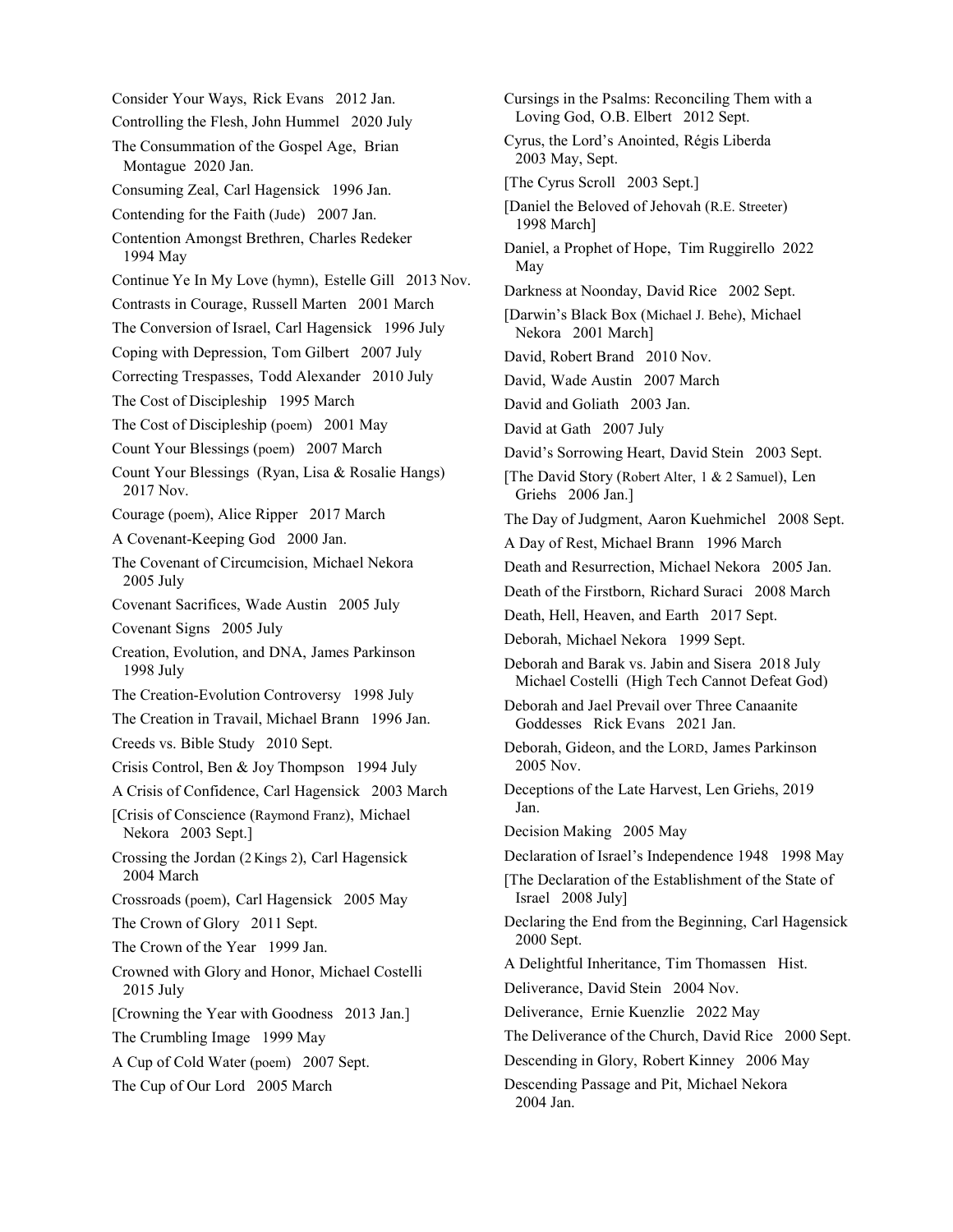The Desire of All Nations, Aaron Marten 2008 Sept. Despised and Rejected (Isaiah 53) 1997 Nov. Despised and Rejected of Men, Tom Ruggirello 2012 March The Destruction of Sennacherib (poem), George Gordon (Lord Byron) 2002 Sept. Development of a Chart of the Ages, James Parkinson and Brian Kutscher, 2022 Jan. Difficult Scriptures concerning: Death, Hell, Heaven and Earth 2017-Sept. God and Perfection 2017 Sept. Atonement 2017 Sept. Christian Walk 2017 Sept. Christ's Second Advent 2017 Sept. Resurrection 2017 Sept. Kingdom 2017 Sept. [Devoted Service 2015 Jan.] [Re: Diamond Anniversary Issue 1994 March, May] Diamonds, Ralph Gaunt 2011 Sept. The Difference Was Prayer, Brian Montague 2013 May Digging Through the Wall, Iosif Dejan 2015 Jan. Diotrephes – Dealing With a Difficult Brother [3 John], O. B. Elbert 2014 Jan. Dipping the Sop, David Rice 2009 March The Disciples' Questions, Todd Alexander, 2019 May Discretion is Wisdom in Motion, Nathan Kaleta, 2019 Nov. A Distant Revelation, Todd Alexander 2004 Jan. A Distressing Storm, David Rice 2019 Jan. Divide it Among Yourselves 2011 March Divine Foreknowledge in the Book of Daniel, David Rice 2000 July The Divine Guideline, Kent Humphreys 2010 July [Divine Revelation 2009 May] The Divine Training, Richard Kindig 2008 May The Doctrine of Clean Living, Brent Hislop 2022 Jan. The Doctrine of Doing for Others, Jerry Nagy 2022 Jan. The Doctrine of Submission (1 Peter 2:13-3:17), 2004 May The Doctrine of Witnessing, Larry McClellan 2022 Jan. Doctrines More Or Less Important, C.T. Russell 2014 Sept.

Doctrines of the Heart, Rick Evans 2010 Sept. [Doctrines the Bible Requires 2010 Sept.] The Doers Shall Be Blessed [James] 2014 Jan. Does Scientific Evidence Point to a Creator? Andy Weeks 1998 July Dogs in the Bible, Gary Johnson 2016 May Doing God's Will, Benjamin Barton 2000 May DOs and DON'Ts for the Faithful [Jude] 2014 Jan. The Dover Dilemma (Intelligent Design) 2006 March [Doves, Lamps, Eyes 2005 Sept.] The Downfall of Judah, Richard Doctor 2002 Sept. The Drawing Power of God, Robert Goodman 1996 Nov. [Dreams 2009 July] Drinking the Cup, Michael Nekora 2005 March [Drinking the Water 2008 Jan.] [Henry Dunn (1801-1878) Hist.] Dust, Water and Hair, Owen Richard Kindig 2013 Sept. [Duties 2004 May] Duties of a Holy Priesthood, Homer Montague 2000 Sept. Dwelling With God, Richard Evans 2000 Nov. A Dying Son Provides for His Mother, Leonard Griehs 2002 March Dying, Thou Shalt Die, Jerry Wesol 2014 May Earnest Watchfulness (poem) 2001 Nov. The Earth, Richard Doctor 2006 July Earth, as Well as Heaven 1998 Jan. Earth's Brighter Day (poem), Carl Hagensick 1998 Jan. Early Christian Doctrines (J.N.D. Kelly, 5<sup>th</sup> edn.), Len Griehs 2000 March Early in the Morning, Tim Thomassen 1996 March Early Stages of the Kingdom Rule, Charles Redeker 1999 July Eat Thy Bread, Drink Thy Wine, Carl Hagensick 1997 March Eating and Drinking, Michael Nekora 2012 May Ecclesiastes, Homer Montague 2010 May The Edge (poem, 1Cor. 10;13), Michael Card 2007 July An Electronic Bible Study Guide, Jeff Mezera 2008 Nov. The Eleventh Plague, The Eleventh Miracle, Timothy Krupa 2004 March Eli, Albert O. Hudson 2010 Nov. Elijah, An overview 2018 Jan.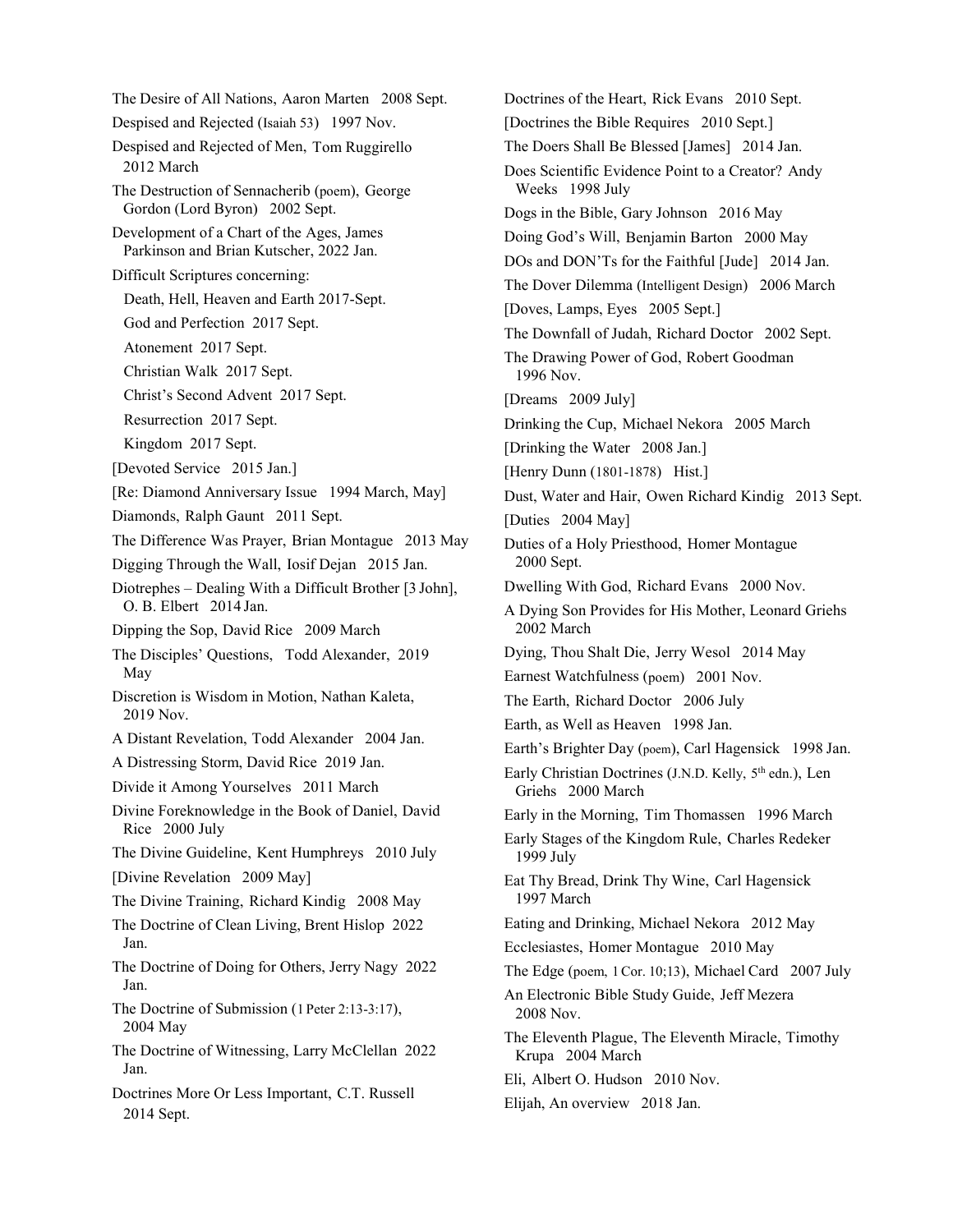(Adopted from "The Time is at Hand, a Treasure Revisited," published by New Albany-Louisville Bible Students) Elijah and Elisha Together, Ernie Kuenzli 2007 May Elisha and the Army Made Blind, Samuel Stalder 2007 May Elijah as a Type of the Church, Ron Chastain Jan. 2019 Elisha, The Prophet of God (I), David Rice 2007 May Elisha, The Prophet of God (II) 2007 May Elisha, The Prophet of God (III) 2007 May [Elisha's Posthumous Miracle 2007 May] An Eloquent Orator 1997 Sept. Embracing Trials, Alex Zardja 2017 March [Emphatic Diaglott (Benjamin Wilson) 2005 Sept.] The End of the Age, Carl Hagensick 2003 Nov. The End of the End, Carl Hagensick 1994 July Endurers of Persecution, Tim Thomassen 2002 May Enter Thou Into Thy Chambers, Edited from a 1928 Article in the Herald of Christ's Kingdom 2020 March Envy, Brent Hislop 2007 Jan. Equity: Perfect Justice, Benjamin and Gabriella Stein, 2019 Nov. Eradicating the Spirit of Selfishness, Homer Montague 1994 May The Establishment of the Church, Jeff Earl 2021 May Esther and Our Times, Donald Holliday 1999 Sept. Estimates for the "Last Day" 2012 July Eternal Judgment 1995 Sept. Euodias and Syntyche, David Stein 2010 July Evening Prayer (hymn), Gertrude W. Seibert/ Theresa Parkinson 2013 Nov. Everlasting Punishment, Robert Whitaker 2011 May Every Eye Shall See Him, Gilbert Rice 2003 Nov. Every Eye Shall See Him, Gilbert Rice 2011 May Every Knee Shall Bow, Kome Ajise 2007 Nov. Every Knee Shall Bow, Robert Brand 2015 July Eviction of the Gentiles 2014 July Evidence and Faith (Dialogue on the Invisible) 2020 Jan. Evidence for Israel's Diaspora and Aliyah, Austin Williams 2020 Jan. Evidence for the Creation of Man, Ernest Kuenzli 2020 Jan.

Evidence on Mark 16:9-20, James Parkinson 2013 July The Evil Guardian – the Devil, Kent Humphries 2008 Jan Exceeding the Righteousness of the Pharisees, David Stein 2008 Nov. The Exodus Plagues, James Parkinson, 2018 Jan. Expectations of the Harvest, James Parkinson 2019 Jan. Explosive Growth, Micah Hess 2021 May Eye Hath Not Seen, Tom Ruggirello 2016 Sept. Eye-Witness Testimony, Robert S. Seklemian 2001 Sept. Ezekiel 18, George Duhaime 2015 Jan. Ezekiel 44, David Stein 2015 Jan. Ezekiel, A History Lesson, Douglas Rawson 2016 Jan. Ezekiel in Brief, James Parkinson 1994 July Ezekiel's Temple, Timothy Krupa 2006 July Ezekiel's Vision of a New Temple, (gleaned from material by Edmund Jezuit and Frank Shallieu, 2019 Sept. The Faces of God, Richard E. Evans 2006 May Faith and the End of the Age [2 Peter], Austin Williams 2014 Jan. Faith in Our Father (poem) 2001 Nov. Faith Toward God 1995 Sept. Faithful Servants (1 Timothy 6), Russ Marten 2009 Jan. A Faithful and Wise Servant, James Parkinson, 2019 May Faithful Women, Richard Doctor 2003 July Faith's Foundations (Hebrews 11) 2003 Sept. A Falling Away First 1998 Nov. [Falling to Rise Again, Thomas Watson 2001 March] Far Above All Principality (Hebrews 1) 2001 Sept. Fasting in the Bridechamber, Carl Hagensick 1996 March [Father and Son 2011 May] "Father, Glorify Thy Name", F.G. Burroughs 2001 March Father of the Faithful 2001 Nov. The Feast of Dedication 2001 Jan. The Feast of Dual Deliverance, Carl Hagensick 2001 Jan. The Feast of Purim and the Lot of the Jew, Donald Holliday 2001 Jan. The Feast of Tabernacles, David Rice 2001 Jan. Feeding Five Thousand, Aaron Kuehmichel 2002 July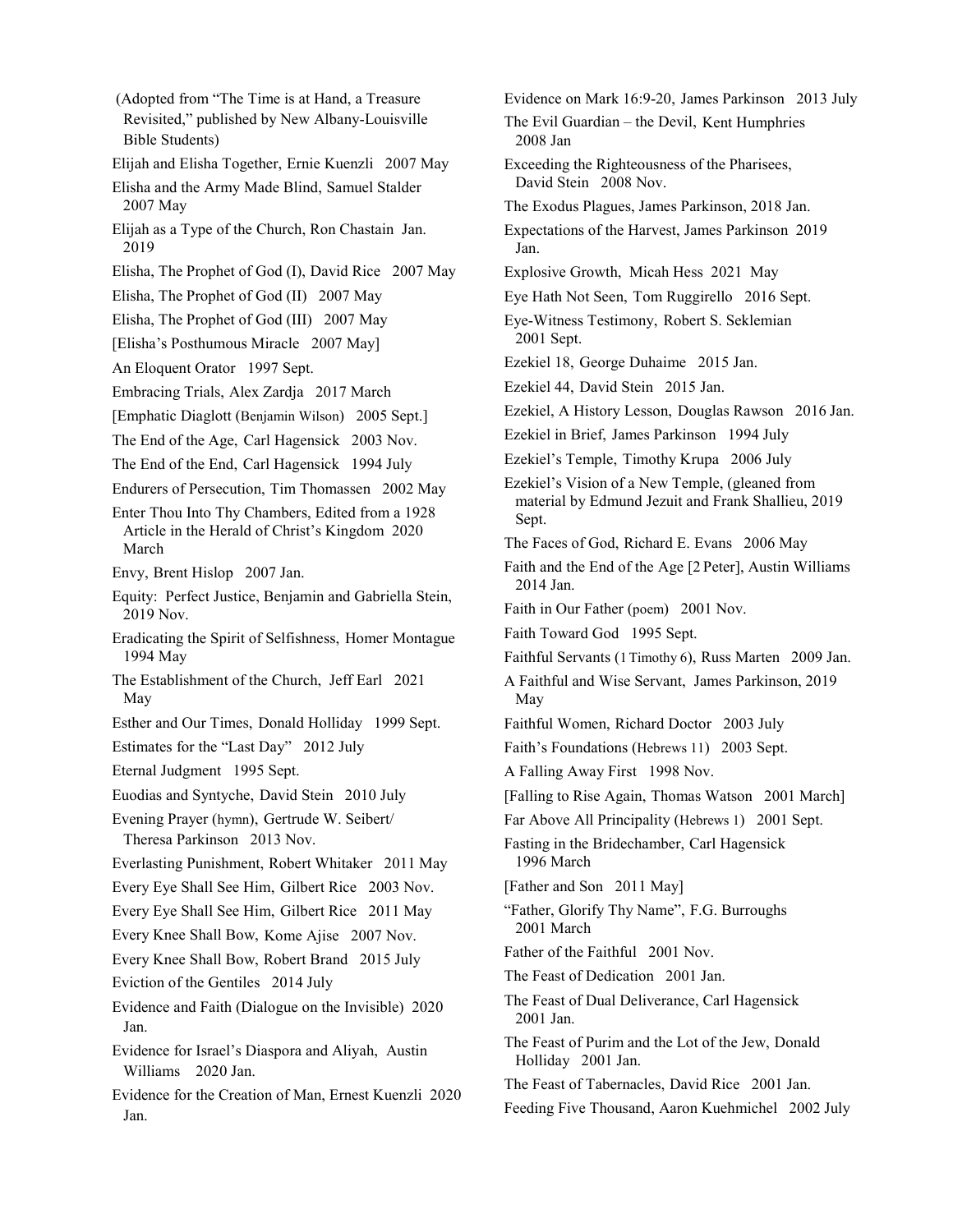The Feet of the Image, Harold Dart 1995 Jan. Feet Shod, Richard Doctor 2009 Jan. Feet Shod, Staff in Hand, Michael Nekora 2008 March The Fellowship of Father and Son, Owen Kindig 2021 March A Few Practical Lessons from the Epistle of 1 John, David Stein 2014 Jan. The Fifth Commandment 2016 Jan. The Fiftieth Year Sabbath 1999 May The Fig Tree, Julius Bednarz 1994 July The Final Week, Leonard Griehs 1994 March Finally, Be All of One Mind, Charles T. Russell 2010 July And Finally (Elijah to Elisha) 2007 May And Finally… (out of bondage) 2006 May And Finally… (Paul and Silas) 2008 May Finishing the Work, Richard Doctor 2012 March The First Dispensation, Wade Austin 2007 Sept. The First of the Kingdom Parables, P.L. Read 1994 Sept. The First Passover, Douglas Rawson 2022 March The First Return from Exile 2004 Sept. First Things First, James Parkinson 1994 Jan. The First World, The Flood, and Current Scientific Consensus, Richard Doctor 1998 July The Firstborn of Every Creature, Carl Hagensick 2006 March Five Questions for a King, Dan Wesol 2012 March The Five Senses, David Stein 2006 Jan. Fleeing Mystic Babylon, Carl Hagensick 2004 Sept. For God so Loved the World, Ray Charlton 2020 Nov. For Goodness' Sake, Carl Hagensick 1998 Sept. For Your New Year (poem) 2009 Nov. Foreword to Practical Lessons 2014 Jan. [Forgetful Neglect, Gilbert Rice 2004 Nov.] Forgive Us … As We Have Forgiven Others, Thomas Gilbert 2008 Nov. Formula for Consecrated Living, Ernie Kuenzli 2013 Jan. Forsaken, But Not Abandoned, Carl Hagensick 2002 March Forsaken by God?, Michael Nekora 2011 March A Foundation for Understanding Prophecy, James Parkinson 2005 July [The Foundation of Israel's Hopes 1998 May]

Foundation Principles, Pastor Charles Russell, The Watch Tower R5284 2022 Jan. The Founding Fathers, Aaron Kuehmichel 2008 July [The Four Attributes of God, James Parkinson 2008 Jan.] [Free Will, Maimonides 2007 Jan.] Fresh Opportunities, David Rice 2013 Jan. Friend of Children (poem) 2004 May Friendship, Timothy Krupa 2022 March Fruit Bearing (poem) 2006 May The Fruits of the Spirit, Brent Hislop 2005 Sept. Full Surrender (poem) Hymns of Dawn 2021 May The Future of Israel, Robert Seklemian 1998 May The Garden of God, Gheorghe Bivol 2017 March [Gathering Manna 2013 Sept.] "Gathering My Saints Together" (poem), Alice M. Ripper 2009 Jan. Gathering of the Nations, Leonard Griehs 1995 May Gathering Out the Stones, Carl Hagensick 1998 May The General Resurrection, Michael Nekora 2009 May The Generation of Jesus Christ 1994 March Genesis and Geophysics, Richard Doctor 2000 July A Genuine Christian Life 2014 Nov. Gethsemane and Calvary (poem), Margaret Black 2002 March Giants in the Earth, Richard Doctor 1999 May Gideon, Michael Brann 2005 May Gideon and the Midianites Robert Davis 2018 July (If God be for us (Judges 6 to 8) Gideon's Army in Antitype (poem) 2007 March Gideon's Fleece (poem), John Newton 2005 May Gideon's Victory, Ken Allison 2021 Jan. The Gift of Inspiring, Todd Alexander 2013 Jan. Giving Thanks or Murmuring? (Ray Chalton) 2017 Nov. The Glorious Day (poem) 2007 Sept. The Glory of God Revealed (poem) 2010 Jan. The Glory of God Revealed (poem), Alice Ripper 2010 Jan. Gluttony, Wade Austin 2007 Jan. God and Perfection 2017 Sept. [God Be With You 2010 July] God Divideth the Sea (Exodus 14) 1997 March [God Does the Unexpected 2005 Nov.]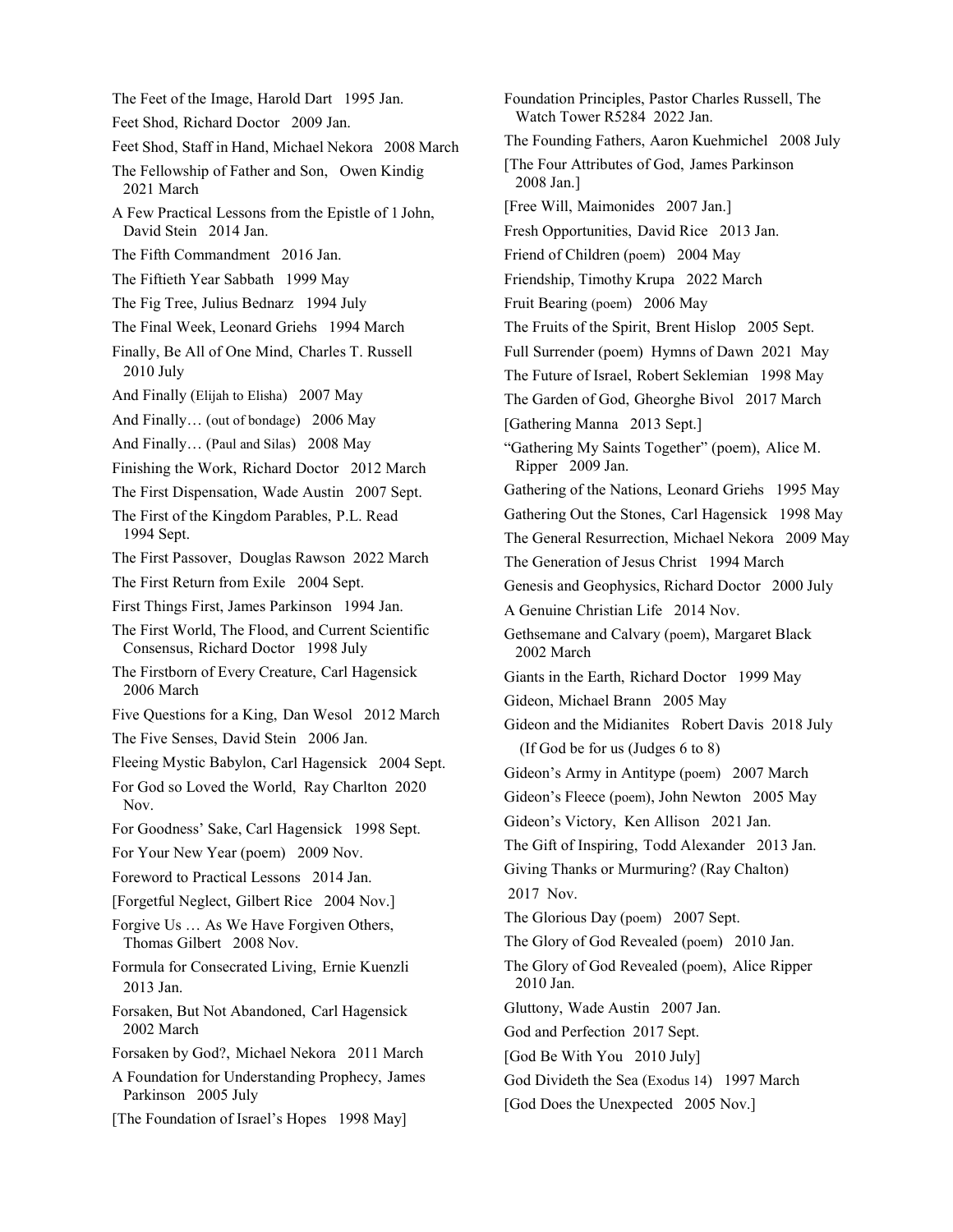God Hears the Heavens, Carl Hagensick 1999 Jan. God Is, and He Rewards 2010 Sept. God Loved the Man He Made (poem) 2010 Jan. God Sent His Son, Michael Colletti 2021 Nov. God Who Made the Heaven and the Earth, Richard Doctor 2014 May Godliness, (B.F. Hollister) 2012 Nov. God's Covenant Promise, David Rice 2022 May God's Eternal Purpose (Ephesians 1) 1997 July God's Eternal Purpose, Harry Wildblood 2009 March God's Fullness (Poem) 2018 March God's Garden of Beauty (poem), Andrew Horwood 2008 Jan. God's Inheritance 2015 July God's Instruction: Go Forward! I.I. Margeson 1995 July God's Journey to Bethlehem, Richard Kindig 1997 Nov. God's Judgment Day of Blessing (poem), 2010 Jan., 2014 Sept. God's Mercy Toward Israel, Régis Liberda 2011 Jan. God's Mercy Toward Mankind, Kent Humphreys 2011 Jan. God's Mercy Toward the Church, Homer Montague 2011 Jan. God's Oath Against Eli, Mikolay Grudzien 2007 Nov. God's Oath Against Moses, Russell Wojcik 2007 Nov. God's Oath Against the Levites 2007 Nov. God's Oath to Judah, Dan Wesol 2007 Nov. God's Oaths, James Parkinson 2007 Nov. God's Only Begotten Son, Leonard Griehs 2003 March God's Poem (Psalms), Donald Holliday 1999 July God's Promise for a New Earth, Michael Brann 1999 Jan. [God's Prophets Speak of the Future 2008 Sept.] God's Purpose for the Church, Richard Doctor 2000 Sept. [God's Secretaries: The Making of the King James Bible (Adam Nicolson), J. Parkinson 2007 May] God's Tender Loving Care, Richard Suraci 1999 July God's Will (poem) 2000 Jan. God's Wisdom from Three Perspectives, 2019 March, Jerry Monette God's Witness of Stone (short poem) 2004 Jan. 1994 May 2015 July 2018 May Daniel Kaleta 2012 Sept.

God's Witnesses and Servant, R.E. Evans 1996 July God's Wrath Against Israel in the Wilderness, Bill Carey 2007 Nov. Gold and Silver, Michael Nekora 2011 Sept. [The Good Lord Pardon Every One 2001 Jan.] The Good News of Two Salvations, Larry Davis 1993 Nov. The Good Shepherd, Jeffrey Earl 2021 Nov. The Gospel Age, Gordon Coulson 2007 Sept. A Gospel Age Overview (Revelation 12) 2001 July The Gospel of Mark, Michael Nekora 2013 July Grace Begets Grace, Richard Evans 1994 May The Grace Wherein We Stand, Carl Hagensick Granted By Means of a Promise, Kome Ajise [Great and Precious Promises 1998 March, May] The Great Climate Debate, Richard Doctor 2006 Sept. The Great Deliverance, Jon Bivol, 2020 March The Great Jewish Diaspora, Richard Doctor 2008 July The Great Multitude 2019 March, Nicholas Charcharos The Great Promises to Abraham 2007 Nov. The Great Pyramid (photo), Todd Alexander 2004 Jan. Great Truths (short poem) (2000 May), 2009 Sept. The Greater Context of Hebrews Six 2017 Jan. ["Greater Words Than These" (Q. on John 14:12) 2005 Sept.] Greed, Robert Brand 2007 Jan. Growing into Christ 2016 Sept. Habakkuk, the Unknown Prophet, Len Griehs, Hagar and Sarah, Larry McClellan 2010 July [Henry Grew (1781-1862) Hist.] The Growing Nuclear Family of Nations 2007 Jan. The Guiding Star, David Rice 1997 Nov. Guilty -- or Not? 2018 July (Overcoming Guilt) [Hagensick, Carl, Obituary (1934-2008) 2008 Sept.] Haggai 2016 Jan. Haggai and the Second Temple, Dariusz Siwek 2004 Sept. Haggai - I will Fill This House with Glory, Ernie Kuenzli 2018 May Hallelu-Jah! The Admirable Lord God and a Happy Man,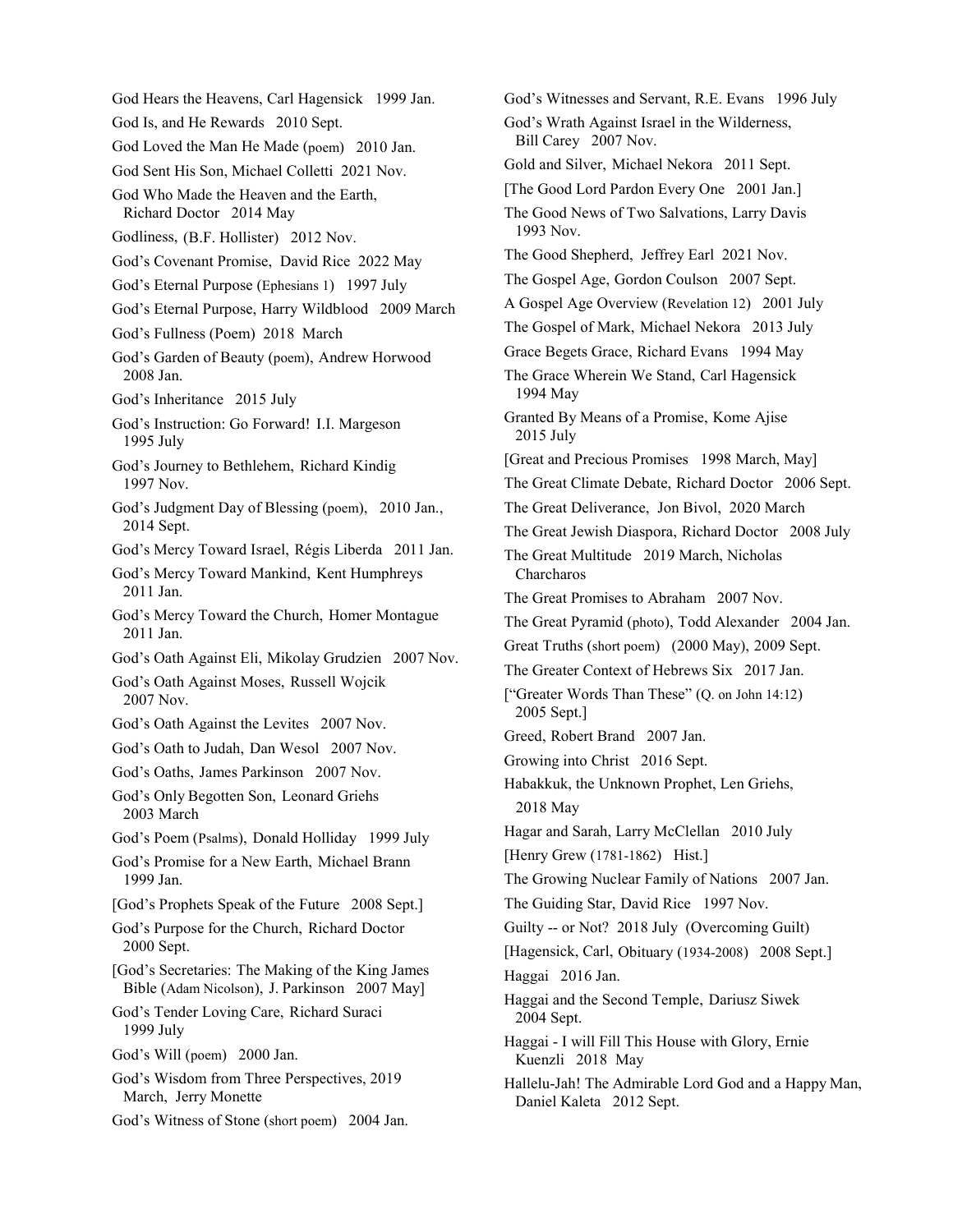A Hard Message for a Good King 1999 Sept. The Hard Saying, Noah Amoo 2017 March The Harmony of the Covenants, Ernie Kuenzli 2010 Jan. The Harvest (Poem) 2019 Jan. The Harvest, Robert Goodman 2012 Jan. The Harvest Movement, Charles Redeker Hist. The Hasmonean Dynasty, David Rice 2008 July [Hatikva (Israel's national anthem) 2008 July] He Addeth No Sorrow, Carl Hagensick 1997 Jan. [He Bids Thee "Come" 2006 March] He Came and Preached Peace, Tom Gilbert 2020 Nov. To Heal or Not to Heal?, David Christiansen 2019 July He Healed Them All, Richard Suraci 2003 July He Is Precious, Thomas Holmes 2011 Sept. He is Risen, Robert Goodman 2016 March He Loved Them Unto the End, Russ Marten 2012 March ["He loved them to the Uttermost", Donald Holliday 2002 July] He Must Provide for His Own, Robin Rice 2010 Sept. He Shall Sit as a Refiner (poem) 2011 Sept Heads and Horns, David Rice 2005 July Healing a Guilty Conscience, Tom Ruggirello 2000 March Healing the Nobleman's Son, Donald Holliday 2002 July Healing the World, Ernie Kuenzli, 2019 July Hearing, Regis Liberda 2015 Nov. A Heart Full of Praise, Tim Thomassen 2009 Nov The Heart of the Mediator Revealed, David Kahn 2000 Nov. A Heart Transformed (hymn), Gregg Mathewson 2013 Nov. [Dunbar Isadore Heath (1816-1888) Hist.] Heaven – Our Home (poem), Sue H. McLane 2011 Sep. Helpful Doctrines, James Parkinson 2010 Sept. A Heritage to His People Israel, Ernie Kuenzli 2015 July Heroes of Conviction, Jeff Mezera 2022 Jan. Heroes of Our Faith, Jeff Mezera Hist. Hidden for Two Ages, Shawn Ledwinka 2018 Nov. The Hidden Cross (poem), W.H. Pepworth 2000 March

Highlights of Creation, Charles Redeker 1998 July Highway of Holiness 2009 May His Disciples 2013 March His Gentle Hands (poem), Bonnie Jean Gaunt 1997 Nov., 2013 March His Last Days, Brad Bach 2013 March His Last Hours, Tom Ruggirello 2013 March His Natural Family, Allen Springer 2013 March "His Pulpit was the World" Carl Hagensick Hist. Historical and Scientific Facts, Richard Evans 2009 Sept. [Historical Note on the Trinity 1993 Nov.] [Hitler's Pope: The Secret History of Pius XII (John Cornwell) 2002 March] The Holy, David Rice 2002 Nov. Holy, Just and Good, David Rice 2006 Nov. The Holy Spirit in Our Lives 1995 Jan. Home (poem), Gertrude W. Seibert 2004 May An Honorable Servant of the Lord 2000 March Honoring Authority, Graeme Smith 2011 July Honoring Memorial Principles Tom Ruggirello March 2018 The Hope, Richard E. Evans 1996 Jan. The Hope and Resurrection of the Dead, Robert Goodman 2014 Sept. The Hope of Glory, David Rice 2021 March Horses in the Bible, Brent Hislop 2016 May Hosanna to the Son of David, Ernie Kuenzli 1996 March Hosea – An Overview, John A. Meggison 1995 May A House Divided, Carl Hagensick 2006 Sept. The Household of Faith, Robert Brand 2016 July How can I determine the will of God in my life? George Muller 1994 Jan. How Christ's Example Should Change Our Character, Austin Williams 2006 Nov. How Did You Die? (poem) 2001 May How Jesus Comforts 2006 March How Men Followed Jesus (Origen) 2005 Jan. How the Lord's Promise to Abraham Should Change Us, James Parkinson 2006 Nov. How to Choose a Bible Translation, James Parkinson 1996 Sept. How Strong and Sweet My Father's Care (hymn), Theresa Parkinson 2010 May, 2013 Nov.

How to Study the Bible 1996 Sept.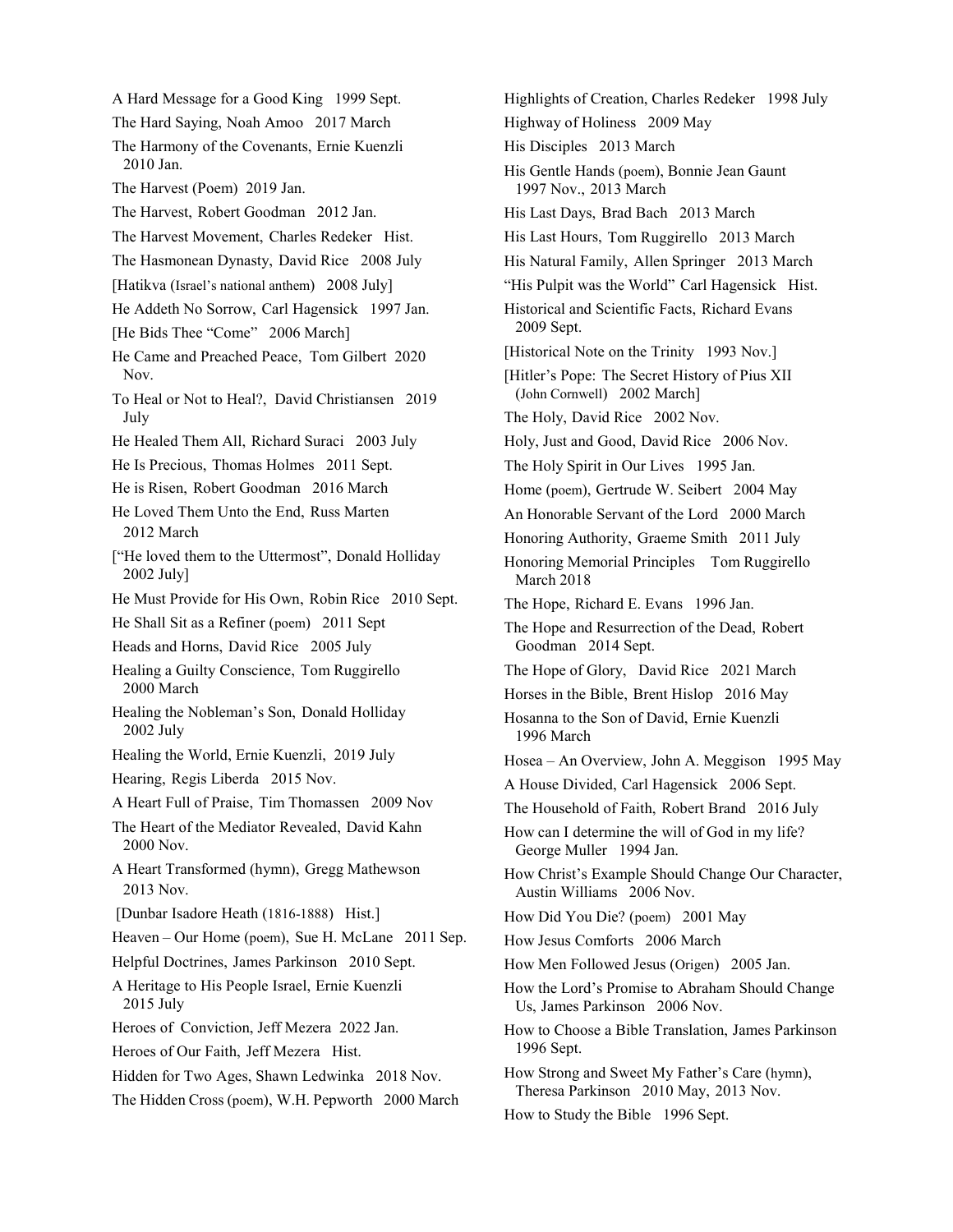- How to Talk about the Ransom from the Heart, Jordan Gray 2012 July
- How to Talk to Believers about Death and Hell, L. Mark Davis 2012 July
- How to Talk to Believers about the Nature of God, James Parkinson 2012 July
- How to Talk to Non-Christians about Jesus Christ 2012 July
- How to Talk to Other Christians about Jesus' Ransom Sacrifice 2012 July
- [How to Talk to Others 2012 July]
- How to Talk to People about Israel 2012 July
- How to Talk to Scientists and Engineers about God, Richard Doctor 2012 July
- How to Walk on Water, Donald Holliday 1994 May
- [Human Missionary Efforts are Failing 2006 Nov.]
- Hygienic Doctrine 1995 Sept.
- The "I Am" of Exodus 3:13-15, Richard Tazzyman 2021 Jan.
- I Am a Herdsman [Amos], Michael Costelli 2017 May
- I Am My Beloved's 1995 March
- I am the Resurrection and the Life Ray Charlton March 2018
- I Beseech You, David Stein 2020 July
- I Have Found a Ransom 1999 March
- "I Surrender All" (poem), A.J. Morris 2002 March
- "I Surrender All" (short poem), C. Whitmarsh 2002 March
- "I That Speak Am He" (poem), R.B. Henninges 2002 July
- I will Appoint you, Ernie Kuenzli 2020 Nov.
- [I Will Be With Thee 2006 May]
- I Will Make a New Covenant, David Christiansen 2010 Jan.
- Idolatry and the Danites Davis Rice 2018 July (A long standing error)
- If It Were Not So, L.P. Davis, Jr. 2011 March
- If We'd Been There (poem) 2005 March
- If We'd Been There (poem), Martin Mitchell 2016 March
- The Image of the Invisible God, Jeff Mezera 2001 Sept.
- Immortality of the Soul, Peter Karavas 2011 May
- In Consideration of Love, George Eldridge 1994 May
- In God's Eternal Spring (hymn), Theresa Parkinson 2006 March
- In Memoriam C.T.R., Gertrude Seibert Hist. Increasing Our Faith, Homer Montague 1998 Sept. The Indwelling Spirit of God, John T. Read 2016 July The Inspiration of the Bible, David Stein 2000 July Instead (poem) 1998 Jan. The Instruction of Judgment, Timothy Malinowski, 2019 Nov. Instruction is Thy Life, Timothy Davis, 2019 Nov. Instructions to Flee, Harry Wildblood, 2019 May Instruments of Praise and Glory, D. Kaleta 2009 Nov. An Instrument of Yours (hymn), Gregg Mathewson 2013 Nov. In the Beginning [each issue] In The Beginning (Genesis) 2000 Nov. In The Beginning (poem) 2000 July In the Beginning 2018 September In the Dawning O Beloved (hymn), Alice M. Ripper/ Theresa Parkinson 2013 Nov. In the Days of Thy Youth, Aaron Marten 2001 May In the Days of Thy Youth, Sara Whittaker 2004 May [In the Eons of Eternity 2000 Sept.] [In the Hand of God 2003 Jan.] In the Upper Room, Austin Williams 2001 March In The Wilderness, Jeffrey Earl 2000 Nov. In The Wilderness, David Rice 2020 July In the World But Not of It, Joe Megacz 2011 July [In(tro)spection Precedes Reformation 2003 Sept.] Intentions of the Heart, Aaron Marten 2002 May "Into Thy Hands…" 2002 March The Invisible Line 2021 July (Excerpt from Reprint 336) [An Invitation 2003 May] Iron and Copper, David Stein 2011 Sept. Isaiah, Jeremiah, and Daniel, Jeff Mezera 2016 Jan. Is It I? (poem) Carl Hagensick 2001 March Is Your All on the Altar? (Poem) Elisha A. Hoffman (1900) 2020 Sept. Isaac, Aaron Marten 2007 March [Isaac Newton: Bible Student and Scientist Hist.] Isaiah, David Rice 2003 May Isaiah and the Ancient Manuscripts, James Parkinson 2003 May Israel, Michael Nekora 1998 May
- Israel, Richard Evans 2006 Sept.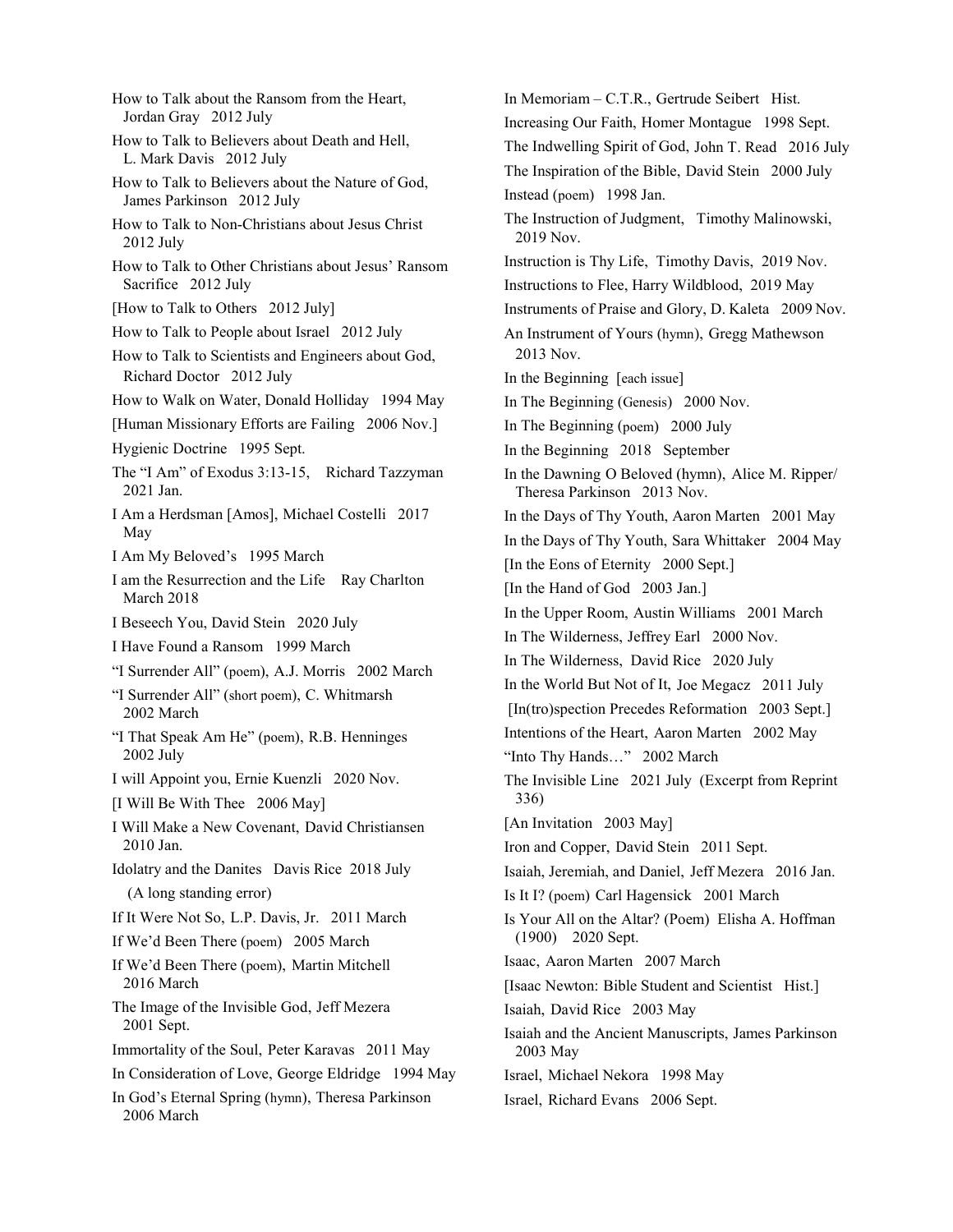Israel, Donald Holliday 2010 Nov. [Israel for Fifty Years 1998 May] Israel, In the Father's Time, Robert Gray 2014 July Israel in the Time of Christ, Sven Kruse 2008 July Israel Reawakens, Carl Hagensick 2008 July Israel Today (1958), P.L. Read 1998 May Israel Today (1968) 1998 May Israel Today, Len Griehs 2008 July Israel vs. the Arab Nations 2006 Nov. Israel – What Next? Michael Brann 1995 May [Israel's Call (poem), Walter Sargent 1998 May; 2006 May; 2008 July] Israel's Contributions to the World Today 2015 Sept. Israel's Exile, Captivity and Restoration, Jeff Mezera 2008 July Israel's Grander Jubilee 1998 May Israel's Guiding Light, Carl Hagensick 2006 May Israel's Near Future, James Parkinson 2008 July [Israel's Yearning 2008 July] It Is Done, Joseph Ledwinka 2018 Nov. It Is a Fearful Thing, Richard Evans 2004 March It is Written (poem), Alice M. Ripper 2012 Nov. Jacob 2005 May Jacob's Faith is Tested (Genesis 28) 2009 July Jacob's Ladder, Timothy Alexander 2009 July The Jealous Monarch, Carl Hagensick 1997 Nov Jehoshaphat's Victory Without Battle 2021 Jan.. Jehovah's Design is Not a "Lucky Fluke" -- The Second Creative Day, Richard Doctor 2020 Jan. Jehovah is My Salvation (hymn), M. L. McPhail/ F. G. Burroughs 2013 Nov. Jehovah Returns to Zion 1996 July Jehovah, the Omniscient 1998 July Jephthah vs. Ammon Cecil Norde 2018 July (God uses whom He will) Jephthah's Vow, Michael Nekora 2005 Nov. Jerusalem of Gold (poem) 2015 Sept. To Jesus Always (poem) 2002 March Jesus' Biography and Character, Joe Megacz September 2018 Jesus' Final Passover, Paul Lagno 2022 March Jesus, A Model of Mercy, Robert Brand 2011 Jan. Jesus' Last Questions Todd Alexander March 2018 Jesus Is the Christ, Oscar Elbert 2010 Sept.

Jesus of Nazareth (poem), Francis De Haes Fanvier 2005 March Jesus, the Mediator of the New Covenant, Russ Marten 2006 March Jesus the Messiah, Ray Charlton, 2020 Jan. Jesus' Birth and Childhood, Richard Doctor 2005 Jan. Jesus Died on the Tree 2022 March Jesus' Example, Our Character, Rick Suraci 2006 Nov. Jesus' Farewell Sermon, Mark Grillo 2009 March Jesus' Galilean Ministry, Régis Liberda 2013 July Jesus' Last Days, Todd Alexander 2018 September Jesus' Last 21 Hours, Russell Marten 2015 March Jesus' Ministry of the Waters of Life, Jeff Mezera 2021 Nov. Jesus: Our Rock and Our Rod, 1996 March Jesus' Prayer for His Church 1998 March Jesus Presented at the Temple 1997 Nov. Jesus the Suffering Servant, Homer Montague 2003 March Jesus Wept, Ray Charlton 2015 March The Jewish Age, Michael Nekora 2007 Sept. The Jewish Influence on Early Church Meetings, Leonard Griehs 2005 July Jewish Leadership and the Children, Adam Goodman 2013 March O Jerusalem, Jerusalem, Leonard Griehs 2002 Sept. The Jew! The Jew! The Jew! 2006 Sept. Joash, Fred Binns 2010 Nov. Job's Depression and Final Victory, Aaron Kuehmichel 2007 July Jochebed, Amram, Shiphrah, Puah, Richard Evans 1999 Sept. [Jochebed Surrenders Moses, Benjamin Barton 1999 Sept.] John Huss and Other Pre-Reformers 2017 July John's Well-Beloved (Gaius) 1997 Sept. John Wycliffe and the Lollards 2017 July Jonah (Jonah 2) 2007 March John Mark, (Albert O. Hudson) 2013 July Joseph, Tim Alexander 2007 March Joseph, a Type of Christ, Robert S. Seklemian 2003 Sept. Joseph's Dreams, David Christiansen 2009 July [Joseph's "Revenge" 2011 Jan.] Joseph's Work of Blessing 2019 Sept.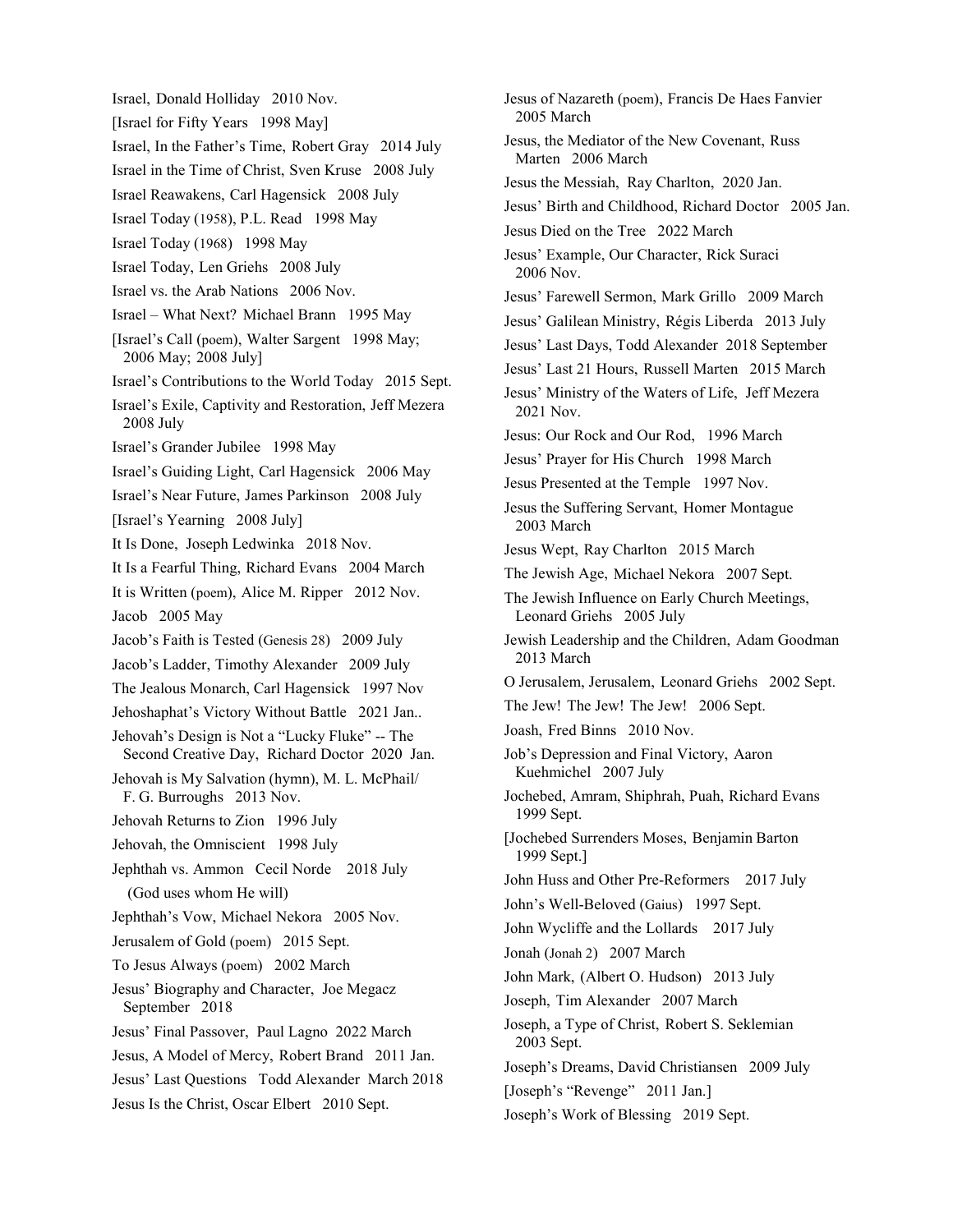Joshua, Dan Wesol 2007 March Joshua vs. Jericho James Parkinson 2018 July (Jericho, Babylon, and Armageddon) Joy and Love, Carl Hagensick 1995 July Joy in the Lord, Brent Hislop 1998 Sept. The Joys of Discipleship 1995 March The Joys of Fellowship (hymn), Alice M. Ripper/ Theresa Parkinson 2013 Nov. The Joys of Heaven (poem), W.H. Pepworth 2000 Sept. [Judas 2009 March] Judas Iscariot 2010 Nov. Judge Not, Brian Montague 2008 Nov. Just For You (hymn), Estelle Gill/Paul Lagno 2013 Nov. Just Like Jesus 2021 May Justice and Forgiveness 2011 July The Justice of Festus, Carl Hagensick 2008 May, 2017 Jan. Justice (Tzedek) a Tri-Literal Root, Jonathan Gray, 2019 Nov. Justified by Faith, Leonard Griehs 1996 Nov. Keep on the Highway (poem), Leonard Griehs 2005 July Keeping the Faith, Carl Hagensick 2009 Jan. Keeping the Garden, Richard Doctor 1998 Jan. [The Keys to Revelation (Frank Shallieu) 1995 March] The KING – Eternal, Immortal, William A. Baker 1994 May The King and His Kingdom 2005 Jan. King Saul's Woes, David Christiansen 2007 July Kingdom 2017 Sept. The Kingdom of God, Douglas Rawson 2012 Jan. The Kingdom of Heaven, Rolando Rodriguez 2005 Jan. The Kingdom of Israel, David Rice 2000 Jan. The Kingdom of Israel, Aaron Marten 2008 July The Kingdom will be Taken Away from You, Jeffrey Earl 2012 March King's Chamber, Dick Kindig 2004 Jan. [Kings and Priests 2006 March] The Kings of the East (poem), Martin C. Mitchell 1999 May Knowledge, Wade Austin 2012 Nov. The Lamb's Wife (poem) 2006 Jan. [A Lamp under a Bushel Basket 2008 Nov.]

Last at the Cross, First at the Tomb 1997 Sept. The Last Day, David Rice 2010 March The Last Day, 2019 March The Last "Hillel" (Psalm 118), Carl Hagensick 2003 March The Last Letter of the Apostle Paul, Timothy Krupa 2008 May The Last Supper 2004 March The Last Walk Together 1998 March The Last Words, Homer Montague 2002 March [Law and Health, S.I. McMillen 2006 Nov.] The Law Covenant and the Promise Covenant, James Parkinson 2002 Jan. The Law of the Leper – A Lesson in Millennial Law, David Stein 2000 Jan. Laws of Redemption, Jim Moss 2000 Nov. The Laying On of Hands, Leonard Griehs 1995 Sept. Leah 1999 Sept. Learning 2012 May Learning from Calamities, John Hummel 2010 July A Legacy of Peace, Richard Doctor 2001 March Legs, Feet, and Toes, Tim Thomassen 2006 Jan. [Length of the Creative Days 2014 May] Less Like Me, a poem 2022 March [A Lesson from David's Life, J. Thompson 2003 Jan.] A Lesson in Retributive Justice, David Stein 2001 Nov. Lessons for Hearing Ears, Cory Kalgeth 2003 July Lessons from Hezekiah, George Eldridge 2003 May, 2017 Jan. Lessons from the Master Teacher Tim Thomassen March 2018 Lessons from Solomon's Temple, David Stein 2015 Sept. Lessons from Swine, Graeme Smith 2016 May Lessons from the ANIMALS (poetic), Rosemary Wojcik 2016 May Lessons from the Kings of Israel, David Rice 1996 May Lessons from the Life of Joseph, George Loumbardas 2012 Jan. Let Him Take the Water of Life Freely, Robert Davis 2015 July Let Me Remember (poem) 2014 March Let Not Your Heart be Troubled, Jonathan Gray 2021

March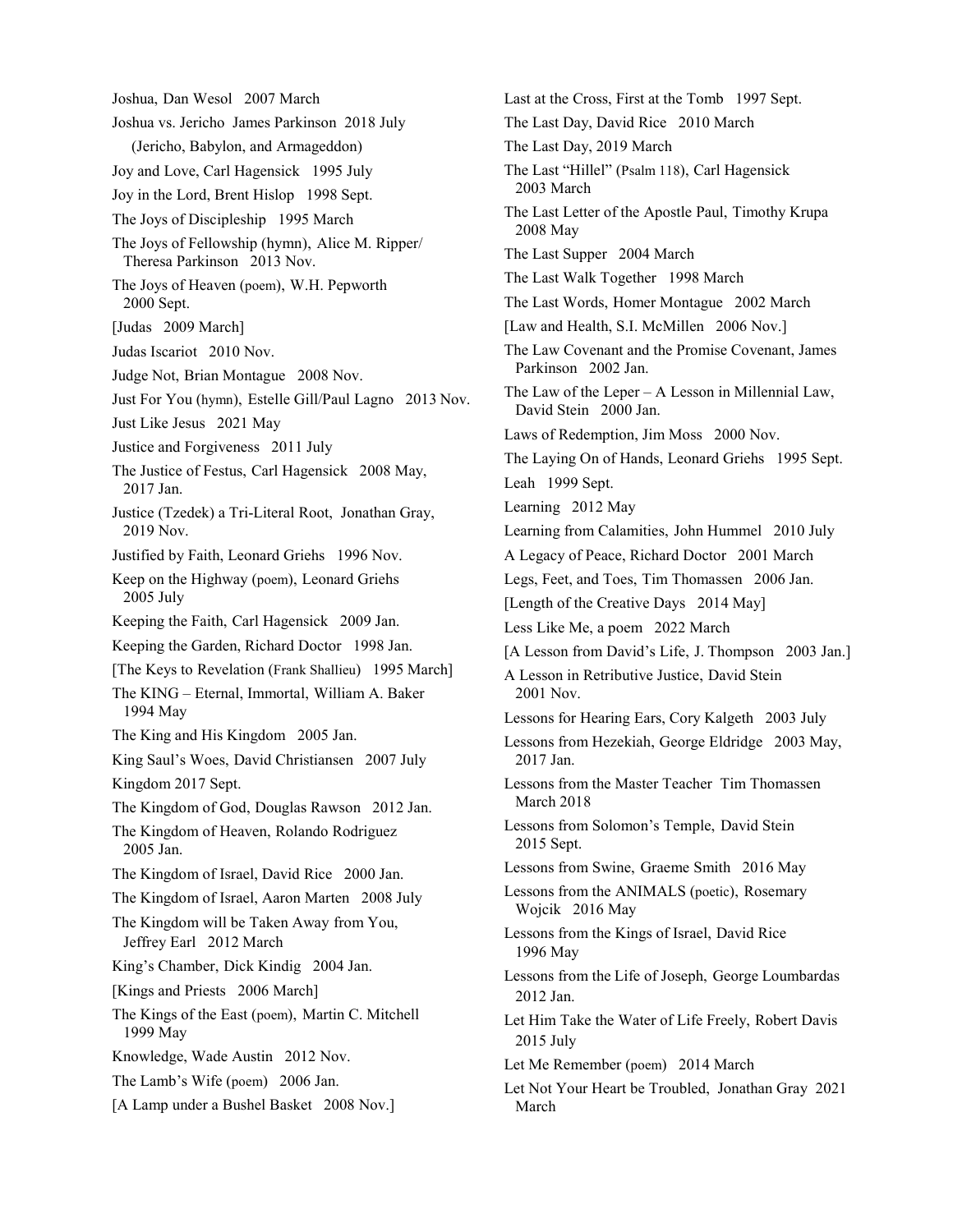Let Us Examine Ourselves, Paul Mali 2016 July Let Us Not Come Short, Richard Evans 2011 May [Let's Say Glory 2013 Nov.] A Letter of Encouragement Plus Warning [2 John], Leo Houlmont 2014 Jan. Let Us Keep the Feast, Ernie Kuenzli 2016 March Leviathan, the Dragon, Carl Hagensick 2008 Jan. Leviticus 8, 9 and 16, A Comparative Study with insert 2020 Sept. Liberty Brings Responsibility 2021 July Life Giving Spirit, Bill Dutka 2020 Nov. Life in the Spirit 1995 Jan. [Life Through Death 2005 Sept.] Life's Journeys (poem) 2007 July A Lifestyle of Wisdom, Todd Alexander, 2019 Nov. Lift Your Drooping Hands, Thomas Gilbert 1997 Jan. Light in the Evening, Carl Hagensick 1997 July Light of the World (hymn), Aaron Marten 2013 Nov. The Light of the World is Jesus (poem), Philip Bliss 2015 Nov. Like a Caged Bird, Tom Ruggirello 2001 Nov. The Lion of the Tribe of Judah, Len Griehs 2014 March A Little Leaven 1997 March Live Worthy of a Pilgrim [1 Peter], Brian Montague 2014 Jan. Living in the Spirit, Dan Wesol 2011 July To Live is Christ, Paul E. Thomson 1999 Jan. [A Living Sacrifice 2006 Jan.] A Living Soul, Ray Charlton 2014 May Living Stones, Andrew Polychronis 2004 July The Logos According to John (John 1:1-18) 2008 Jan. The Lonely Olive Mill (poem), Annie Johnson Flint 1999 March, 2005 March Looking for the Sunrise (poem) 2001 May Looking for the Sunrise (poem) 2012 May Looking Forward, Len Griehs 2013 Jan. Looking to the New Year, Timo Nordman 1999 Jan. The Lord My Shepherd (poem) 2021 Nov. The Lord is My Shepherd (poem), 2011 Jan. The Lord Our God is One Lord, Richard Evans 1993 Nov. The LORD Thy God, Chris Kuenzli 2014 May Our Lord's Great Prophecy 2014 July The Lord's Return – A Sense of Urgency? Michael Costelli 1996 Jan.

The Lord's Side, Michael Nekora 2002 Nov. [Loss and Sacrifice 2005 July] Love and Marriage, Brad Bach 1994 Jan. The Love of God (poem), Gertrude Jefferies 2012 Nov. The Love of the Everlasting Father, Paul and Jeff Mezera 2008 Jan. Love Your Enemies 2008 Nov. Loving Christ's Appearing, Carl Hagensick 1998 Nov. Lust, Donald Holliday 2007 Jan. [Luther (motion picture), Richard Doctor 2004 Jan.] [Luther, on the Psalms, Will Siekman 2012 Sept.] The Macedonian Call, Todd Alexander 2009 July The Madding Pace (poem), Carl Hagensick 2006 Sept. The Made Maker, Richard Kindig 2001 Sept. The Magnificence of the Divine Mind, Donald Holliday 2012 Sept. Making the Church Righteous 2000 Sept. Malachi: I Have Loved You! Did You Forget? Bob Gray, 2018 May A Man Approved by Miracles, Richard Suraci 2006 March The Man Blind from Birth, Richard Doctor 2002 July Man Born Blind, Ray Charlton and Nicholas Charcharos 2019 July A Man Full of Faith, Robert Wilson 1997 Sept. An Introduction, Andre Couceiro 2018 Nov. The Man of Lawlessness, David Rice 2011 March A Man of Miracles (Luke 5), Carl Hagensick 2003 July A Man of Peace, David Rice 2001 Nov. The Man of Sin Revealed, Carl Hagensick 2000 Jan. The Man with an Unclean Spirit, Russ Marten 2019 July The Man with Dropsy, Erwin Kalinski, 2019 July Man with the Withered Hand, Rafal Niemczyk, 2019 July The Man Who Could Not Walk, Jeff Earl 2019 July Man's Quest for Freedom 2021 July (quotation from Frank Sonnenberg: "If you want to know the value of freedom, ask people who only dream of having it.") Mankind's Coming New Ruler, Jerry Wesol 2020 Nov. Mankind's Great Future Teacher, Larry McClellen 2020 Nov. [Manna for March 8 (1 Corinthians 12:8) 2006 Jan.] Many Called, Few Chosen, Richard Evans 1994 Sept.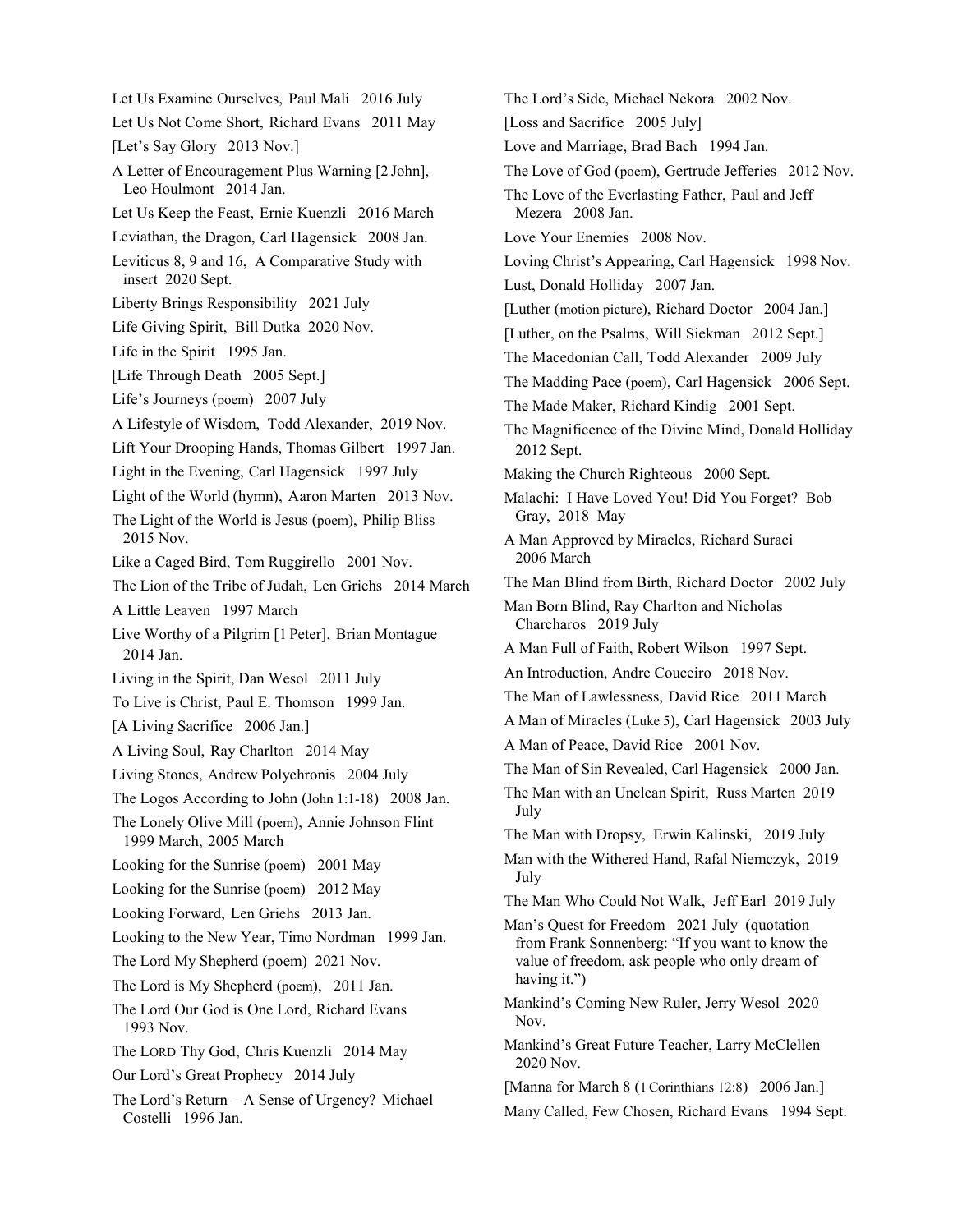Many Pictures: One True Church (poem), Elaine L. Redeker 2004 July Martin Luther and the Reformers 2017 July Mary and Martha, Robert Brand 2005 May The Master's Life of Prayer, Robert Brand 2013 May [The Master's Voice 2001 Jan.] [Matthew the Publican 2005 Jan.] The Meekness of Wisdom 1998 Sept. Megiddo and Carchemish, Carl Hagensick 1999 May Melchizedek, Carl Hagensick 2007 March Melchizedek 2011 March The Memorial, Dhris Kuenzli 2016 March The Memorial Date, Charles Redeker 2005 March The Memorial Emblems, Richard Suraci 1998 March Memorial Issues, Robert Brand, 2020 March The Memorial Supper, Carl Hagensick 2005 March Merciful and Gracious, David Stein 2011 Jan. Mercy, 2019 March, (adapted from a discourse by Br. Michael Nekora) Mercy, William Shakespeare (poem) 2001 Nov. Mercy, William Shakespeare (poem) 2019 March [Mercy and Truth 2011 Jan.] Mercy for the Merciful, Wade Austin 2002 May "Mercy rejoiceth against judgment" 2011 Jan. Messiah's Two Roles, Paul Mali 1999 March A Messianic Prophecy (Psalm 22) 2002 March Metaphor, Len Griehs 2011 Nov. Michael, Your Prince 2001 Sept. Micah - Part 2: Restoration The Poetic Prophet, Jeff Mezera 2018 May The Midnight Cry, Charles Ryba 2009 Sept. The Mighty God, Mark Tribble 2008 Jan. The Ministry of Comfort, C.T. Russell 2014 March [A Miracle, Hugh Ross 2006 July] Miracles in the Gospel of Mark 2013 July The Millennnial Age, Austin Williams 2007 Sept. (INSERT) The Miracle of the Restoration of Israel 2020 May Miracle at Bethesda 2002 July Miracles, Timothy Alexander 2011 Nov. Miracles of Compassion, Larry McClellan 2013 March Miracles of the Master (poem), Elaine L. Redeker 2002 July A Modern Pestilence (AIDS) 2007 May

[Dwight Moody (1833-1899) Hist.] More to Follow, A.O. Hudson 1997 July More to Learn 2018 July (Still some new rich gem appears) The Morning Cometh (hymn), David S. Doran 2013 Nov. Moses and the Law, James Parkinson 2020 Jan. Moses, Mark Tribble 2007 March The Mother of Moses, Benjamin Barton 1996 Nov. [Motivational Knowledge 2000 May] The Mountain of the Lord (hymn), Carolyn Fiorello 2013 Nov. The Musicians of Israel (1 Chronicles 25) 1999 July My Father's Business, Richard E. Evans 2003 May My Grace is Sufficient for Thee (Rachel Griehs) 2017 Nov. My Morning Resolve 2005 July My Righteousness to be Revealed, Robert Goodman 2020 Nov. My Strength and My Redeemer, Tim Alexander 2006 March Mystery or Confusion? (Trinity), David Rice 1999 Nov. Naaman, the Leper, Michael Nekora 2007 May Nahum 2016 Jan. Nahum's Prophecy for Our Day, Robert Goodman, 2018 May Naomi, a Loving Mother-in-Law, Aaron Marten 2003 Sept. [The Napkin, Tim Alexander 2005 March] The Narrow Way (poem), Gertrude Seibert 2011 July Nathan the Prophet, Michael Nekora 2003 Jan. The Nature of God, James Parkinson 2012 July [Nature's Testimony 2000 July] The Nazarite Vow, George Tabac 2013 Sept. The Nazarite Vow, George Tabac 2020 July The Near Future of Israel, David Rice 1996 July Nearer Than When We First Believed, David Rice 1996 Jan. Nearing the Goal (poem) 2000 Jan. Nebuchadnezzar and Gentile Dominion, Tom Ruggirello 2014 July Nebuchadnezzar's Dream, Jeff Mezera 2009 July Nehemiah, Builder of a City, Wade Austin 2003 Sept. [Nehushtan 1999 March] New Beginnings, Robert Wilson 2012 Jan.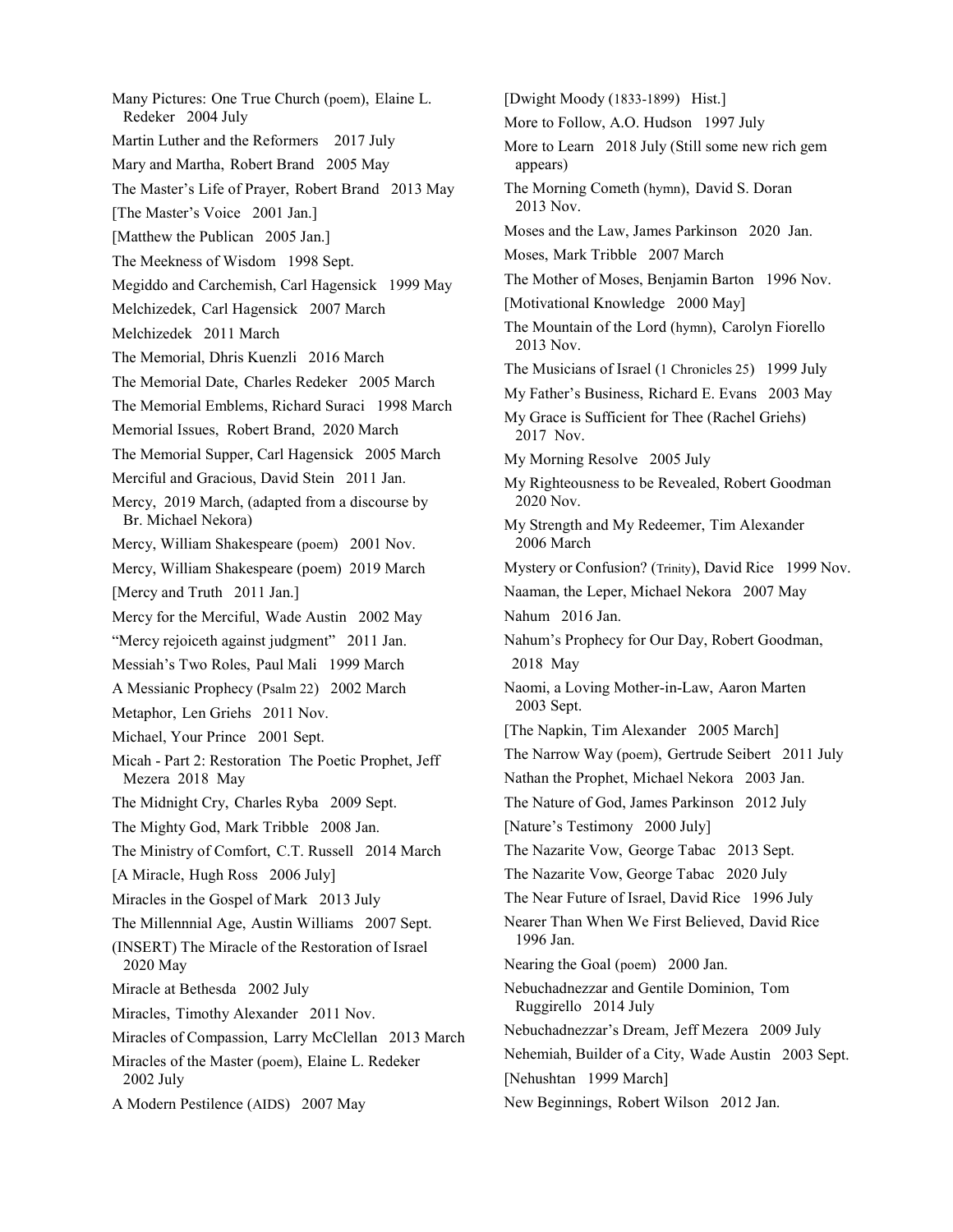A New Covenant, David Rice 1999 Jan. The New Creation, Carl Hagensick 1999 Jan. A New Creation, Phillip Mosley 2005 Sept. A New Generation and a New Direction in Israel's History 2018 July (Othniel and Ehud) Thomas Gilbert New Jerusalem, Donald Holliday 1999 Jan. The New Jerusalem, George Tabac 2006 July The New Jerusalem, George Tabac 2019 Sept. [A New Look at an Old Earth (Don Stoner) 2000 July] [The New Mind 2005 Sept.] A New Nation is Born, Leonard Griehs 1996 May New Testament Portrayals of the Church, Michael Nekora 2004 July A New Wine Bottle, Brian Kutscher Hist. A New World Disorder, Jeff Mezera 2006 Sept. The New Year (poem), W.H. Pepworth 2013 Jan. A New Year's Hymn (hymn), David S. Doran 2013 Nov. [A New Year's Prayer 2013 Jan.] New Year's Wishes (poem) 2008 Jan. News and Views 2018 Jan. News and Views 2019 July News from a Century Ago, C.T. Russell 1998 Jan. Night Song (hymn), Joy Thompson/Ion Ionescu 2013 Nov. Nine Men in the Life of Bathsheba 2003 Jan. The Ninth of Ab, Carl Hagensick 1996 May Noah's Ark, David Rice 2006 July Noah's Covenant and the Promise Covenant, Todd Alexander 2007 Nov. Noise and Earthquake, James Parkinson, 2020 May No Other Name Ernie Kuenzli March 2018 [Not In Vain 2013 Nov.] Not Understood (poem), Thomas Bracken 2000 May Numbering the People 2015 Sept. O, I Am So Happy (hymn), M. L. McPhail/ F. G. Burroughs 2013 Nov. Obedience and Sacrifice, Homer Montague 2000 May Obey and Live 2010 Jan. The Object and Manner of Christ's Return, David Rice 2012 July Ode from the 19<sup>th</sup> Psalm (poem) 2000 July An Ode to Agape 1998 Sept. Of Bones and Sticks (Ezekiel 37) 1996 May

Of Slaves and Masters – Part 1, David Rice 1994 Jan. Of Slaves and Masters – Part 2, Peter Karavas 1994 Jan. The Offering of Abel 1999 March The Offerings of the Law, David Rice 2000 Nov. As Oil Poured Out, Piotr Krajcer 2017 March Old Creation, New Creation, David Rice 1998 July Old Testament Portrayals of the Church, Homer Montague 2004 July The Old, Old Story (hymn) 2017 July The Old – The New (poem), Walter Sargent 1999 May The Olive Press, George Eldridge 2005 March On the Other Hand...Is the Memorial about Jesus only? Tom Ruggirello 2020 March One Body, Many Members (1Cor. 12) 2006 Jan. One Flesh, Two Hearts, Joe Shell 2004 May One Heart and One Soul 1997 Sept. 120 Years, Brad Bach 2006 May One Jerusalem: The Eternal City Reunited (1989), Harold Dart 1998 May One of Paul's Crown Jewels, Carl Hagensick 1997 Sept. One Redeemer, Many Saviors, Carl Hagensick 1999 Nov. The Oneness of the Family of God (poem) 2008 Sept. The Oneness of the Family of God (hymn), Alice M. Ripper/Theresa Parkinson 2013 Nov. Onward to the Promised Land (poem) 2006 May Opening the Prison of Darkness 2021 July The Opening Chapters [Numbers] 2013 Sept. The Origins of Man, Leonard Griehs 2000 Jan. [Orpah – A Lesser Love, John A. Meggison 1999 Sept.] Others (poem), C.D. Meigs 2001 May, 2012 Nov. Our Acceptable Prayer (hymn) 2002 Sept. Our Advocate, Timothy Alexander 2001 Sept. Our Benefits in Christ 2018 September Our Faithful Guide (poem) 2005 Sept. Our Father's Care (poem), Rebecca Fair Doney 2001 March Our Heavenly Citizenship, Carl Hagensick 1994 Jan. Our Heritage of Knowledge, W.J. Siekman 1993 Nov. Our Heritage of Knowledge, W.J. Siekman 2011 May [Our Inheritance in the Great Pyramid (Piazzi Smyth) 1995 Sept.] [Our King is Marching On (poem) 2014 July]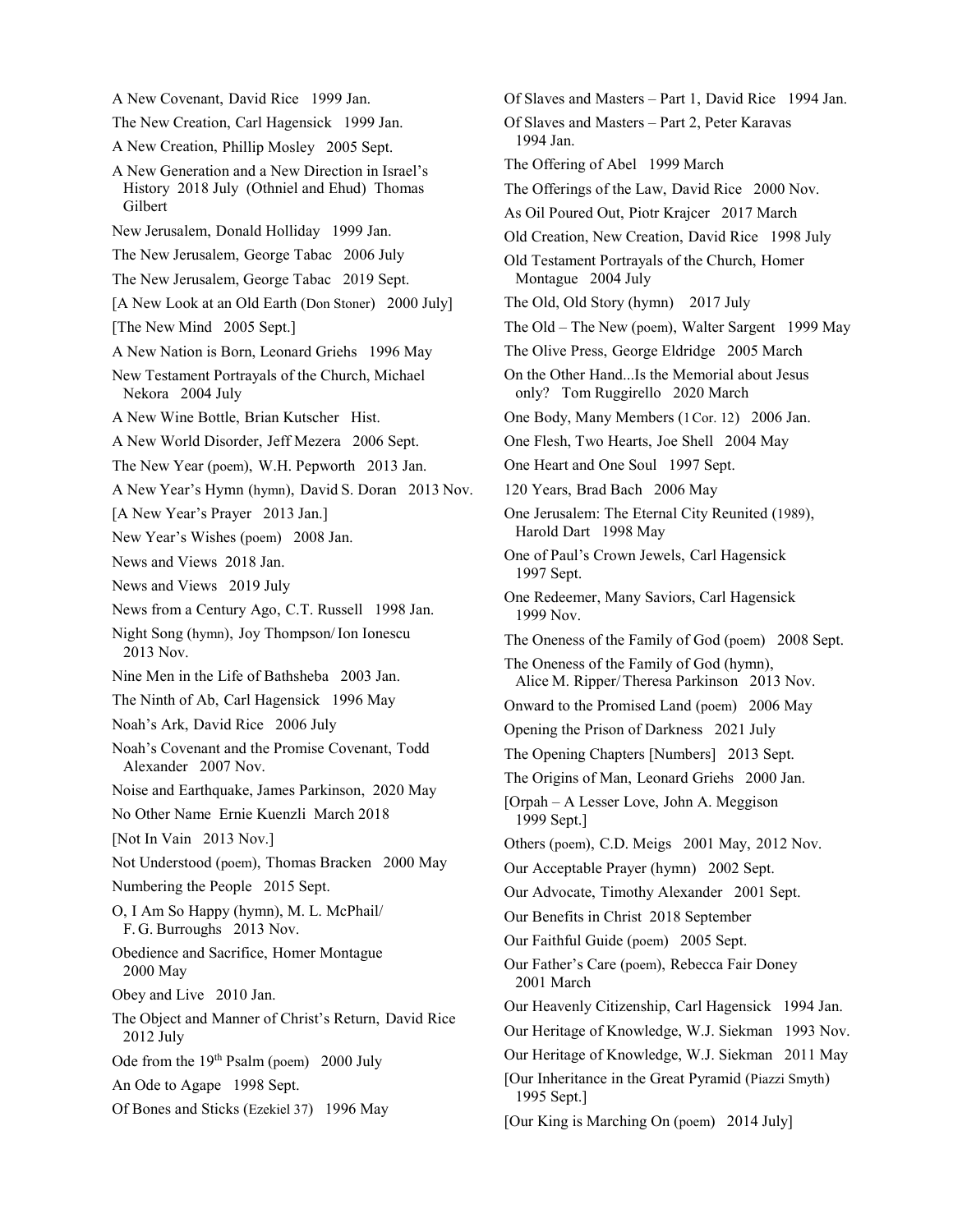Our Lord's Great Prophecy, David Rice 1996 March [corrections: 1996 May, p. 22] Our Lord's Last Seven Days, Joe Megacz 2016 March Our Lord's Resurrection Appearances, Richard Doctor 2016 March Our Master Teacher, Tim Thomassen 1994 March Our "Passover" Memorial 2005 March Our Personal Heroes, Carl Hagensick 2003 Sept. Our Rejoicing Example of Consecration, Wade Austin 2010 March Our Relationships, O.B. Elbert 2012 March Our Responsibility to the Creator, Kent Humphries 2006 Nov. Our Resurrection (poem), Alice M. Ripper 2009 March Our Spiritual Senses, Todd Alexander 2015 Nov. Out of the Depths (Psalm 130) 2007 July Outlook for the New Day 2019 Jan. Adapted from The Herald of Christ's Kingdom, Jan. 1926 [Outward Polish vs. Inward Grace, C.T. Russell 1995 July] [Outwitted (poem), Edwin Markham 2015 March] Overcoming Addiction, Owen & Beth Kindig 2016 Nov. Overcoming Anger, Vindictiveness, and Enmity, Russell & Camille Marten 2016 Nov. Overcoming Depression, Tom & Jan Gilbert 2016 Nov. Overcoming Disabilities, Ryan & Lisa Hangs 2016 Nov. Overcoming Guilt, James Parkinson 2016 Nov. Overcoming Immorality, Bernard Hicks 2016 Nov. Overcoming Intolerance, Robert & Sharon Whittaker 2016 Nov. Overcoming Pride, Austin Williams 2016 Nov. Overcoming Spiritual Lethargy, Brad & Debbie Sweeney 2017 Nov. Parable of the Fig Tree, Mark Davis, 2019 May Parable of the Fig Tree, David Rice, 2020 May The Parable of Jotham, Carl Hagensick 1994 Sept. The Parable of the Penny 1994 Sept. Parables 2011 Nov. Parables of Personal Consecration, Jeff Mezera 2016 July Parables of the Lost, Michael Nekora 2001 March [Parables – to Clarify or Conceal? 1994 Sept.] Paradise, Michael Nekora 2008 Sept. In the Paradise of God, C.T. Russell 2014 Sept. Parousia, David Rice 2003 Nov.

A Parting Wish, Mitchell Blicharz 2015 March A Partnership in Christ 1997 Sept. Passing Through the Waters (poem) 2011 March The Passover Lamb, Richard Kindig 2008 March The Passover of Hezekiah, Tom Ruggirello 2004 March Passovers Two and Three, David Rice 2022 March A Pastor's Advice on Differences 2022 Jan. A Pastor's Advice on Profitable Meetings 2022 Jan. Patience (short poem) 2004 May [Paul's Determination 2005 May] Paul's New Faith, Leonard Griehs 2021 May Paul's Perilous Journey, Carl Hagensick 2008 May Paul's Second Missionary Journey, David Rice 2021 May Paul's Two-Fold Ministry, Tom Gilbert 2008 May People with a Purpose, James Parkinson 2004 Sept. The Passover Connection, Charles Redeker 1998 March The Passover of Hezekiah (2Chronicles 30) 2001 Jan. The Passover Renewed, David Rice 2004 March The Patriarchal Age, J. Udhaya Kumar 2007 Sept. Paul the Ambassador, David Stein 2011 July Paul's "Thank-You" Letter, Leonard Griehs 2002 Jan. Paul's Voyage to Tome, David Rice, 2018 Jan. Peace, Carl Hagensick 2010 July Peace: The Gift of Jesus 1997 Jan. Peace in Troubled Times 1998 Sept. Peace Making – Past, Present and Future, Homer Montague 2002 May The Peace of Christ (poem) 2009 March Pearls 2011 Sept. A Perfect Hatred, Robert Wilson 1997 Jan. Perfect Man and His Environment (Isaiah 35), Carl Hagensick 2008 Sept. Perseverance, Cecil Norde 2012 Nov. [Persistency in Prayer, Homer Montague 1994 Nov.] [A Person of Character, Michael Josephson 2005 Nov.] Perspectives of a Miraculous Birth, Tom Ruggirello 2006 March Peter's Discouragement, Tom Ruggirello 2007 July Peter Waldo and the Waldensians 2017 July Pharaoh's Daughter (poem), Carl Hagensick 1999 Sept.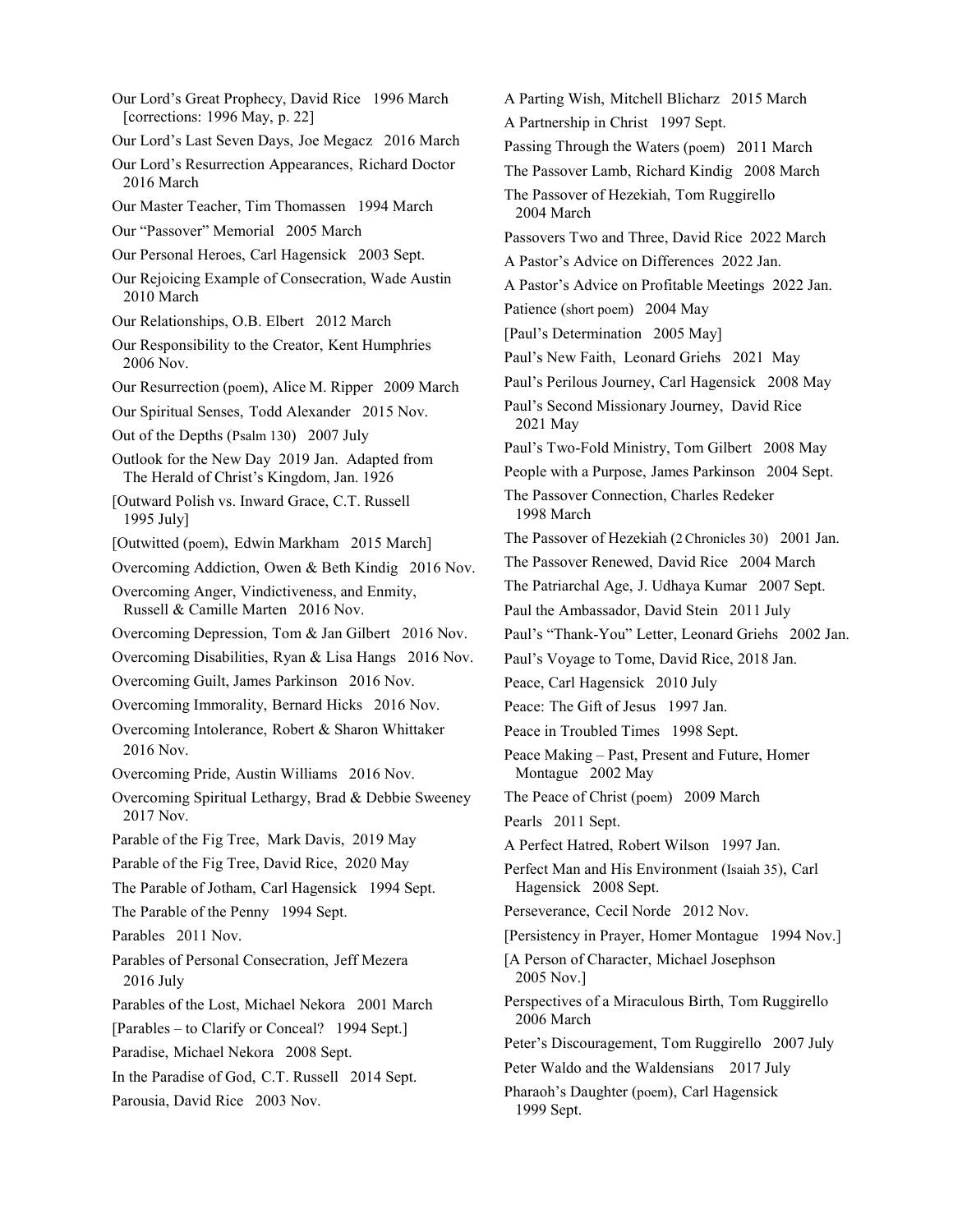Philemon and Onesimus, P.L. Read 1997 Sept. Pictures of the Antitypical Priesthood 2020 Sept. The Plan of God, Peter Knapp 1999 Nov. The Plan of God (poem) 2017 May Plowshares Into Swords, Michael Nekora 1997 May Poems of the Way: Restoration 2020 Nov. Poem: The Morning Cometh, 2019 Sept. Poem: To the Bird, 2020 May Poems of the Way, Psalm 19:14 2020 March The Poetic Prophet [Micah - 1], Jeff Mezera 2017 May Portrait of a Servant, Tom Ruggerello 2013 Jan. The Portrait of the Mature Christian 2011 July Portrait of a Perfect Man 1994 March Portraits of Jesus, Carl Hagensick 1994 March Portraits of Jesus Praying, Richard Suraci 1994 Nov. Possible Prophetic Implications, James Parkinson 2021 Jan. Pouring Out the Spirit, David Rice 2005 Sept. The Power and the Perception, Jeff Mezera 2005 Sept. The Power of His Christ, Michael Costelli 2020 Nov. [The Power of Prayer 2003 July] The Power of Prayer, David Christiansen 2013 May The Power of the Holy Spirit 1995 Jan. The Power of the Spirit Shall Overshadow Thee, Donald Holliday 2005 Sept. [The Power of We 2013 Nov.] Practical Lessons from Matthew 24, Timothy Thomassen, 2019 May Practical Problems with Modern Relevance, Richard Doctor 2002 Jan. Practicing Self-Control, Tim Thomassen 2012 Nov. The Praise Belongs to Him (poem), Benjamin Barton 2001 Jan. Pray for the Intercession of the Spirit 1994 Nov. Prayer, Tim Thomassen 2000 May Prayer (poem) 2013 May [A Prayer 2000 May] Prayer of Consecration (hymn), Alice M. Ripper/ Theresa Parkinson 2013 Nov. A Prayer for Oneness (John 17) 2001 March The Prayer of Jabez, Carl Hagensick 1994 Nov. The Prayer of Jonah 1994 Nov. Prayer Partners 1994 Nov. Praying for Governments, Leonard Griehs 1994 Nov. [The Praying Hands (Albrecht Dürer) 2000 May]

The Preaching of the Cross 2002 March Precious Sons of Zion (poem), Alice Ripper 2012 Nov. The Preeminence of Christ 1996 Sept. The Promise for Kings and Prophets, Jim Parkinson 2022 May Prelude to Elisha 2007 May Preparation for a Kingdom, Donald Holliday 2008 July The Preparation of a Sympathetic Priesthood Robert Gray 2020 Sept. Preparations for Eternal Life, Tom Ruggirello 2019 Sept. Preparations for Eternity, Carl Hagensick 2001 Sept. Preparing for Graduation, David Bruce 2001 May Preparing for Statehood, Todd Alexander 2008 July Preparing for the Memorial, Ray Charlton 2014 March Preparing the Apostles, Nathan Austin 2021 March Present Truth, Carl Hagensick 1995 Sept. Present Yourself Approved to God, Dan Wesol 2022 March Preservation of the Law of God (Neh. 8) 2000 July Pressing On in Our Pilgrim Journey, Charles Redeker 1995 March Pride, Adam Kopczyk 2007 Jan. The Priesthood of Jesus, Alonzo Jarmon 1994 March A Priestly Calling, Homer Montague 2002 Nov. The Prince of Peace, Mark Grillo 2008 Jan. A Prisoner's Exhortations, David Rice 2002 Jan. The Privilege and Power of Prayer, Irwin Doran 1994 Nov. The Privilege of Feet Washing, Homer Montague 1998 March Privileges and Responsibilities of the Christian Couple 1995 July Privileges of the First Sons 2021 July Proclaim Liberty Throughout the Land 2021 July Prodigal, Return! (poem) 2001 March Prophesy to the Breath from Four Winds, Benjamin and Gabriella Stein, 2020 May [Profitable Daily Tithing 2000 May] The Promised Land, Carl Hagensick 2002 Sept. Promises to the Spirit Begotten 2016 July The Prophecies and Promises of Jeremiah 31, Jeff Mezera 2010 Jan. The Prophecy of Agabus 2005 May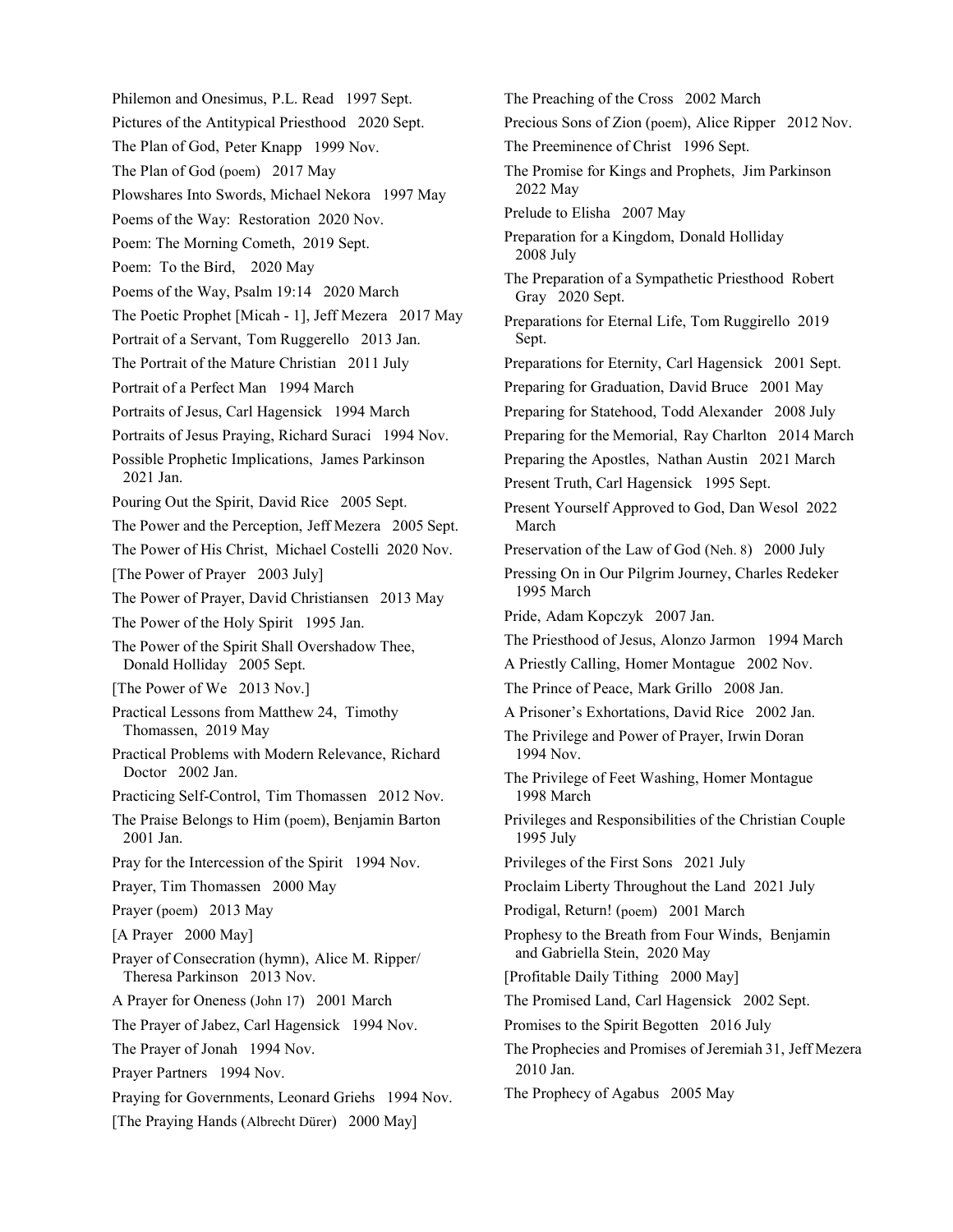Prophecies Fulfilled During the Last Night and Crucifixion of Jesus 2020 March A Prophet Outside of His Comfort Zone [Jonah], Tom Gilbert 2017 May The Prophet with an Unfaithful Wife [Hosea], Erwin Kalinski 2017 May Prophetic Teachings 2010 Sept. The Prophets, David Rice 2016 Jan. Prosperity Theology, Tom Ruggirello 2011 March Proverbs, Timothy Thomassen 2010 May Psalm 23 (in Metre) 2004 July [Psalm 40:5 2004 Nov.] Psalm 61, A Commentary, Wade Austin 2012 Sept. A Psalm for Thanksgiving (Ray Charlton) 2017 Nov. Psalm 63 (hymn), Stephanie Kuenzli 2013 Nov. [Psalm 72 (poetic; selected verses) 2008 Sept.] Psalm 72 2010 May The Psalms – Glad Songs of Praise (poem), Elaine L. Redeker 1999 July Psalms and Hymns of Thanksgiving, Oscar Elbert 2009 Nov. The Psalms and Sacred Songs, W.A. Eliason 1999 July The Psychology of the Sheep, Timothy Krupa 2004 July The Punishment and Saving of Israel [Joel], Jeff Earl 2017 May The Punishment of Edom, Joe Megacz 1997 May The Punishment of Edom [Obadiah], Joe Megacz 2017 May [Purge Out the Old Leaven (short) 2004 March] The Purpose of Harvests, Samuel Stalder 1997 July [The Purpose of Miracles 2002 July] The Pursuit of Blessedness 2002 May Putting Away, David Rice 2014 March Putting Away Sins of the Head and Hands, Dan Wesol 2010 Sept. Putting on the Breastplate, Dan Wesol 2009 Jan. Putting Study into Practice, Homer Montague 2009 Sept. Queen's Chamber, Daniel Wozniak 2004 Jan. A Question of Motive, Homer Montague 2005 May Questions, Todd Alexander 2011 Nov. Questions with Remarkable Ansers by Pastor Russell from: What Pastor Russell Said 2017-Sept. 2002 July 2004 Sept. Hist. 2010 March 2011 July 2011 July Resting, Robert Brand 2012 May

A Quiet Time With God, Richard Doctor 2000 May [Radiant Psalm 34:5 2013 Nov.] Rahab, Michael Nekora 2005 May Rahab, Deborah, and Ruth 2014 Nov. The Rainbow Covenant, Adam Kopczyk 2010 Jan. The Rainy Day (short poem) 2007 July The Raising of Lazarus, Andrew Polychronis The Raising of Lazarus, Mike Ensley 2021 Nov. A Ram in the Thicket 2011 March Ransom and Restitution, Joe Megacz 2014 Sept. Ransom and Restitution – How Long, O Lord?, Richard Doctor 1999 Nov. [A Rational Christian Approach 2012 July] Real Heroes, Richard Kindig 1996 July [The Reasoning of Faith 2005 May] Rebirth of a Nation 2015 Sept. Rebuilding God's House, John A. Meggison 1997 May The Rebuilding of Zion (1978), Max I. Reich 1998 May Rebuilding the Temple (Ezra 3), Carl Hagensick Reconciliation for All, Jeff Mezera 2003 March The Red Sea Place in Your Life (poem), Annie Johnson Flint 2000 Nov. The Reformation and Martin Luther, Richard Doctor Regathering, Carl Hagensick Hist. Rejoicing with Unbearable Sorrow (Rachel Kraynick) 2017 Nov. Our Rejoicing Example of Consecration, Wade Austin The Relationship of God to His Creation, Dave and Joanna Christiansen 2016 May [Remember the Empty Tomb, Charles Haddon Spurgeon 2000 March] Remembering Christ, Will Siekman 2017 March Remorse (poem), Laura E. Kelsey 2003 Sept. Removing All Things, Leonard Griehs 1997 May Repentance from Dead Works 1995 Sept. Representing Christ to the World, Tom Gilbert Representing Christ with Integrity, Ray Charlton Respect God's Oaths 2010 Sept. [Responding to Conflict 2010 July]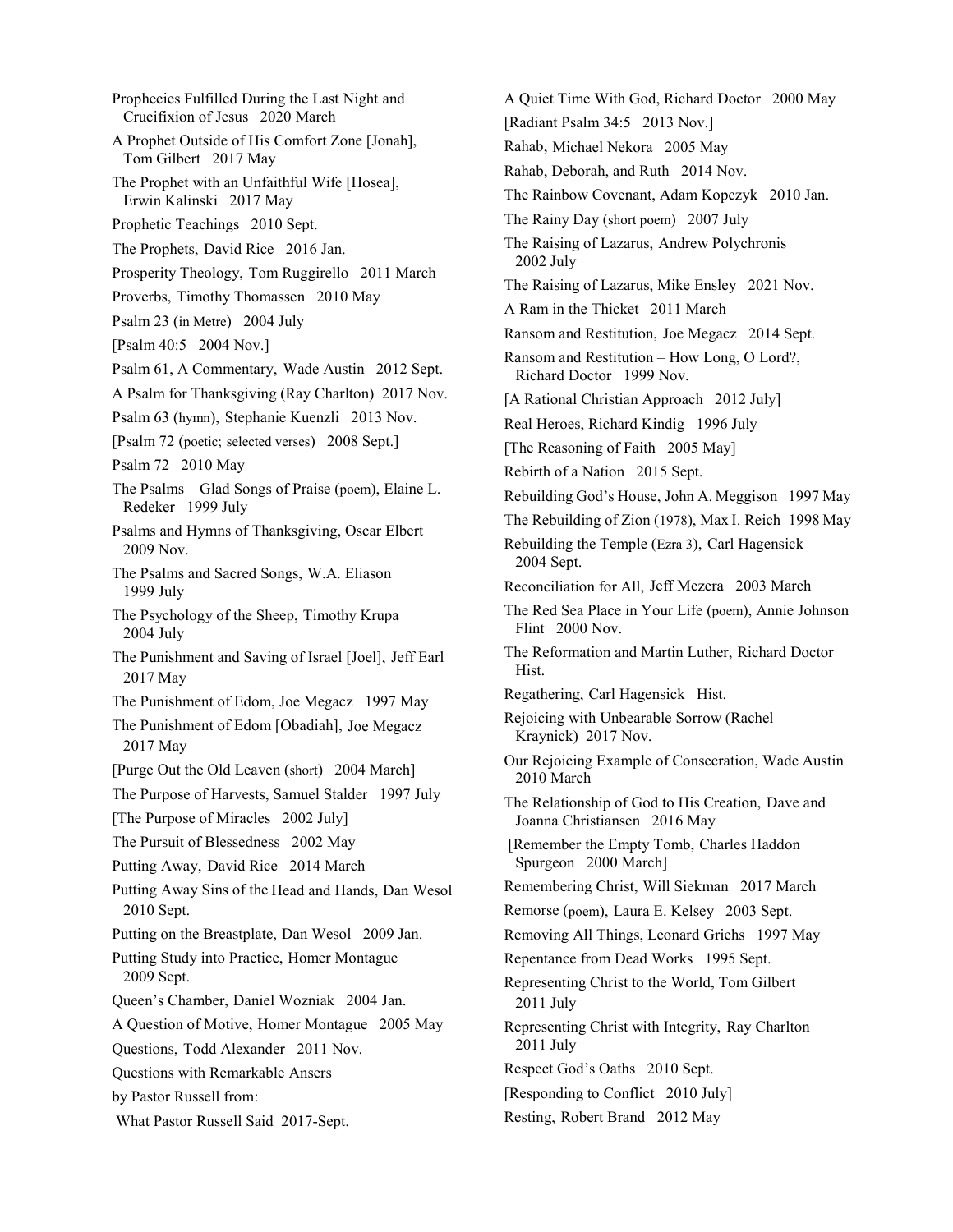The Restitution of All Things (Andrew Jukes), Len Griehs 2001 May The Restoration of Israel, Len Griehs 2009 May Restoring a City; Restoring a World 2005 Nov. Resurrection 2017 Sept. Resurrection and Faithfulness Unto Death, Jeffrey Earl 2006 Nov. Resurrection Hopes and Joys, Edited from a March 1925 Herald Article 2021 March Resurrection Means Hope, Ryan Hangs 2015 May The Resurrection of Jesus Christ, Larry McClellan 2015 May Resurrection of the Ancient Worthies, David Stein 2015 May The Resurrection of the Dead, Robert Davis 1995 Sept. The Resurrection of the Dead (1 Cor. 15) 1999 Nov. The Resurrection of the Dead 2014 Sept. Resurrection of the Faithful Church, David Rice 2015 May Resurrection of the Great Multitude 2015 May The Resurrection of the Whole World, Brian Montague 2015 May A Retrospective Look at the Fulfillment of Time Prophecy, David Rice 1998 Jan. The Return of Jacob 2017 Jan. The Return of Jesus Christ, Richard Evans 1998Nov. Resolutions, Keith Klepin, 2018 Jan. Revelation: A Coded Message, A Special Blessing, Elaine L. Redeker 2001 July Revelation Chapter 17, Two Views, Bill Dutka 2018 Jan. The Revolt of Absalom, David Rice 2003 Jan. Riding Into Jerusalem, Douglas Rawson 2016 March The Right Place and the Right Time…2014 Nov. The Righteousness of God, Carl Hagensick 2002 Jan. The Rise and Fall of Babylon, David Rice 2004 Sept. Risen from the Dead 2012 March [Roman Catholicism in Trouble (1906) 2006 Sept.] [The Royal Cubit 2004 Jan.] The Royal Law, Tim Thomassen 2001 May Ruby, Sapphire, and Emerald, Richard Doctor 2011 July Ruling One's Spirit 1998 Sept. [Ruth and Boaz 2003 Sept.] A Sabbath of Affliction, Aaron Kuehmichel 2001 Jan.

The Sabbath of Rest, Fred Binns 2004 Nov. The Sacrifice of Christ as Shown on the Day of Atonement 1999 March A Sacrifice of Praise, Erwin Kalinski 2009 Nov. The Sacrifice of Thanksgiving, Thomas Gilbert 1996 Nov. Sacrificing in the Gospel Age, Tom Gilbert, July 2020 Salt 2011 Sept. Salvation – Heavenly and Earthly, Homer Montague 1999 Nov. The Salvation of Israel 1995 May Samson, Richard E. Evans 2005 Nov. Samson: Then, Now, and Future 2018 July (Samson is like and unlike the Church) Samuel, a Prophet and Judge, Robert Whittaker 2005 Nov. Sanctification: Through the Spirit and the Truth 1996 Nov. The Sanctified Life (Romans 12) 2000 May The Sanctuary, David Stein 2002 Nov. The Sarah Covenant Bears Fruit 2003 May Satan Hath Desired You, Walter Bundy 1997 Jan. Satan, the Accuser, Tim Thomassen 2008 Jan. Saul, Daniel Kaleta 2010 Nov. Saul, Jonathan, and David, Donald Holliday 2003 Jan. Savior Help Us (poem) 2009 March [The Scent of Danger, A.C. Frey 2008 May] [Science 1997 July] Science vs. Tradition, James Parkinson 2012 July Scoffers in the Last Days 1998 Jan. Sealed with the Holy Spirit of Promise, Carl Hagensick 1995 Jan. The Second Advent 2014 Sept. Second-Class Citizens 2003 July The Second Month Passover 2008 March Secrets of the Kingdom, Donald Holliday 2005 Jan. [A Seed to Bless the Nations 2007 Nov.] [Selah 1999 July] Self-Examination, Tim Thomassen 1995 Nov. A Selfless Prayer, Bill Dutka 2013 May The Serpent in Scripture, Brian Jakubowski 2016 May [The Servant of the Lord Must Be Gentle 1999 March] Serving the Lord in Little Things 2000 May Seven Ascents (Mt. Sinai), Richard Gamble 2006 May The Seven Churches, Nathan Austin 2018 Nov.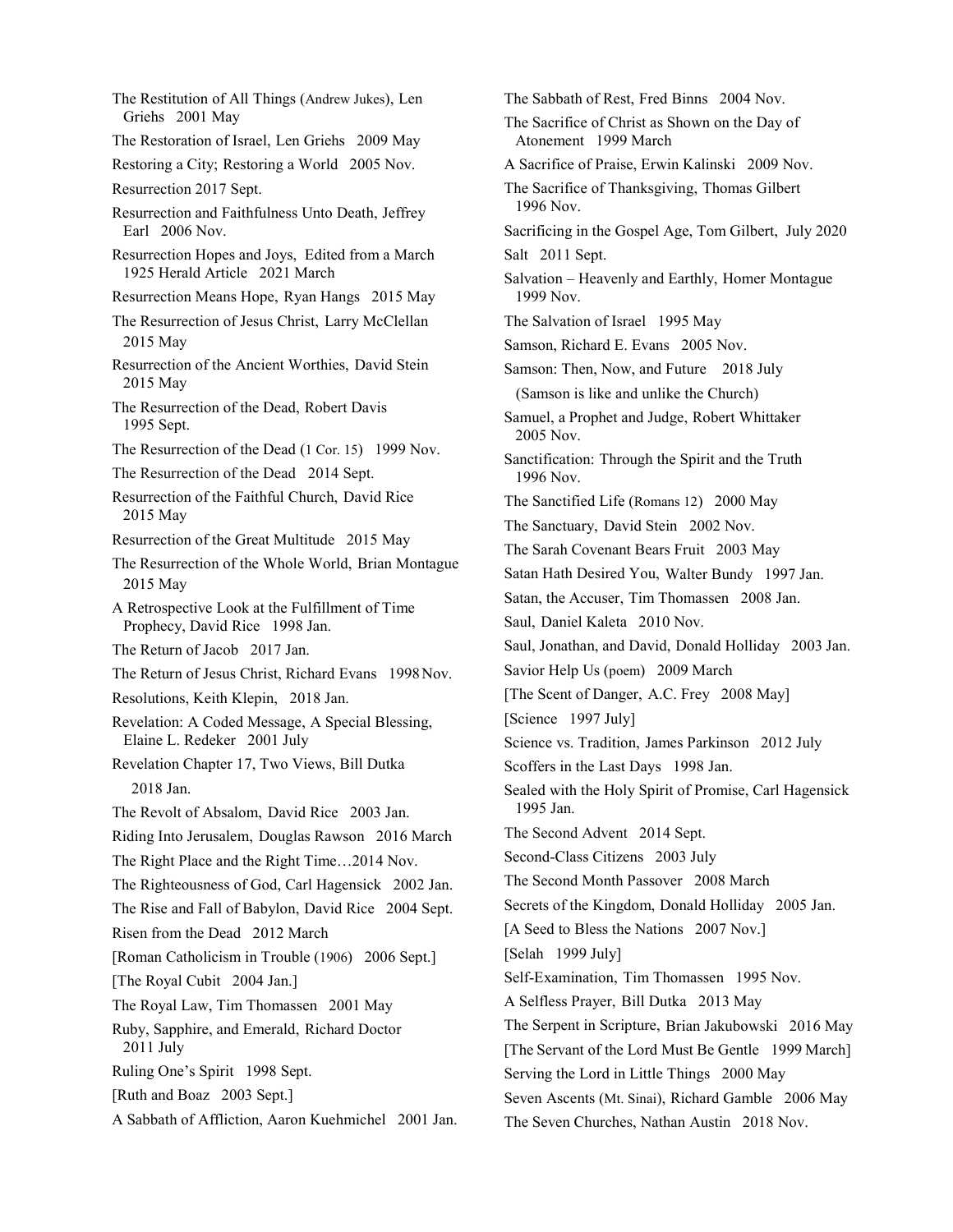[The Seven Deadly Sins (Solomon Schimmel), Michael Nekora 2007 Jan.] The Seven Last Plagues, James Parkinson 2018 Nov. The Seven Seals, Micah Hess 2018 Nov. The Seven Trumpets, Benjamin and Gabriella Stein 2018 Nov. Seven Heads, Ten Horns, George Tabac 2004 Nov. [The Seven Jewish Feasts of Leviticus 23 2001 Jan.] The Seven Last Plagues, Carl Hagensick 2001 July The Seven Messengers, Jim Parkinson 2001 July The Seven Seals, Frank Shallieu 2001 July Seven Threads of Faithfulness, Rick Suraci 1995 July The Seven Trumpets, David Rice 2001 July The Seventh Trumpet, Michael Brann 2003 Sept. The Seventy Weeks of Daniel, David Stein 1998 Nov. From Shadow to Reality (Hebrews 9) 2002 Nov. Shalom, It Is Well, Donald Holliday 2007 May She Hath Done What She Could (hymn), Estelle Gill/ Sarah Lighfoot 2013 Nov. Sight, Jonathan Gray 2015 Nov. The Significance of Noah's Ark in our Daily Lives, Dr. Jesus Milton Rousseau 2020 Jan. The Silver Sockets, David Stein 1999 March Simeon and Anna, Michael Brann 1995 Nov. Simon The Cyrene, David Hrechuk, 2020 March The Simplicity of the Gospel, Carl Hagensick 1993 Nov. Sin Offerings, Tom Ruggirello 2020 Sept. [Sing Praises 2013 Nov.] The Sins of King Saul, Wade Austin 2010 July The Sin-Offering and Christian Sacrifice, David Stein 2006 Nov. Six Infractions of Jewish Law, Homer Hamlin 2000 March Six Lambs, David Rice 2015 Jan. Six Trials, One Night, Jeff Mezera, 2020 March The Slaughtering Soldier (poem), Joe Knapp 1997 Nov. Of Slaves and Masters – Part 1, David Rice 1994 Jan. Of Slaves and Masters – Part 2, Peter Karavas 1994 Jan. The Sleep of Death, Jerry Monette 2014 May Sloth, Régis Liberda 2007 Jan. Smell, Len Griehs 2015 Nov. Smiting the Nations 2009 May [Sola Scriptura 2010 Sept.]

Soldiers of Christ, Carl Hagensick 1995 March [A Solitary Way 2000 May] Solomon: A Case Study, James Mistarz, 2019 Nov. Solomon's Early Years, Michael Nekora 2010 May Solomon's Later Years, Régis Liberda 2010 May Solomon's Temple 2006 July Some Altered Scriptures, James Parkinson 2014 Jan. Some Thoughts on Bible Study, R.E. Evans 1996 Sept. [Some Thoughts on the Lord's Prayer 2008 Nov.] The Song of Deborah (Judges 5), Carl Hagensick 2005 Nov. Song of Faith (hymn), Elizabeth Hopper 2013 Nov. The Song of Jahaziel (Psalm 83), 2002 Sept. The Song of Mary, Carl Hagensick 1995 Nov. The Song of Moses and the Lamb (poem) 2000 Nov. Song of Praise (hymn), Elizabeth Hopper 2013 Nov. A Song of Praise (Ps 145), Leonard Griehs 2009 Nov. The Song of Solomon, Frank Shallieu 2004 July The Song of Solomon, Tom Ruggirello 2010 May The Song of the Prophets (poem), Alice M. Ripper 2008 Sept. Songs in the Night 2012 Sept. Sore, Stupid! and Scoundrel! James Parkinson 2008 Nov. Sorrowing Not As Others 1997 Jan. Specific, Individual Assignments, Benjamin Stein 2014 Nov. The Spirit at Pentecost (On the other hand), Michael Nekora 2005 Sept. [The Spirit at Pentecost, Robert Seklemian 2005 Sept.] Spirit Begattal 1995 Jan. Spiritual Clothing, Tom Ruggirello 1998 Sept. Spiritual Discernment (1Corinthians 2) 2005 Sept. Spiritual Growth through Trials, Tom Gilbert 2016 Sept. The Spiritual Mind and Stress, Wade Austin 1997 Jan. Spiritual Murder, 2019 March, (adapted from a discourse by Br. Paul Mali) Spiritual Sicknesses, A.L. Muir 1994 Jan. A Sponge of Gall (short poem), Carl Hagensick 2002 March [Spring – Life Anew, Anton C. Frey 2008 March, 2009 May]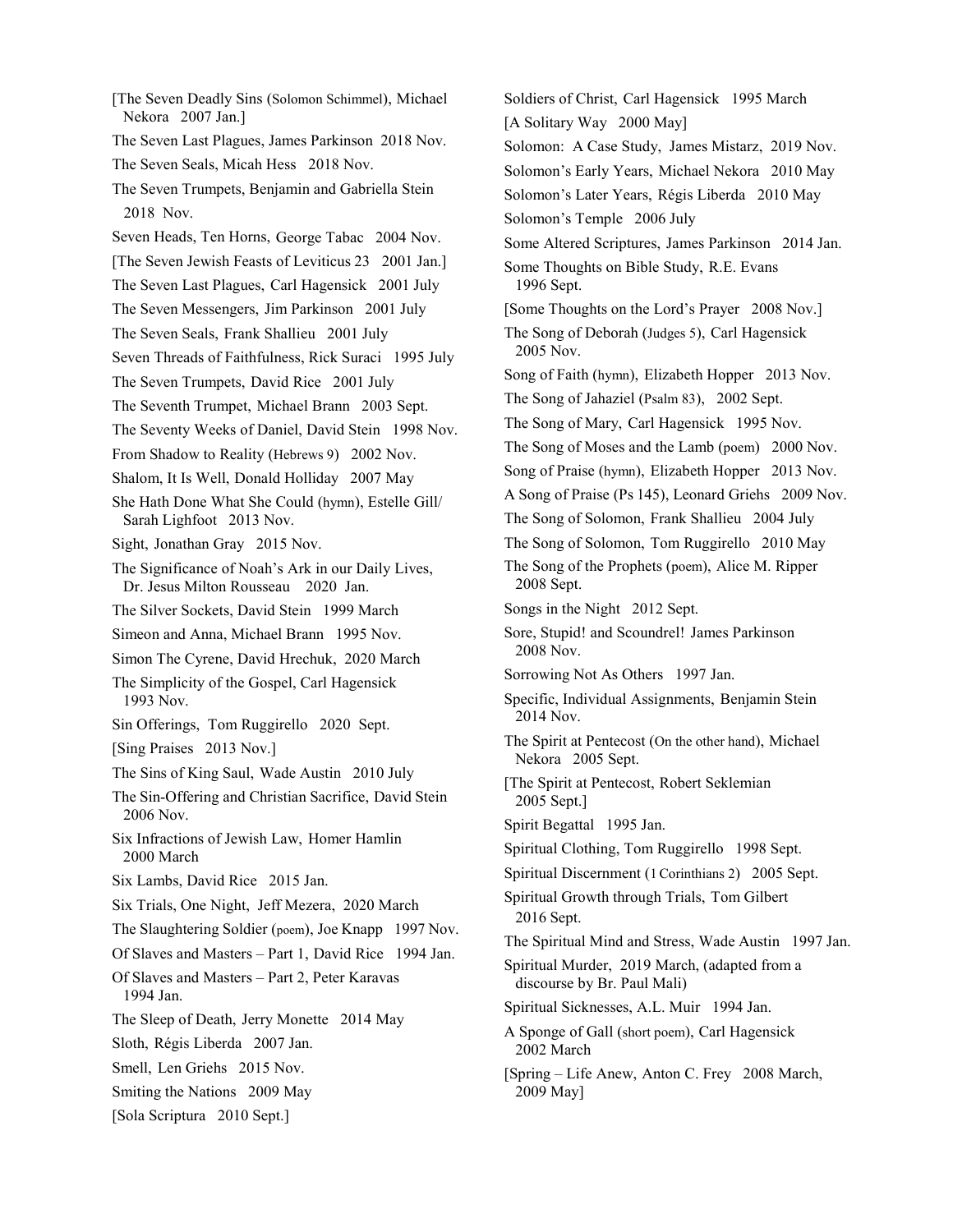Stand Firm, Be Not Afraid (hymn), M. L. McPhail/ Gertrude W. Seibert 2013 Nov. Standing Before Caesar, Aaron Marten 2005 May The Star of David and the Star of Bethlehem, Carl Hagensick 2003 Jan. Statements, Jeff Mezera 2011 Nov. Steps to Glory As Shown in the Tabernacle 1996 Nov. [George Stetson (1814-1879) Hist.] Stewardship, Leonard Griehs 1994 Jan. A Strait Betwixt Two, Homer Montague 1996 Jan. [George Storrs (1796-1879) Hist.] [R.E. Streeter (1847-1924) Hist.] Struggles of an Infant Church, Michael Brann 2002 Jan. Study and Prayer, Francis Earl 1994 Nov. Studying Today's News, Carl Hagensick 1998 Jan. Submission Under Injustice 2001 Nov. [Success, in a Nutshell 2014 Jan.] Such a Man as I (Nehemiah 6) 1997 Jan. Suffering with Christ 1995 March Sunlight, James Parkinson 2012 May A Supper at Bethany, Régis Liberda 2001 March Sure Mercies of David, Richard Evans 2007 Nov. The Sure Mercies of David, Richard Evans 2005 July The Surprise (a poem) 2022 Jan. Sweeter than Honey, Ken Osterman 2012 Sept. Symbolic Numbers, David Rice 2004 Nov. Symbols of the Holy Spirit, Carl Hagensick 2005 Sept. The Tabernacle, Daniel Kaleta & Piotr Krajcer 2006 July The Tabernacle (poem) 2002 Nov. [Take Heed 2005 Nov.] Take Time to be Holy (hymn) 2019 Nov. Taking the Helmet 2009 Jan. Taking the Sword, Peter Karavas 2009 Jan. Tarrying of the Vision, Raymond Charlton 2014 July Taste, Benjamin Stein 2015 Nov. The Taste of Freedom 2021J uly Teach Me (short poem) 2011 Jan. Teach Us to Pray, Mark Grillo 2013 May Teachableness, Richard Suraci 2002 May Teaching by Example, Robert Brand 2011 Nov. Technology and the End Time, Robert Goodman, 2019 Jan.

The Teaching of Baptisms, R.E. Evans 1995 Sept. Teaching with Authority, F.A. Shuttleworth 2006 March The Tears of a Prophet, Carl Hagensick 2007 July Tell Me About the Master (poem) 2001 March, 2003 March Temple Builders 1994 Jan. The Temple of God, Harrison Pierce Reed, III 2006 July The Temple of Solomon, Edmund Jezuit 2010 May Temporary Resurrections Before Calvary, James Parkinson 2015 May Tendons and Flesh, Leonard Griehs, 2020 May Terror in London 2005 Sept. The Testimonies of Simeon and Anna 1995 Nov. Testing and Probation, Michael Nekora 2004 Nov. Text and Context, Ernest Kuenzli 2009 Sept. Thanksgiving (Kent & Sean Humphreys) 2017 Nov. Thanksgiving (poem) 1994 Nov. Thanksgiving for Spiritual Blessings 2009 Nov. Thanksgiving with Prayer and Supplication, Daniel Toole 1994 Nov. "That It Might Be Fulfilled" Timothy Alexander 2005 Jan. That Old Serpent, Ernest Kuenzli 2008 Jan. That They All May Be One, Evhen Dovhan 2017 March That Which Is Least, Carl Hagensick 2000 May Them That Fear My Name, Todd Alexander 2022 May They Are My People, Jeff Earl 2015 July They Knew Him Not 1998 Nov. They Shall Not Hurt (Isaiah 65) 2003 May The Thief in Paradise, Lutz Ruthman 2002 March A Thief in the Night 2003 Nov. [Theology Simplified (Lonzo Pribble), J. Parkinson 2007 March] Things in Earth and Things in Heaven, Jeff Mezera 2002 Jan. Things to Happen Before "the End", Thomas Gilbert, 2019 May Things We Must Not Think 2010 Sept. Things Written for our Admonition, Michael Colletti 2015 Jan. [Think Outside the Boat 2013 Nov.] The Threat of Annihilation 2006 May

Three Galileans, Carl Hagensick 1997 May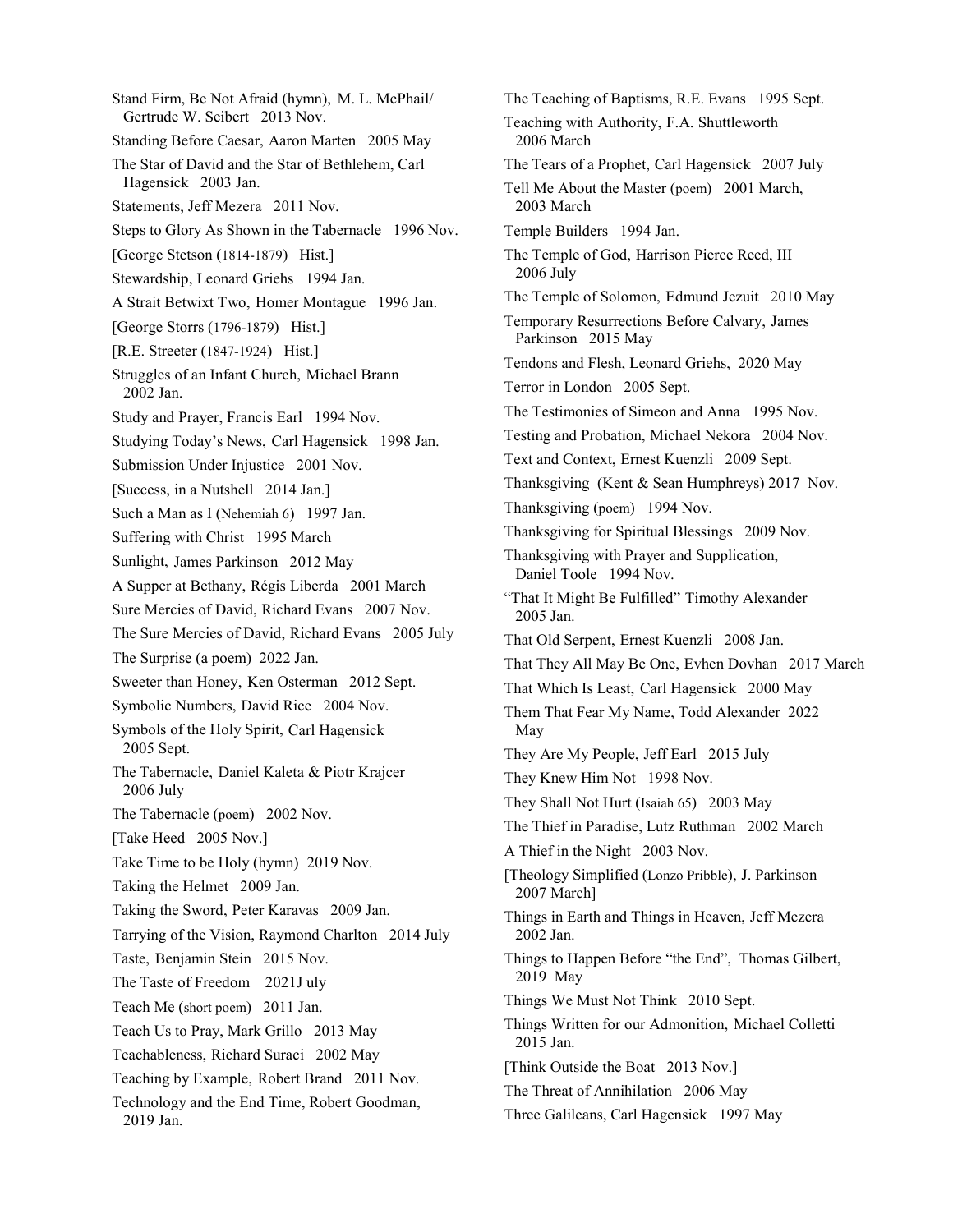Three Lessons, George Kuzmin 2013 Sept.

Three Prophetic Parables, Carl Hagensick 1995 May

This is the Day the Lord Hath Made, Richard Kindig 1996 March

- This Land is Mine 1996 July
- [This Wonderful Period 2003 March]
- This Year in Jerusalem 1996 May
- A Thorn in Israel's Side, James Parkinson 2002 Sept.
- Thoughts for the New Year [*Herald* 1923] 2009 Nov.
- Thoughts on the Book of Ruth, Ioan Hosu 2005 Sept., 2017 Jan.
- Three Angels, David Rice 2009 May
- Three Days and Three Nights, F.A. Acheson 1999 March
- Three Days' Journey, Daniel Kaleta 2002 Nov.

The Three Great Feasts: A Picture of God's Plan of Salvation, Harry Wildblood 2020 July

- Three Key Parables, Nathan Austin 2018 Sept.
- Three Parousia Parables 2019 May
- [Through this man...forgiveness of sins 2009 May]
- [Thy rod and thy staff they comfort me, Richard Suraci 2008 March]
- Time, George Eldridge 2013 Jan.
- Time Elements of the Passover: Type and Antitype, George Tabac 2004 March
- The Time Is At Hand, David Rice 1998 Nov.
- Time Line of Church History Hist.
- The Time to Favor Zion (hymn), Estelle Gill/Patricia Hosu 2013 Nov.
- Times and Seasons 2003 Nov.
- The Times of Restitution 2008 Sept.
- Thy Word is Truth, James Parkinson 2014 May
- Time Elements, Elijah an Overview 2018 Jan.
- TIP The Abraham Accords 2020 Nov.
- TIP An Israeli Citizen's View of Prophetic Fulfillment, 2020 May
- TIP Anti-Semitism on the Rise, 2020 March
- TIP [Today in Prophecy] The Arab Spring, Five Years Later 2016 July
- TIP "Brexit Shocks the World" 2016 Sept.
- TIP Cancel Culture 2021 May
- TIP Change in the Papacy 2013 May
- TIP Christian Persecution 2017 Jan.
- TIP Civil Disorder and Civil Disobedience 2020 Sept.
- TIP Crime and Punishment 2019 March
- TIP Cyberwarfare and Cyberterrorism 2015 March
- TIP Death Without Justice? 2019 Nov.
- TIP Debt and Demographics 2019 May
- TIP The Decline of Faith and Morality 2021 Jan.
- TIP The Decline of Moral Principle 2022 Jan.
- TIP The Demise of Communism, 2022 March
- TIP DNA and Genetic Editing 2016 May
- TIP [Today in Prophecy] Ebola Pandemic 2014 Nov.
- TIP Educating the World 2016 Jan.
- TIP Gettysburg and Civil War 2013 Sept.
- TIP Global Financial Crisis -- 10 Years Later 2018 Nov.
- TIP Global Pension Crisis 2017 May
- TIP Global Risks 2014 July
- TIP Human Trafficking 2018 May
- TIP The Immigration Controversy 2018 Sept.
- TIP Israel and the Russia-Ukraine Conflict 2022 May
- TIP Iran and the Middle East 2015 July
- TIP Israel Stands Against the World 2017 March
- TIP Israel's Burden 2016 Nov.
- TIP Israel's Growth 2012 May.
- TIP Kidnapping and Ransomware 2021 July
- TIP Leadership Crisis in the World 2015 May
- TIP The Long Road to Freedom 2014 March
- TIP Mass Murder in Connecticut 2013 March
- TIP Medical Miracles? 2015 Jan.
- TIP Modern Exodus in France 2014 Sept.
- TIP North and South Korea End the Korean War 2018 July
- TIP Pillar of Defense 2013 Jan.
- TIP Political Instability 2013 July
- TIP A Rapidly Changing World 2012 July
- TIP Religion in the Last Day 2012 Jan.
- TIP The Rise of Negationism 2019 Sept.
- TIP The Battle for Jerusalem 2018 March
- TIP The Reshaping of Society 2017 Sept.
- TIP Revolution in Hong Kong 2020 Jan.
- TIP A Safer World? 2012 March
- TIP Shift in World Demographics 2015 Sept.
- TIP The Search for Immortality 2012 Nov.
- TIP Syrian Migrant Crisis 2015 Nov.
- TIP The Threat of Nuclear War 2017 Nov.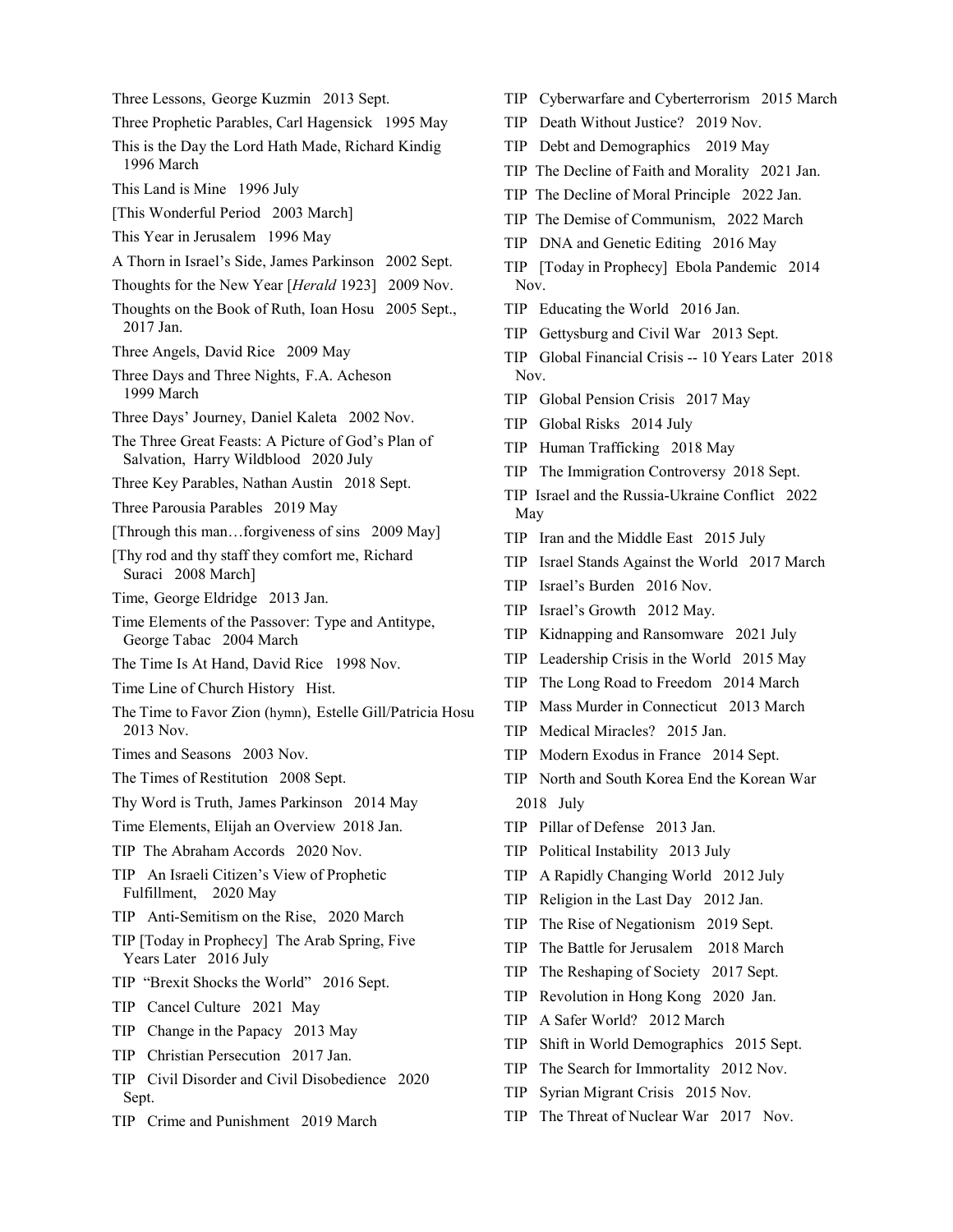TIP Trouble in Europe 2012 Sept. TIP Trouble in Ukraine 2014 May TIP The United Nations at 75 2021 March TIP An Urbanized World 2016 March TIP Waning Confidence in World Systems 2014 Jan. TIP The War in Afghanistan 2021 Nov. The Tireless Apostle Paul, Dan Wesol 2021 May To Jesus Always (poem) 2002 March To Live is Christ, Paul E. Thomson 1999 Jan. To Moab and Back (Ruth 1) 2005 May To Us the Scriptures Clearly Teach 2010 Sept. Tools of the Master Builder (poem) 2006 July The Tools of the Master Builder (poem), Alice Ripper 2003 March The Torah of Humanity, R.E. Evans 1997 Nov. Touch, Matt Kerry 2015 Nov. Touched by the Master, Tom Ruggirello 2018 Sept. The Tragedy of "Not Quite," Rich Suraci 2022 March Tragedy at Shechem (Genesis 34) 1999 Sept. Train Up a Child in the Way He Should Go 1994 Jan. Transfiguration, Michael Nekora 2009 July The Traveling Evangelist (Titus) 1997 Sept. The Travels of Paul, David Rice 2008 May Treasures from the Gospel of Luke (poem), Elaine L. Redeker 2003 July Trials, Bested or Wasted?, (John T. Read) 2014 March The Trinity, David Stein 2011 May Trouble in the Harvest, Tom Ruggirello, 2018 Jan. Troubled Years, James Parkinson Hist. True Christians (poem) 2011 July [Trusting When We Do Not Know, C.T. Russell 2000 May] Trusting the Promises 2016 Sept. The Truth About Hell 1993 Nov. Truth in the Inward Parts, Carl Hagensick 2006 Jan. [Truth, is Like a Flower, Charles Taze Russell Hist.] Treasures Laid up in Heaven 2011 Sept. [Trials 2003 Jan.] Triumphant Faith (poem) 2001 Nov. Trust Him Even in Adversity, David Christiansen 2013 Jan. Trusting the Righteousness of God, Richard Kindig 2006 Nov. Turning Water Into Wine, Fred Binns 2002 July

The Two Dimensions of Grace, Thomas Gilbert 1994 May Two Gardens, George Eldridge 1994 March The Two Harvests 2007 Sept. Two Lessons from the Master, Tim Thomassen 2006 March Two Lions, Dan Beard 2016 May Two Psalms of David (Psalms 2, 110) 2003 Jan. Two Roles in a Future Drama, Michael Brann 1996 July Two Sides of Faith, Todd Alexander 2014 Nov. Two Silver Trumpets, David Rice 2013 Sept. Uncivil War 2006 Sept. [Under Construction 2013 Nov.] Understanding 2019 Nov. Unfading Loveliness, Ginger Brann 2004 March Unique Meditations, Brad Bach, 2020 March United Once Again (hymn), Glenn H. Pryor 2013 Nov. The Unity of the Body of Christ, Tom Gilbert 2015 March Unity with Diversity (Ephesians 4) 2000 Sept. Unleavened Bread, Carl Hagensick 2008 March Unlocking Humility, Stephen Jeuck 2022 March Unnatural Rapid Growth, Michael Brann 2000 Jan. [Unquenchable Hope, Immeasurable Salvation 2013 Nov.] Unto Us a Child is Born, Robert Seklemian 1995 Nov. Upon the Throne of David, Richard Doctor 2020 Nov. The Use of Cross-References, David Rice 2009 Sept. Using Concordances and Lexicons 2009 Sept. Uzziah, Régis Liberda 2010 Nov. Victorious Faith (poem) 2001 Nov. Victory Over Self (poem) 2012 Nov Victory Through Virtue, Jeff Mezera 2012 Nov. The Vine and the Branches 1998 March The Virgin Birth 2014 Sept. The Virtuous Woman, 2019 Nov. A Vision Introduces a New Age, Rick Suraci 2009 July The Vision is Sure, Charles Redeker 1997 May The Vision Deferred (Habakkuk 2) 2007 Sept. Visions of Eden (poem), Robert Brand 2002 Jan. A Visit to Where Israel Was Born, Allan Rabinowitz 1998 May [Walk of Faith 2005 May] The Walk to Gethsemane, Jeff Mezera 2009 March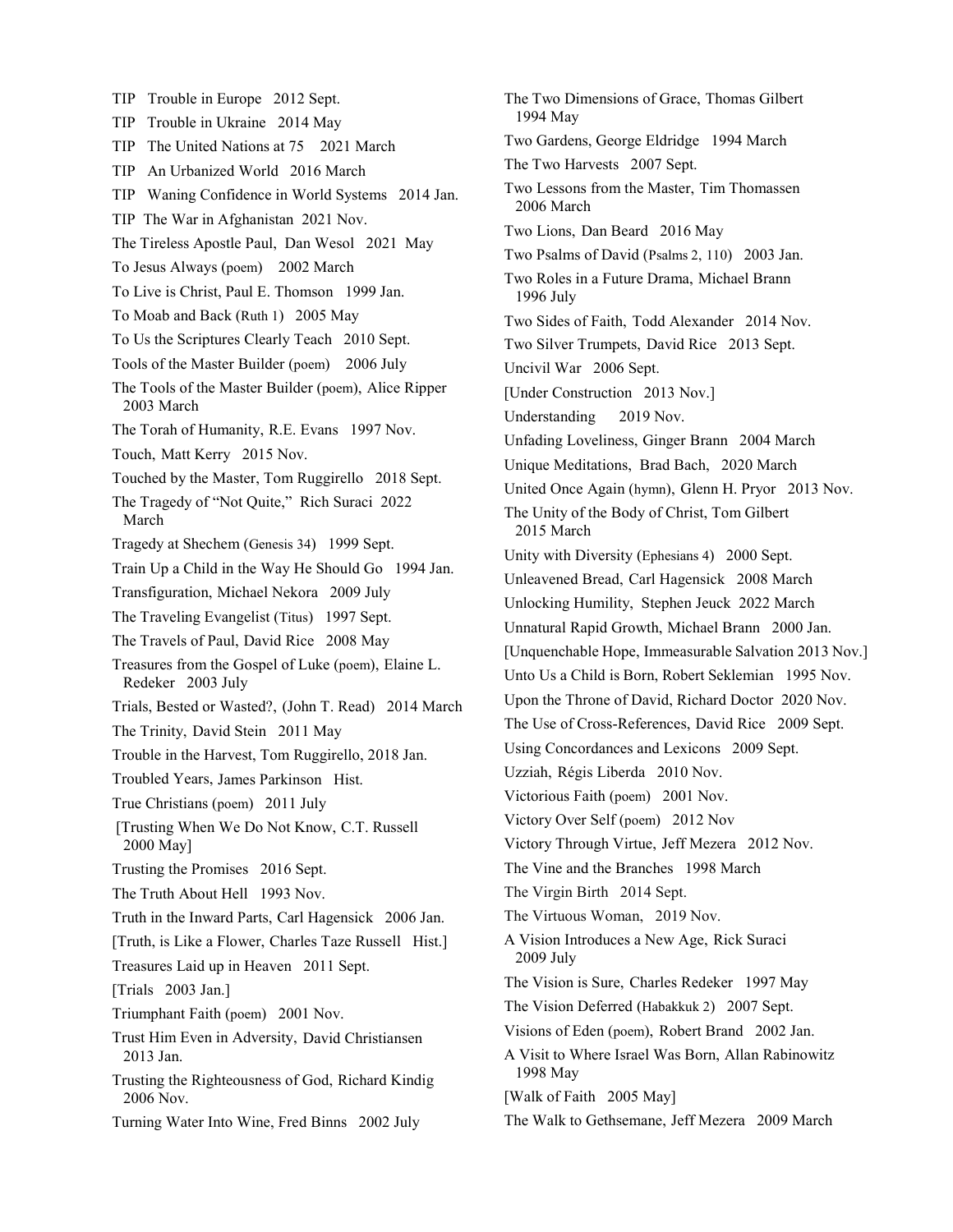Walk with All Longsuffering, Tim Thomassen 1998 Sept. Walking on Water, Robert Goodman 2002 July Walking with God (poem), William Cowper 2011 July Walking with God 2012 May Walking with Jesus (hymn), Gregg Mathewson 2013 Nov. Was Moses Right or Wrong? Carl Hagensick 2005 May Washing the Disciples' Feet, Aaron Marten 2009 March Watch and Pray, David Stein 2013 May Water of Life, Kome Ajise 2021 Nov. The Water of Life, David Christiansen 2008 Sept. Waves of Blessing in the Book of Isaiah, J. Thompson 2003 May The Way to Jerusalem, Ernie Kuenzli 2015 March We Three Kings of Orient Are (poem from a hymn), John H. Hopkins, jr. 2005 Jan. We Would See Jesus, Carl Hagensick 2001 March Wealth of the Nations, Leonard Griehs 1998 Jan. The Well and the Grotto, Carl Hagensick 2004 Jan. Were Not Ten Cleansed? Gilbert Rice 2004 Nov. What a Friend! (poem) 2004 May What is a Christian? What are His Standards?, Carl Hagensick 2001 May What is Mercy?, Ted Marten 2010 Nov. [What is an Oath? 2007 Nov.] ["What Is That in Thine Hand?" 2000 Nov.] [What is the Lesson from Isaiah 7:14? P.L. Read 1997 Nov.] What Is Truth? Michael Nekora 2000 March What Knowledge Should Mean to Us 2012 July What Lies Ahead for the Nations? David Rice 1995 May What Must It Be to Be There? (short poem), Walter Sargent 2002 Jan. What Shall I Render Unto the Lord? 1995 Nov. What Should We Pray For?, Peter Karavas 2013 May What's In Your Garden?, Rick Sconyers 2010 March What the Memorial Means to Me, Joseph Knapp 1994 March What the Memorial Means to Us, Noah Amoo 2021 March [What was the function of an Old Testament prophet? P.L. Read 1995 May]

What Was the Purpose of the Law?, Bill Dutka 2010 Jan. [Whatsoever a Man Soweth... 2006 Nov.] When Believers Marry, Homer Montague 2001 May When Better Translation Helps, James Parkinson 2009 Sept. When Did Jesus Enter Jerusalem?, James Parkinson and Ernie Kuenzli 2012 March When God Changed the Calendar 1995 Nov. When God Hides Himself 1995 July When I Am Weak, Then Am I Strong 2016 Sept. When I See the Crown of Thorns, Jozef Siedleczka 2017 March [When the Day Breaks (short poem) 1998 May] When the Day of Pentecost Was Fully Come, Fred Binns 2001 Jan. Where Are the Dead? Robert Davis 1999 Nov. Where Are Your Treasures? Larry McClellan 2008 Nov. Where Is the Lamb? 1997 March Where is the Promise of His Presence? Ernie Kuenzli 2014 Sept. Where is the Remedy 2021 July Where Shall I Work? (short poem) 2000 Sept. Which Mountain Will You Move? 1994 Jan. Which Sin is the Worst? 2019 March, Jonathan Benson [Whiter Than Snow, Charles Haddon Spurgeon 2000 Sept.] Who are the Priests and Levites of Isaiah 66:21? 1996 July Who Shall Be Greatest? 2009 March "Who Shall Roll the Stone Away?" Gertrude W. Seibert 2000 March Whose Son Is He?, Michael Nekora 2013 July Why Christ Returns, Larry McClellan 1998 Nov. Why Jesus Came, Michael Brann 1998 Nov. [Why Man Should Not Swear 2007 Nov.] [Why One Bread and Not One Cup?, Peter Karavas 1995 March] Why Seek Ye the Living Among the Dead?, 2000 March Why Two Emblems?, George Tabac 2005 March "Wilt thou be made whole?" Tim Malinowski 2021 Nov. The Winds, Poems of Dawn 2021 March [The Wife 2004 May]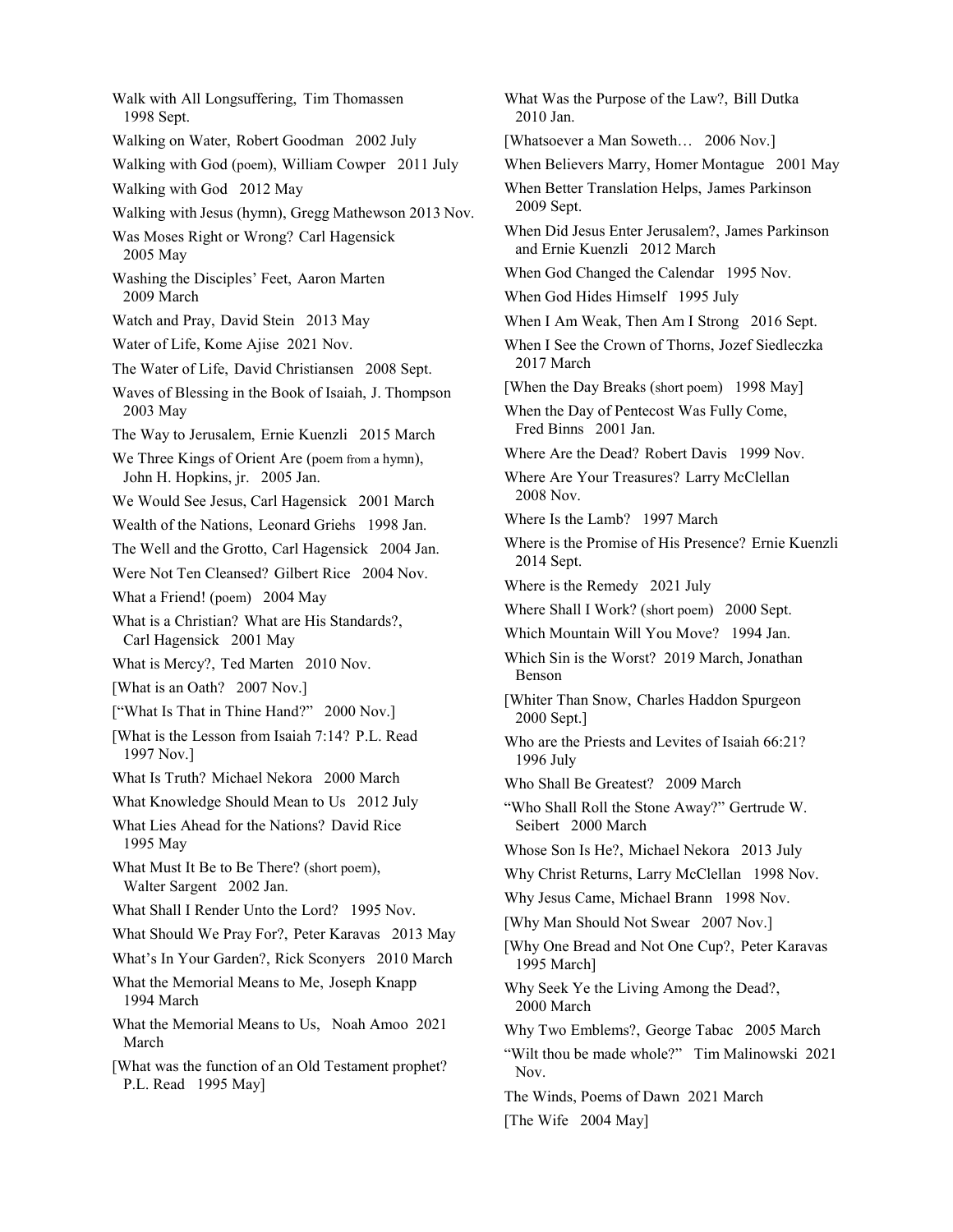Wisdom, Micah Hess, 2019 Nov. Wisdom and the Foolish Woman 1994 Sept. Wise Words to a Wayward Son 1997 May With Power and Great Glory, David Rice, 2019 May With Staff in Hand, Michael Costelli 1997 March [With Unceasing Prayer and Entreaty 2009 Jan.] A Witness at the Citadel, Carl Hagensick 2000 March The Witness of the Spirit 1995 Jan. The Witness of the Spirit, Eugene Burns 2005 Sept. Witness of the Spirit, David Stein 2016 July Witness Pairs Introduction 2017 July Witnessing to Friends 2017 July Witnessing at School 2017 July Witnessing at Work 2017 July The Woman, The Beasts, and The Harvest, Matt Kerry 2018 Nov. A Woman Not Remembered, Carl Hagensick 1999 Sept. A Wonderful Change is at Hand, Joseph Dolan 2018 Nov. Wonderful Counselor, David Stein 2008 Jan. [W. Norman Woodworth (1891-1976) Hist.] The Word of God (poem) 2003 March The Word of God – In Creation, Richard Kindig 1994 March The Word of God – In Our Lives, Richard Kindig 1994 Sept. The Word of God – Its Authenticity, Richard Kindig 1994 May The Word of God – Today, Richard Kindig 1994 July The Word of the LORD to the Bones, Todd Alexander, 2020 May The Word of Truth (short poem) 2008 Sept. [Word Pictures 2003 Nov.] [A Word Portrait of Christ (forgery) 2006 March] The Word Was Made Flesh, Larry Young 2014Sept. The Words of Jesus Regarding Marriage and Divorce, Rick Suraci 2008 Nov. Words, Life, and Work, Len Griehs 2022 May Working Together for Good (poem) 2011 May The Works of Grace 1994 May The Works That Follow, Carl Hagensick 1996 Nov. A World Divided, Peter Karavas 2006 Sept. A World Methodically Prepared 2020 Jan. [A World Subject to Angels 2007 Sept.]

The World That Was, David Rice 1997 July [Worth Meditating On, Robert Seklemian 1999 Nov.] Writing (poem), Martin C. Mitchell 2004 Sept. Ye Shall Know Them By Their Fruit, Wade Austin 2008 Nov. The Year of Herod's Death 1997 Nov. The Year of Jubilee (poem) 2003 Nov. Yes Means Yes! Perry Robinson 2008 Nov. Zechariah's Visions of God's Plan, Joe Megacz 2004 Sept. Zechariah's Eight Night Visions, Joe Megacz, 2018 May [Zedekiah's Broken Oath 2007 Nov.] Zephaniah and a Pure Language, Richard Doctor, 2018 May

Zipporah, Tom Machacek 1999 Sept. 1874 2003 Nov.

#### **By Author**

F.A. Acheson Three Days and Three Nights 1999 March

Kome Ajise Abram and the First World Wars -- a Review of Genesis 14 2021 Jan. Before the Feast 2021 March Every Knee Shall Bow 2007 Nov. Granted By Means of a Promise 2015 July Water of life 2021 Nov.

Timothy Alexander Closer Than a Brother 2003 March Jacob's Ladder 2009 July Joseph 2007 March Miracles 2011 Nov. My Strength and My Redeemer 2006 March [The Napkin 2005 March] Our Advocate 2001 Sept. "That It Might Be Fulfilled" 2005 Jan.

Todd Alexander An Attitude of Gratitude 2009 Nov.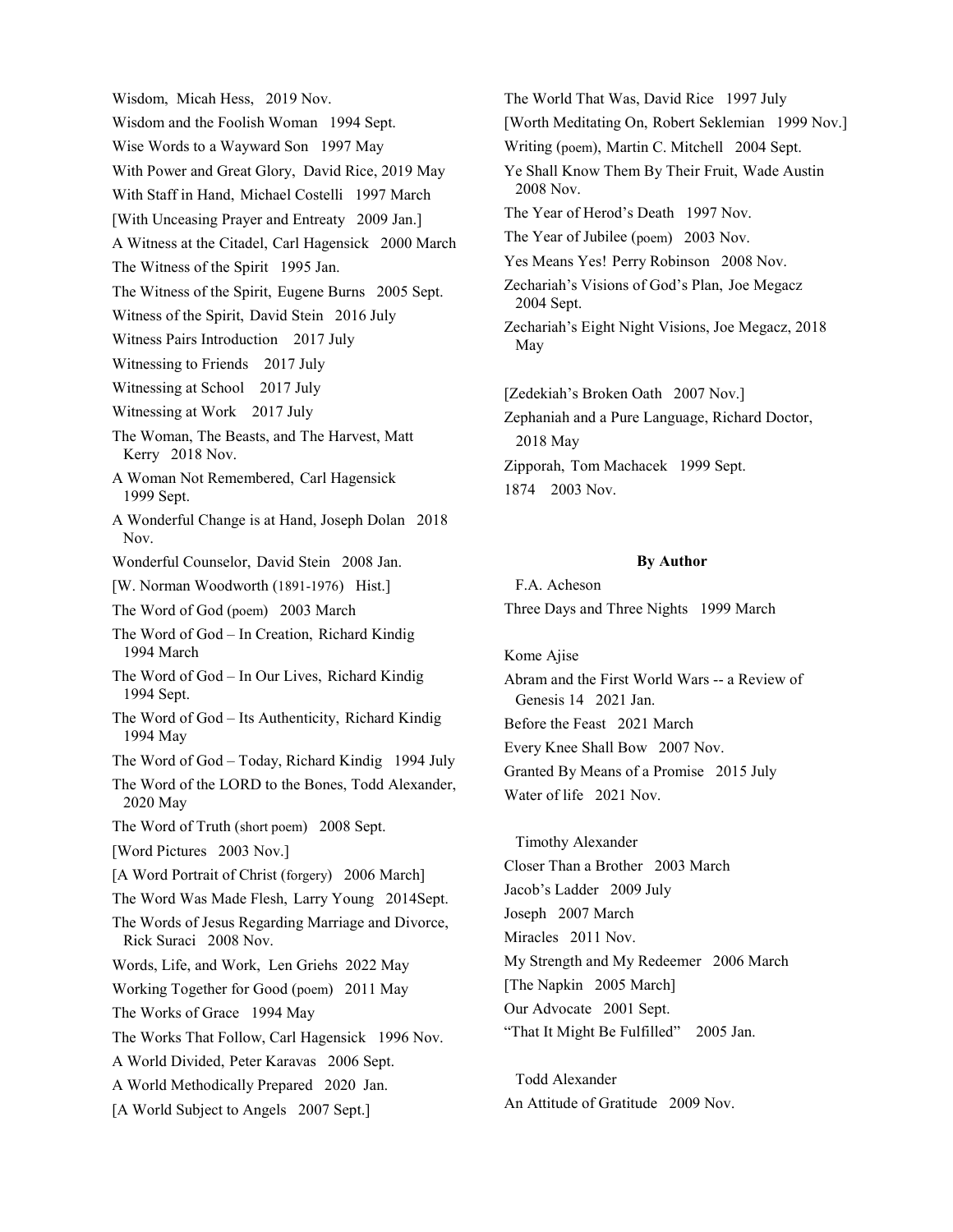A City Set on a Hill 2021 May A Distant Revelation 2004 Jan. Correcting Trespasses 2010 July The Disciples' Questions 2019 May The Gift of Inspiring 2013 Jan. The Great Pyramid (photovvvnb) 2004 Jan. Jesus' Last Days 2018 September Jesus' Last Questions 2018 March A Lifestyle of Wisdom 2019 Nov. The Macedonian Call 2009 July Noah's Covenant and the Promise Covenant 2007 Nov. Our Spiritual Senses 2015 Nov. Preparing for Statehood (Israel) 2008 July Questions 2011 Nov. Them That Fear My Name 2022 May Two Sides of Faith 2014 Nov. The Word of the Lord to the Bones 2020 May

Edwin Allbon Behold the Bridegroom! 1993 Nov.

 Ken Allison Gideon's Victory 2021 Jan.

Noah Amoo The Hard Saying 2017 March What the Memorial Means to Us 2021 March

 Nathan Austin Preparing the Apostles 2021 March Three Key Parables 2018 September The Seven Churches 2018 Nov.

Wade Austin Covenant Sacrifices 2005 July David 2007 March The First Dispensation 2007 Sept. Gluttony 2007 Jan. Knowledge 2012 Nov. Mercy for the Merciful 2002 May Nehemiah, Builder of a City 2003 Sept. Our Rejoicing Example of Consecration 2010 March Psalm 61, A Commentary 2012 Sept.

The Sins of King Saul 2010 July The Spiritual Mind and Stress 1997 Jan. Ye Shall Know Them By Their Fruit 2008 Nov.

Brad Bach Baptism 2011 March His Last Days 2013 March Love and Marriage 1994 Jan. 120 Years 2006 May Unique Meditations 2020 March

Willam A. Baker The KING – Eternal, Immortal 1994 May

Benjamin Barton [Alabaster Boxes 2001 March] Bound By Invisible Bonds (poem) 2002 Jan. Consecrated Thinking 2010 March Doing God's Will 2000 May [Jochebed Surrenders Moses 1999 Sept.] The Mother of Moses 1996 Nov. The Praise Belongs to Him (poem) 2001 Jan.

Daniel Beard Communion or Common Union? 2015 March Two Lions 2016 May

Julius Bednarz The Fig Tree 1994 July

 Jonathan Benson Which Sin is the Worst? 2019 March

G. M. Bills Before the Great White Throne (hymn) 2013 Nov.

Fred Binns Joash 2010 Nov. The Sabbath of Rest 2004 Nov. Turning Water Into Wine 2002 July When the Day of Pentecost Was Fully Come 2001 Jan.

Gheorghe Bivol The Garden of God 2017 March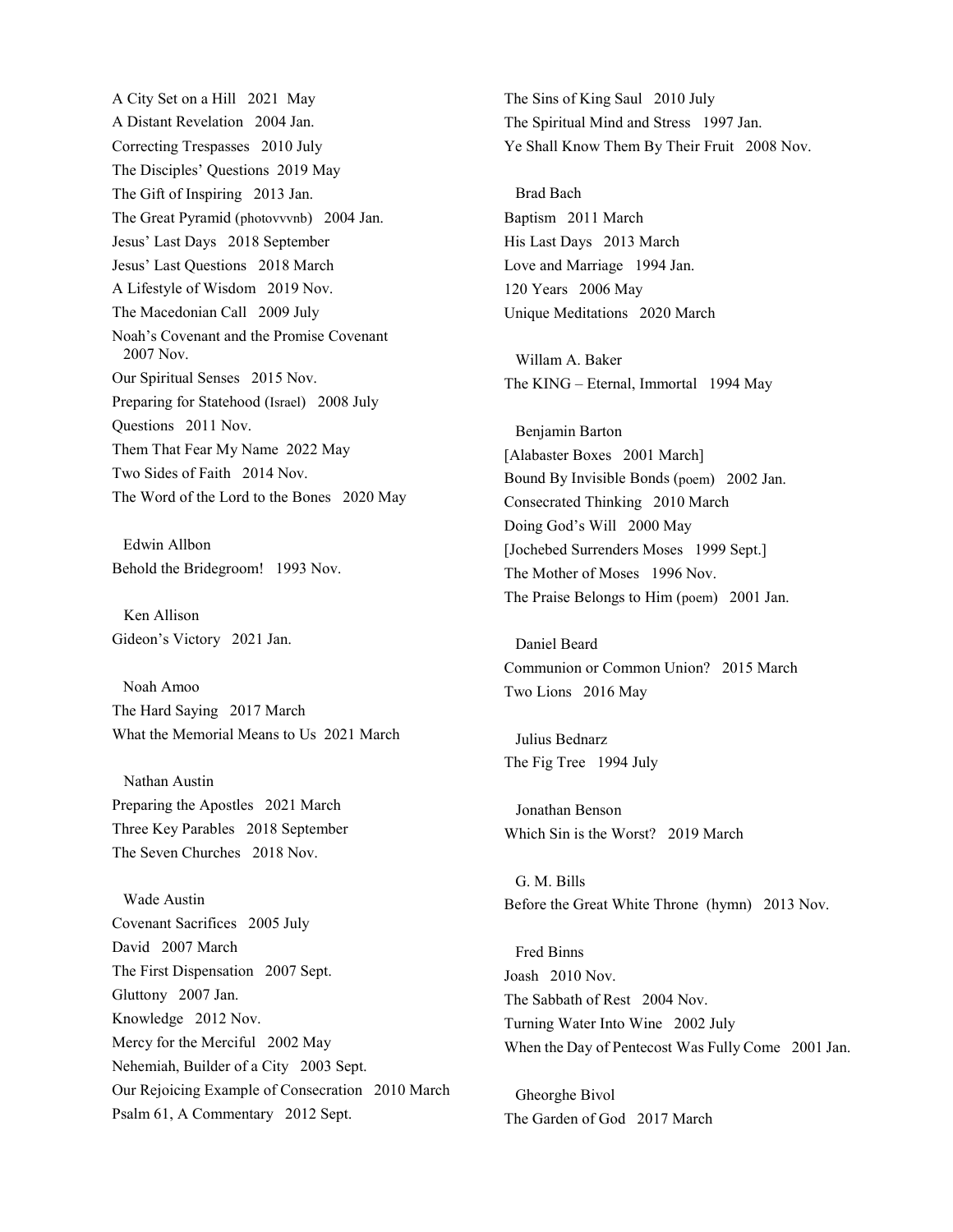Jon Bivol The Great Deliverance 2020 March

Philip Bliss The Light of the World is Jesus (poem) 2015 Nov.

Margaret Black Gethsemane and Calvary (poem) 2002 March

Mitchell Blicharz A Parting Wish 2015 March

Thomas Bracken Not Understood (poem) 2000 May

Robert Brand Born to a Destiny 2014 Nov. David 2010 Nov. Every Knee Shall Bow 2015 July Greed 2007 Jan. The Household of Faith 2016 July Jesus, A Model of Mercy 2011 Jan. Mary and Martha 2005 May The Master's Life of Prayer 2013 May Resting 2012 May Teaching by Example 2011 Nov. Visions of Eden (poem) 2002 Jan.

Ginger Brann Unfading Lovliness 2004 May

Michael Brann Amazing Grace of the Gospel 1997 July Being an Example of Christ 2004 May Bride and Bridegroom 1995 March The Bride of Christ 2004 July Cleansing the Temple 2002 Sept. The Creation in Travail 1996 Jan. A Day of Rest 1996 March Gideon 2005 May God's Promise for a New Earth 1999 Jan. Israel – What Next? 1995 May The Seventh Trumpet 2003 Nov.

Simeon and Anna 1995 Nov. Struggles of an Infant Church 2002 Jan. Two Roles in a Future Drama 1996 July Unnatural Rapid Growth 2000 Jan. Why Jesus Came 1998 Nov.

 Robert Brand Memorial Issues 2020 March

David Bruce Preparing for Graduation 2001 May

Walter Bundy Satan Hath Desired You 1997 Jan.

Eugene Burns Letter (Passover supper) 2004 July The Witness of the Spirit 2005 Sept.

F.G. Burroughs "Father, Glorify Thy Name" (short poem) 2001 March Jehovah is My Salvation (hymn) 2013 Nov. O, I Am So Happy (hymn) 2013 Nov.

Ed Byrd Brotherly Kindness 2012 Nov.

Michael Card The Edge (poem, 1Corinthians 10:13) 2007 July

Bill Carey God's Wrath Against Israel in the Wilderness 2007 Nov.

Dennis Carmer Anger and Love 1995 July

 Nicholas Charcharos The Man Born Blind 2019 July

Raymond Charlton For God so Loved the World 2020 Nov. Jesus Wept 2015 March Jesus the Messiah 2020 Jan.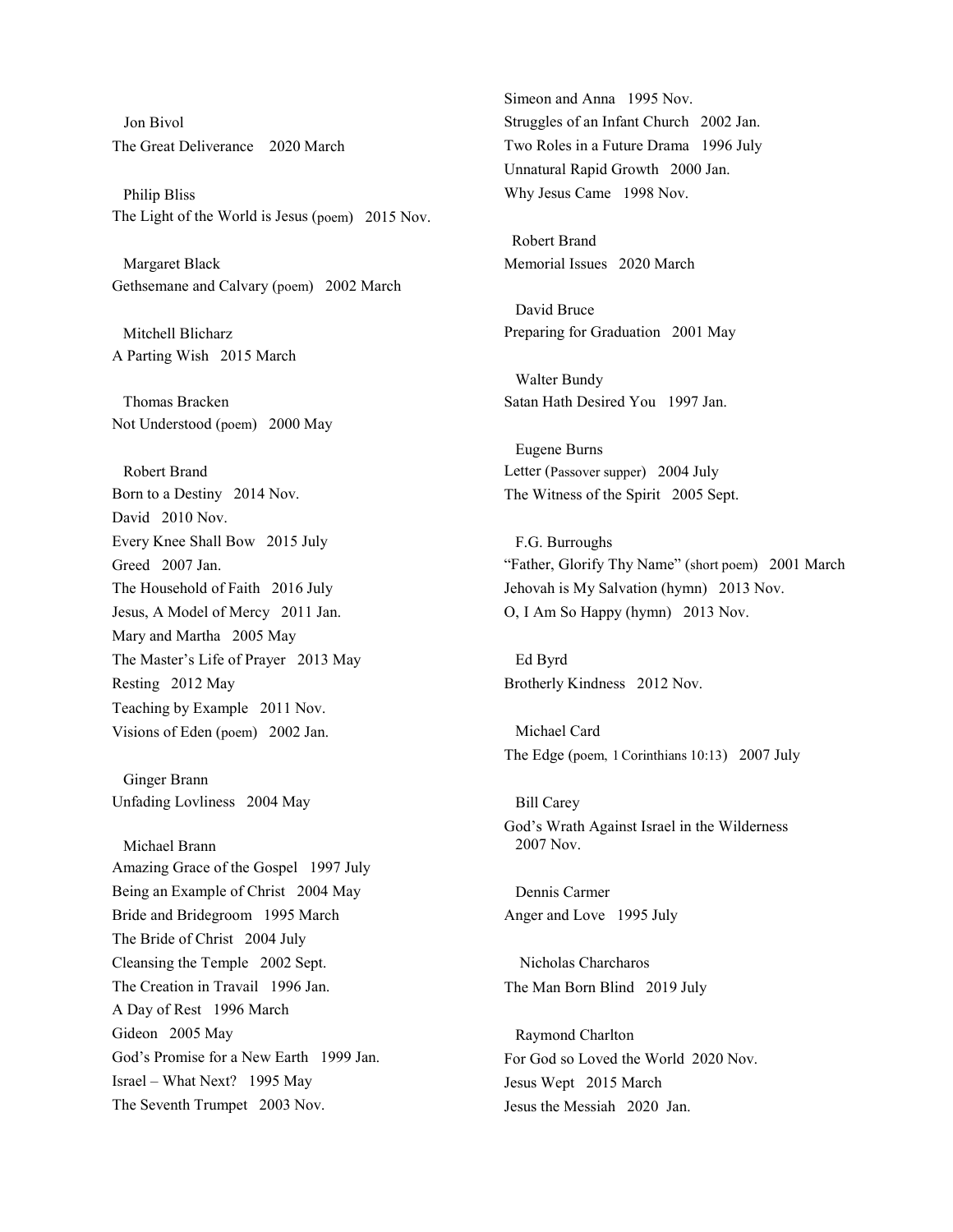A Living Soul 2014 May The Man Born Blind 2019 July Preparing for the Memorial 2014 March Representing Christ with Integrity 2011 July Tarrying of the Vision 2014 July Giving Thanks or Murmuring? A Psalm for Thanksgiving Nov. 2017

 Ron Chastain Elijah as a Type of the Church 2019 Jan.

Avis Christiansen (Mrs.) Blessed Redeemer (short poem) 2000 March

David Christiansen Barabbas and the Perfect Man 2015 March Behold, the Man! 2012 Jan. I Will Make a New Covenant 2010 Jan. Joseph's Dreams 2009 July King Saul's Woes 2007 July The Power of Prayer 2013 May The Relationship of God to His Creation 2016 May Trust Him Even in Adversity 2013 Jan. The Water of Life 2008 Sept. To Heal or Not to Heal? 2019 July

Joanna Christiansen The Relationship of God to His Creation 2016 May

Allen Coffman Balance in the Christian Walk 1996 July

Michael Colletti God Sent His Son 2021 Nov. Things Written for our Admonition 2015 Jan. Blest Be the Tie that Binds Nov. 2017

Michael Costelli Crowned with Glory and Honor 2015 July I Am a Herdsman [Amos] 2017 May The Lord's Return – A Sense of Urgency? 1996 Jan. The Power of His Christ 2020 Nov. With Staff in Hand 1997 March

 Andre Couceiro Bones Coming Together 2020 May An Introduction 2018 Nov.

Gordon Coulson The Gospel Age 2007 Sept.

Harold Dart The Feet of the Image 1995 Jan. One Jerusalem: The Eternal City Reunited 1998 May

Larry Davis The Good News of Two Salvations 1993 Nov.

L.P. Davis, Jr. If It Were Not So 2011 March

 Mark Davis Parable of the Fig Tree 2019 May

Robert Davis Let Him Take the Water of Life Freely 2015 July The Resurrection of the Dead 1995 Sept. Where Are the Dead? 1999 Nov.

 Timothy Davis Instruction is Thy Life 2019 Nov.

Iosif Dejan Digging Through the Wall 2015 Jan.

Richard Doctor The Downfall of Judah 2002 Sept. The Earth 2006 July Faithful Women 2003 July Feet Shod 2009 Jan. Finishing the Work 2012 March The First World, The Flood, and Current Scientific Consensus 1998 July Genesis and Geophysics 2000 July Giants in the Earth 1999 May God Who Made the Heaven and the Earth 2014 May God's Purpose for the Church 2000 Sept.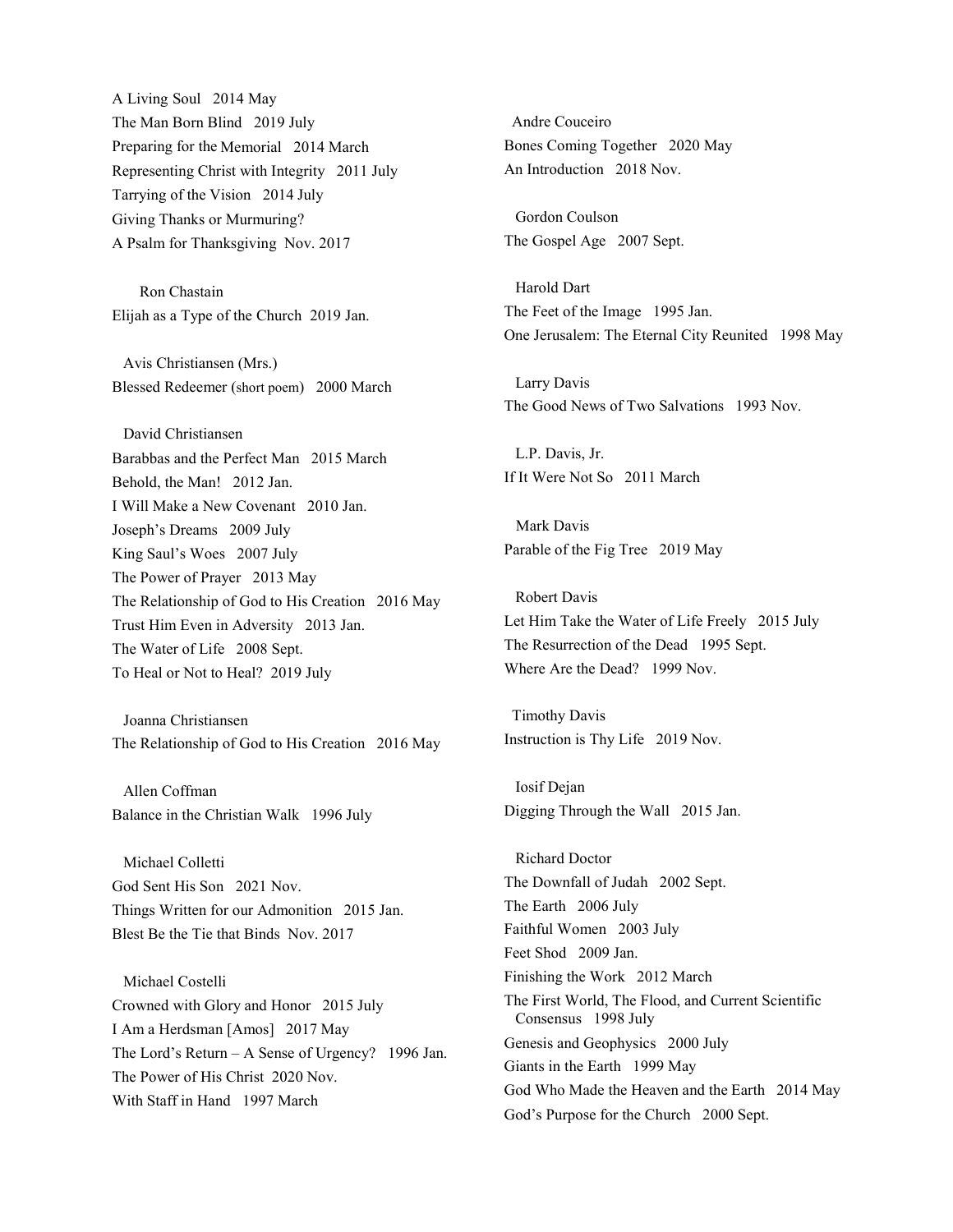The Great Climate Debate 2006 Sept. The Great Jewish Diaspora 2008 July How to Talk to Scientists and Engineers about God 2012 July Jesus' Birth and Childhood 2005 Jan. Jehovah's Design is Not a "Lucky Fluke" -- The Second Creative Day 2020 Jan. Keeping the Garden (The Ecology) 1998 Jan. A Legacy of Peace 2001 March [Luther (motion picture) 2004 Jan.] The Man Blind from Birth 2002 July Our Lord's Resurrection Appearances 2016 March Practical Problems with Modern Relevance 2002 Jan. A Quiet Time With God 2000 May Ransom and Restitution – How Long, O Lord? 1999 Nov. The Reformation and Martin Luther Hist. Ruby, Sapphire, and Emerald 2011 July Upon the Throne of David 2020 Nov. Zephaniah and a Pure Language 2018 May

 Joseph Dolan A Wonderful Change is at Hand 2018 Nov.

Rebecca Fair Doney Our Father's Care (poem) 2001 March

David S. Doran The Beast, False Prophet and Dragon 2001 July The Morning Cometh (hymn) 2013 Nov. A New Year's Hymn (hymn) 2013 Nov.

Irwin Doran The Privilege and Power of Prayer 1994 Nov.

Evhen Dovhan That They All May Be One 2017 March

B.J. Drinkwater [Citizenship 2005 May]

George Duhaime Ezekiel 18 2015 Jan.

William Dutka Christ Died Once for All, and Our Gratitude 2006 Nov. Life Giving Spirit 2020 Nov. Revelation Chapter 17, two views, 2018 Jan. A Selfless Prayer 2013 May What Was the Purpose of the Law? 2010 Jan.

Francis Earl Study and Prayer 1994 Nov.

Jeffrey Earl The Aaronic Priesthood 2020 Sept. The Establishment of the Church 2021 May The Good Shepherd 2021 Nov. In the Wilderness 2000 Nov. The Kingdom will be Taken Away from You 2012 March The Man Who Could Not Walk 2019 July The Punishment and Saving of Israel [Joel] 2017 May Resurrection and Faithfulness Unto Death 2006 Nov. They Are My People 2015 July Jonathan Edwards [The Blessings of Solitude 2000 May]

Oscar B. Elbert Bible Study with a Purpose 2009 Sept. Cursings in the Psalms: Reconciling Them with a Loving God 2012 Sept. Diotrephes – Dealing With a Difficult Brother [3 John] 2014 Jan. Jesus Is the Christ 2010 Sept. Our Relationships 2012 March Psalms and Hymns of Thanksgiving 2009 Nov.

George Eldridge In Consideration of Love 1994 May Lessons from Hezekiah 2003 May, 2017 Jan. The Olive Press 2005 March Time 2013 Jan. Two Gardens 1994 March

W.A. Eliason The Psalms and Sacred Songs 1999 July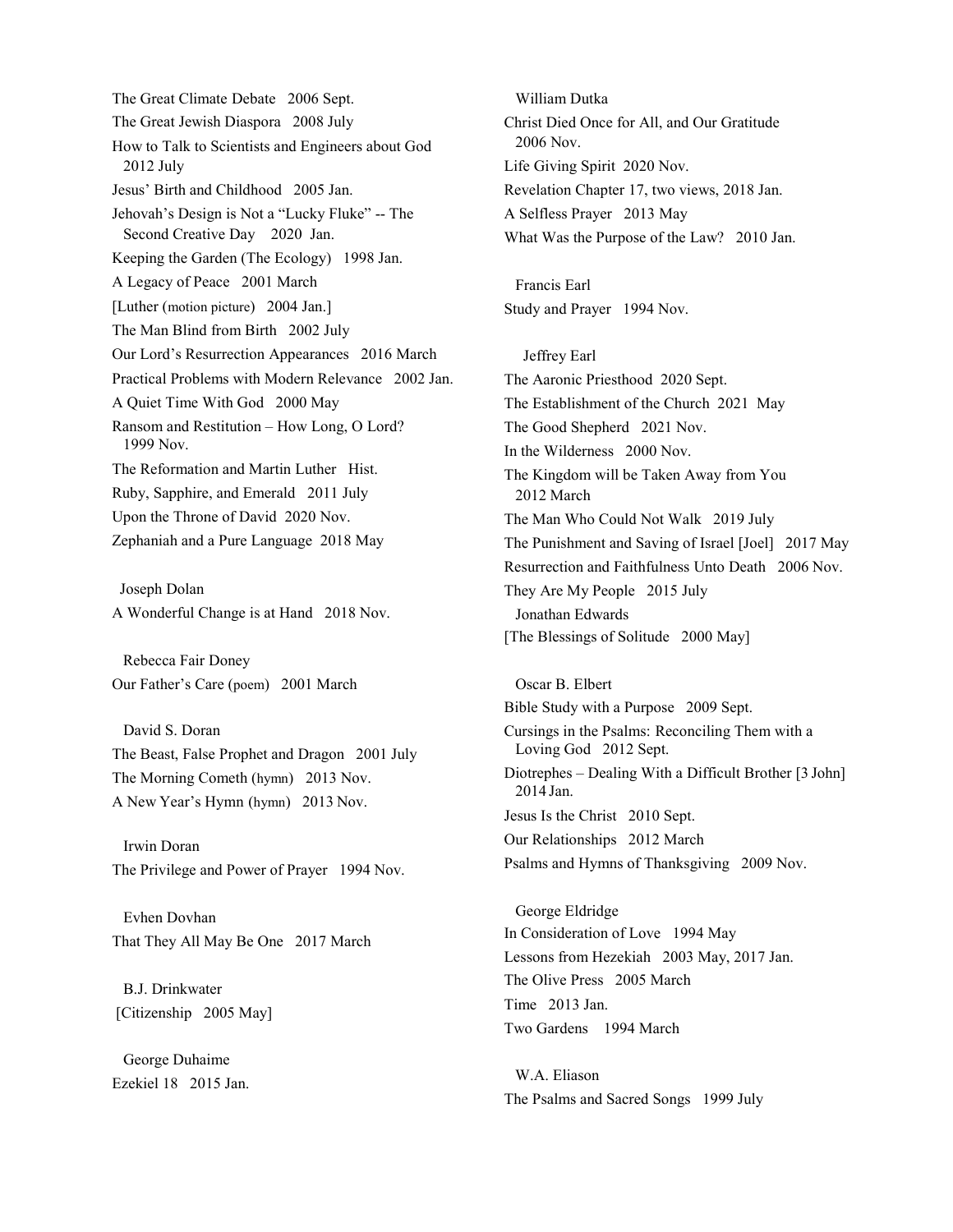Mike Ensley Camels in the Bible 2016 May The Raising of Lazarus 2021 Nov.

Richard E. Evans As A Man Thinketh 2007 July Choosing a Special People 1997 July Deborah and Jael Prevail over Three Canaanite Goddesses 2021 Jan. Dwelling With God 2000 Nov. The Faces of God 2006 May God's Witnesses and Servant 1996 July Grace Begets Grace 1994 May Historical and Scientific Facts 2009 Sept. The Hope 1996 Jan. Israel 2006 Sept. It Is a Fearful Thing 2004 March Jochebed, Amram, Shiphrah, Puah 1999 Sept. Let Us Not Come Short 2011 May The Lord Our God is One Lord 1993 Nov. Many Called, Few Chosen 1994 Sept. My Father's Business 2003 May The Return of Jesus Christ 1998 Nov. Samson 2005 Nov. Some Thoughts on Bible Study 1996 Sept. Sure Mercies of David 2007 Nov. The Sure Mercies of David 2005 July The Teaching of Baptisms 1995 Sept. The Torah of Humanity 1997 Nov.

Rick Evans Consider Your Ways 2012 Jan.

Francis De Haes Fanvier Jesus of Nazareth (poem) 2005 March

Kornelius Fil Cloning 2006 Sept.

Carolyn Fiorello The Mountain of the Lord (hymn) 2013 Nov.

Annie Johnson Flint

The Lonely Olive Mill (poem) 1999 March, 2005 March Passing Through the Waters (poem) 2011 March The Red Sea Place in Your Life (poem) 2000 Nov.

Anton C. Frey Building the Tabernacle 2002 Nov. [Catalysts 2010 July] [The Scent of Danger 2008 May] [Spring – Life Anew 2008 March, 2009 May]

From a 1928 Article in the Herald, Enter Thou Into Thy Chambers, 2020 March

Richard Gamble Seven Ascents (Mt. Sinai) 2006 May

Bonnie Jean Gaunt His Gentle Hands (poem) 1997 Nov.

Thomas Gilbert Bitter Herbs 2008 March Buckling the Belt 2009 Jan. Called to Glory and Service 2015 July Coping with Depression 2007 July Forgive Us…As We Have Forgiven Others 2008 Nov. He Came and Preached Peace 2020 Nov. Lift Your Drooping Hands 1997 Jan. A New Generation and a New Direction in Israel's History 2018 July Overcoming Depression 2016 Nov. Paul's Two-Fold Ministry 2008 May A Prophet Outside of His Comfort Zone [Jonah] 2017 May Representing Christ to the World 2011 July Spiritual Growth through Trials 2016 Sept. The Sacrifice of Thanksgiving 1996 Nov. Sacrificing in the Gospel Age 2020 July Things to Happen Before "the End" 2019 May The Two Dimensions of Grace 1994 May The Unity of the Body of Christ 2015 March

Estelle Gill Continue Ye In My Love (hymn) 2013 Nov.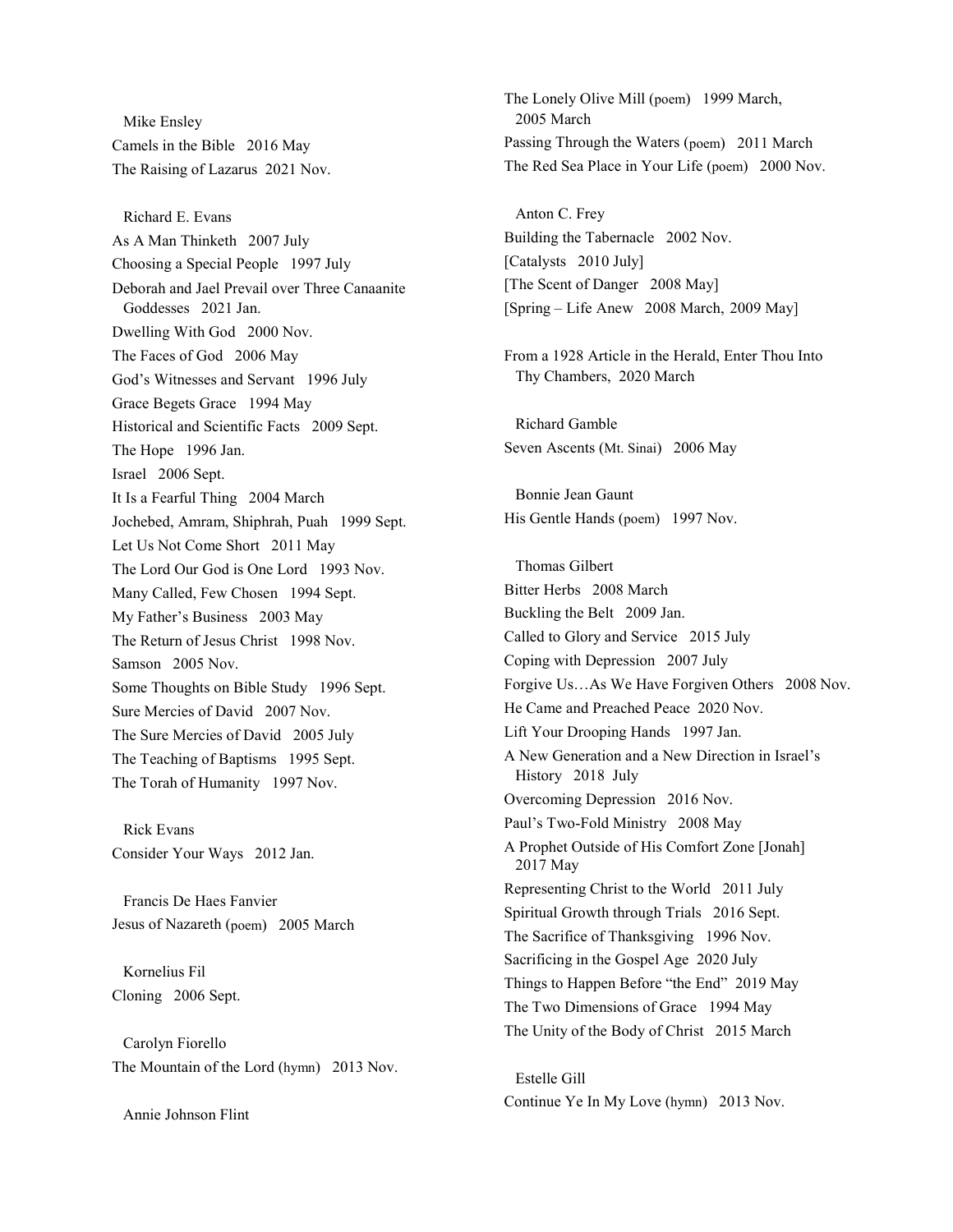Just For You (hymn) 2013 Nov. She Hath Done What She Could (hymn) 2013 Nov. The Time to Favor Zion (hymn) 2013 Nov.

Adam Goodman Jewish Leadership and the Children 2013 March

Robert Goodman The Drawing Power of God 1996 Nov. The Harvest 2012 Jan. Our Lord's Resurrection Appearances, Richard Doctor 2016 March The Hope and Resurrection of the Dead 2014 Sept. My Righteousness to be Revealed 2020 Nov. Nahum's Prophecy for Our Day 2018 May Technology and the End Time 2019 January Walking on Water 2002 July

George Gordon (Lord Byron) The Destruction of Sennacherib (poem) 2002 Sept.

Jonathan Gray Sight 2015 Nov. Let Not Your Heart be Troubled 2021 March Justice (Tzedek) - a Tri-Literal Root 2019 Nov.

Jordan Gray How to Talk about the Ransom from the Heart 2012 July

Robert Gray Israel, In the Father's Time 2014 July Malachi - I Have Loved You! Did You Forget? 2018 May The Preparation of a Sympathetic Priesthood 2020 Sept.

Leonard Griehs ALL the Nations 2012 July Anti-Semitism and Israel 2015 Sept. Applied Christianity at the Office 2000 May Babylon's Confusion – Economic 1999 May Buried in Water 2000 Sept. [The Church at Philippi 2010 July]

Concluding Counsel 2018 Nov. The David Story (Robert Alter, 1 & 2 Samuel) 2006 Jan. Deceptions of the Late Harvest 2019 Jan. A Dying Son Provides for His Mother 2002 March Early Christian Doctrines (J.N.D. Kelly, 5<sup>th</sup> edn.) 2000 March The Final Week 1994 March Gathering of the Nations 1995 May God's Only Begotten Son 2003 March Habakkuk, the Unknown Prophet, 2018 May The Heathen Rage 2006 Sept. Israel Today 2008 July O Jerusalem, Jerusalem 2002 Sept. The Jewish Influence on Early Church Meetings 2005 July Justified by Faith 1996 Nov. Keep on the Highway (poem) 2005 July The Laying On of Hands 1995 Sept. The Lion of the Tribe of Judah 2014 March Looking Forward 2013 Jan. Metaphor 2011 Nov. A New Nation is Born 1996 May The Origins of Man 2000 Jan. Paul's New Faith 2021 May Paul's "Thank-You" Letter 2002 Jan. Praying for Governments 1994 Nov. Removing All Things 1997 May The Restitution of All Things (Andrew Jukes) 2001 May The Restoration of Israel 2009 May Smell 2015 Nov. A Song of Praise (Psalm 145) 2009 Nov. Stewardship 1994 Jan. Tendons and Flesh, 2020 May Wealth of the Nations (The Economy) 1998 Jan. Words, Life, and Work 2022 May

 Rachel Griehs My Grace is Sufficient for Thee Nov. 2017

Mark Grillo Agape 2012 Nov. Jesus' Farewell Sermon 2009 March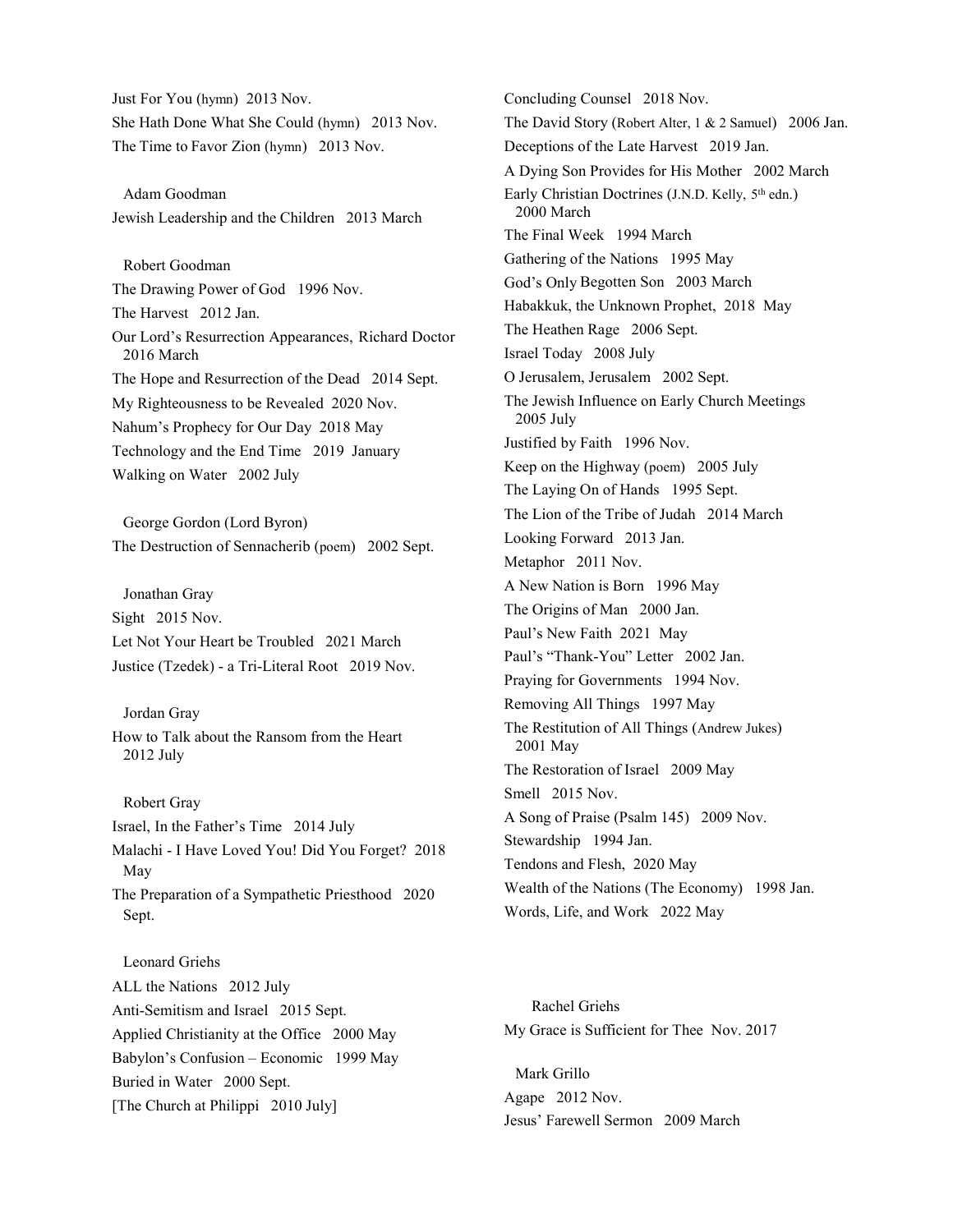The Prince of Peace 2008 Jan. Teach Us to Pray 2013 May

Dariusz Grudzien The Chosen People in Expectation 1994 March

Mikolay Grudzien God's Oath Against Eli 2007 Nov.

Homer Hamlin Six Infractions of Jewish Law 2000 March

Ryan (& Lisa) Hangs (Rosalie) Overcoming Disabilities, 2016 Nov. Count Your Blessings 2017 Nov.

John Hasty The Coming of Josiah 1994 July

Carl Hagensick Another Generation 1996 May Barabbas 1994 March The Betrayal 1998 March Blessed Tears 2002 May The Bride and Bridegroom 2004 July Buried Treasures 2000 July The Butler and the Baker 1999 March The Butler and the Baker 2009 July (sic!) The Commandment with Promise 2004 May A Consecrated Home (poem) 2003 Sept. Consuming Zeal 1996 Jan. The Conversion of Israel 1996 July A Crisis of Confidence 2003 March Crossing the Jordan (2 Kings 2) 2004 March Crossroads (poem) 2005 May Declaring the End from the Beginning 2000 Sept. Earth's Brighter Day (poem) 1998 Jan. Eat Thy Bread, Drink Thy Wine 1997 March The End of the Age 2003 Nov. The End of the End 1994 July Fasting in the Bridechamber 1996 March The Feast of Dual Deliverance 2001 Jan. The Firstborn of Every Creature 2006 March Fleeing Mystic Babylon 2004 Sept.

For Goodness' Sake 1998 Sept. Forsaken, But Not Abandoned 2002 March Gathering Out the Stones 1998 May God Hears the Heavens 1999 Jan. The Grace Wherein We Stand 1994 May He Addeth No Sorrow 1997 Jan. "His Pulpit was the World" Hist. A House Divided 2006 Sept. Is It I? (poem) 2001 March Israel Reawakens 2008 July Israel's Guiding Light 2006 May The Jealous Monarch 1997 Nov. Joy and Love 1995 July The Justice of Festus 2008 May, 2017 Jan. Keeping the Faith 2009 Jan. The Last "Hillel" (Psalm 118) 2003 March Leviathan, the Dragon 2008 Jan. Light in the Evening 1997 July Loving Christ's Appearing 1998 Nov. The Madding Pace (poem) 2006 Sept. A Man of Miracles (Luke 5) 2003 July The Man of Sin Revealed 2000 Jan. Megiddo and Carchemish 1999 May Melchizedek 2007 March The Memorial Supper (1Cor. 11) 2005 March The New Creation 1999 Jan. The Ninth of Ab 1996 May One of Paul's Crown Jewels 1997 Sept. One Redeemer, Many Saviors 1999 Nov. Our Heavenly Citizenship 1994 Jan. Our Personal Heroes 2003 Sept. The Parable of Jotham 1994 Sept. Paul's Perilous Journey 2008 May Peace 2010 July Perfect Man and His Environment (Is. 35) 2008 Sept. Pharaoh's Daughter (poem) 1999 Sept. Portraits of Jesus 1994 March The Prayer of Jabez 1994 Nov. Preparations for Eternity 2001 Sept. Present Truth 1995 Sept. The Promised Land 2002 Sept. Rebuilding the Temple (Ezra 3) 2004 Sept. Regathering Hist. The Righteousness of God 2002 Jan.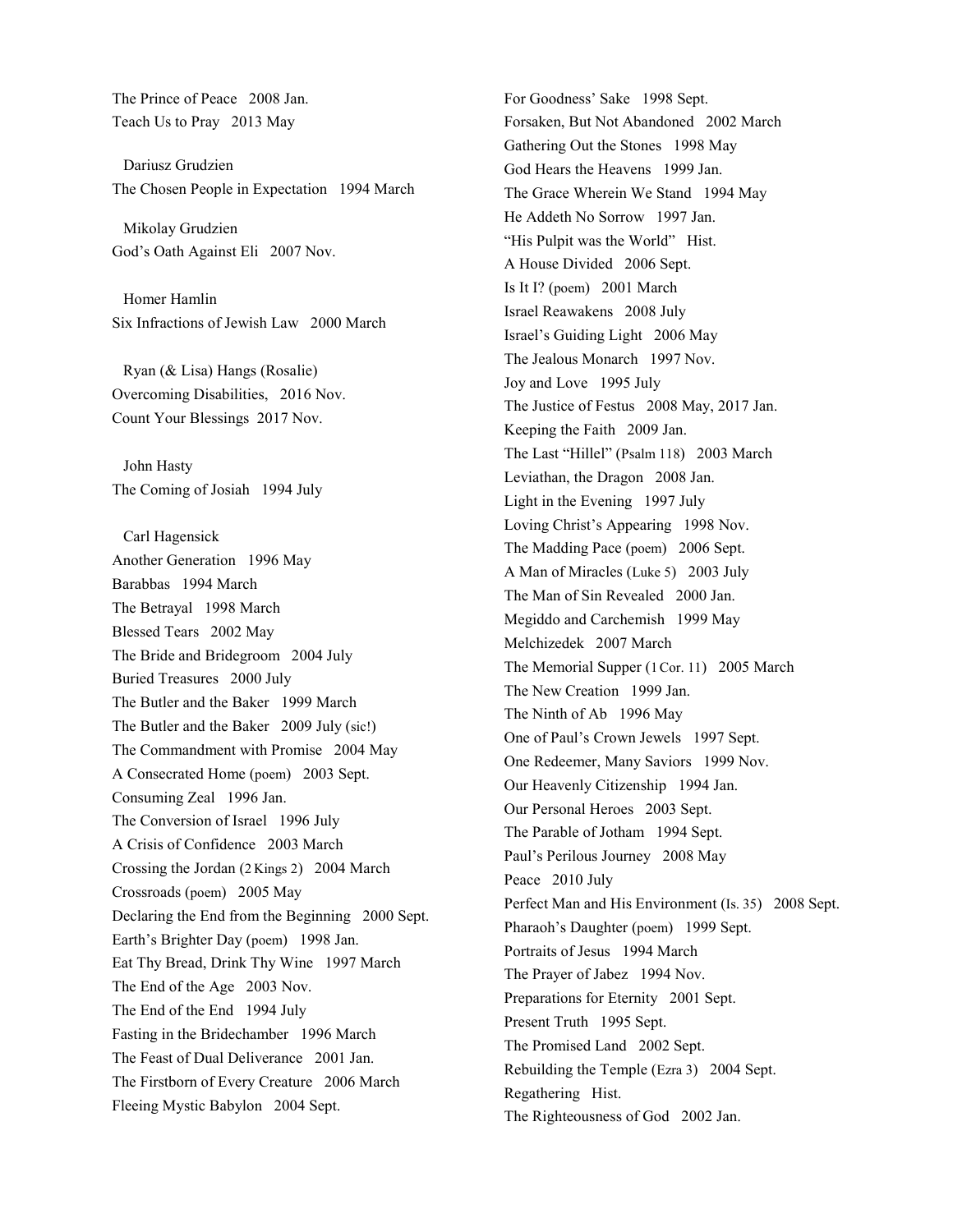Sealed with the Holy Spirit of Promise 1995 Jan. The Seven Last Plagues 2001 July The Simplicity of the Gospel 1993 Nov. Soldiers of Christ 1995 March The Song of Deborah (Judges 5) 2005 Nov. The Song of Mary 1995 Nov. A Sponge of Gall (short poem) 2002 March The Star of David and the Star of Bethlehem 2003 Jan. Studying Today's News 1998 Jan. Symbols of the Holy Spirit 2005 Sept. The Tears of a Prophet 2007 July That Which Is Least 2000 May Three Galileans 1997 May Three Prophetic Parables 1995 May Truth in the Inward Parts 2006 Jan. Unleavened Bread 2008 March Was Moses Right or Wrong? 2005 May We Would See Jesus 2001 March The Well and the Grotto 2004 Jan. What is a Christian? What are His Standards? 2001 May A Witness at the Citadel 2000 March A Woman Not Remembered 1999 Sept. The Works That Follow 1996 Nov.

Ryan Hangs Resurrection Means Hope 2015 May

R.E.B. Henninges "I That Speak Am He" (poem) 2002 July

 Micah Hess Explosive Growth 2021 May The Seven Seals 2018 Nov. Wusdin 2918 Nov.

Bernard Hicks Overcoming Immorality 2016 Nov.

Brent Hislop Bathing 2012 May The Bread and the Cup 2008 March

A Brief Overview of Israel's Battles with the Philistines 2021 Jan. The Doctrine of Clean Living 2022 Jan. Envy 2007 Jan. The Fruits of the Spirit 2005 Sept. Horses in the Bible 2016 May Joy in the Lord 1998 Sept.

Donald Holliday [Breaking the Power of Death 1999 Nov.] Esther and Our Times 1999 Sept. Exercising our Senses 2012 May The Feast of Purim and the Lot of theJew 2001 Jan. God's Poem (Psalms) 1999 July ["He Loved them to the Uttermost" 2002 July] Healing the Nobleman's Son 2002 July How to Walk on Water 1994 May Israel, 2010 Nov. Lust 2007 Jan. The Magnificence of the Divine Mind 2012 Sept. New Jerusalem 1999 Jan. The Power of the Spirit Shall Overshadow Thee 2005 Sept. Preparation for a Kingdom 2008 July Saul, Jonathan, and David 2003 Jan. Secrets of the Kingdom 2005 Jan. Shalom, It Is Well 2007 May

Benjamin F. Hollister (Godliness) 2012 Nov.

Thomas Holmes As Always, So Now 1996 Jan. He Is Precious 2011 Sept.

John H. Hopkins, jr. We Three Kings of Orient Are (poem) 2005 Jan.

Elizabeth Hopper Song of Faith (hymn) 2013 Nov. Song of Praise (hymn) 2013 Nov.

Andrew Horwood God's Garden of Beauty 2008 Jan.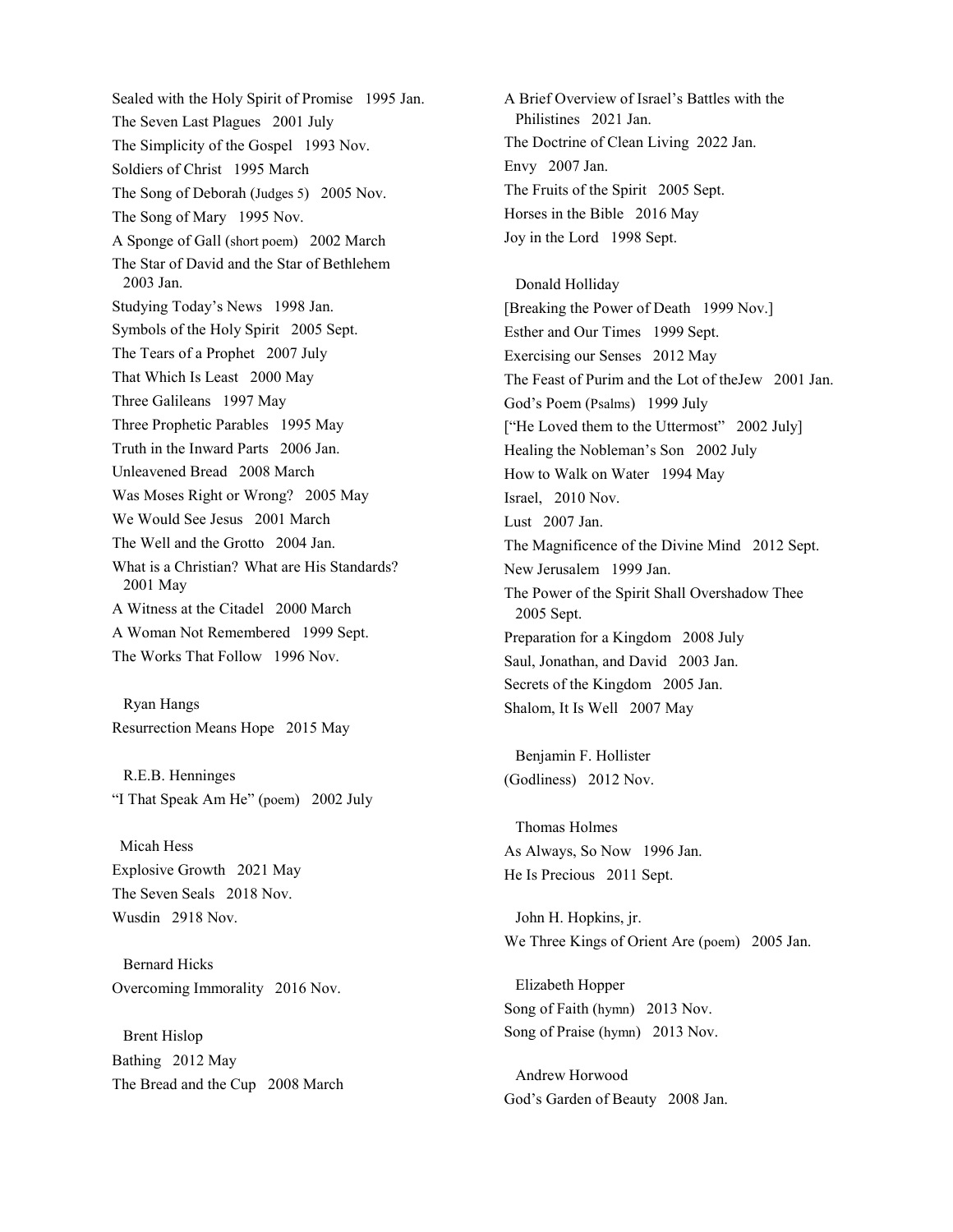Our Acceptable Prayer (lyrics) 2002 Sept.

Patricia Hosu The Time to Favor Zion (hymn) 2013 Nov.

Ioan Hosu Thoughts on the Book of Ruth 2005 Nov., 2017 Jan.

Leo Houlmont A Letter of Encouragement Plus Warning [2 John], 2014 Jan.

 David Hrechuk Simon the Cyrene 2020 March

Albert O. Hudson Asaph the Chief Musician 1999 July Eli 2010 Nov. (John Mark) 2013 July More to Follow 1997 July

John Hummel Learning from Calamities 2010 July Controlling the Flesh 2020 July

A. Kent Humphries Are You Ready? 2018 March The Evil Guardian – the Devil 2008 Jan. God's Mercy Toward Mankind 2011 Jan. Our Responsibility to the Creator 2006 Nov.

Ion Ionescu Be It As You Say (hymn) 2013 Nov. Night Song (hymn) 2013 Nov.

Brian Jakubowski The Serpent in Scripture 2016 May

Alonzo Jarmon The Priesthood of Jesus 1994 March

Gertrude Jefferies The Love of God (poem) 2012 Nov.

 Stephen Jeuck Unlocking Humility 2022 March

Edmund Jezuit The Temple of Solomon 2010 May Ezekiel's Vision of a New Temple 2019 Sept.

Gary Johnson Dogs in the Bible 2016 May

Michael Josephson [A Person of Character 2005 Nov.]

David Kahn The Heart of the Mediator Revealed 2000 Nov.

Daniel Kaleta Hallelu-Jah! The Admirable Lord God and a Happy Man 2012 Sept. Instruments of Praise and Glory 2009 Nov. Saul 2010 Nov. The Tabernacle 2006 July Three Days' Journey 2002 Nov.

 Nathan Kaleta Discretion is Wisdom in Motion 2019 Nov.

Cory Kalgeth Lessons for Hearing Ears 2003 July

Erwin Kalinski The Prophet with an Unfaithful Wife [Hosea] 2017 May The Man with Dropsy 2019 July A Sacrifice of Praise 2009 Nov.

Peter Karavas Immortality of the Soul 2011 May Of Slaves and Masters, Part 2 1994 Jan. Taking the Sword 2009 Jan. What Should We Pray For? 2013 May [Why One Bread but Not One Cup? 1995 March] A World Divided 2006 Sept.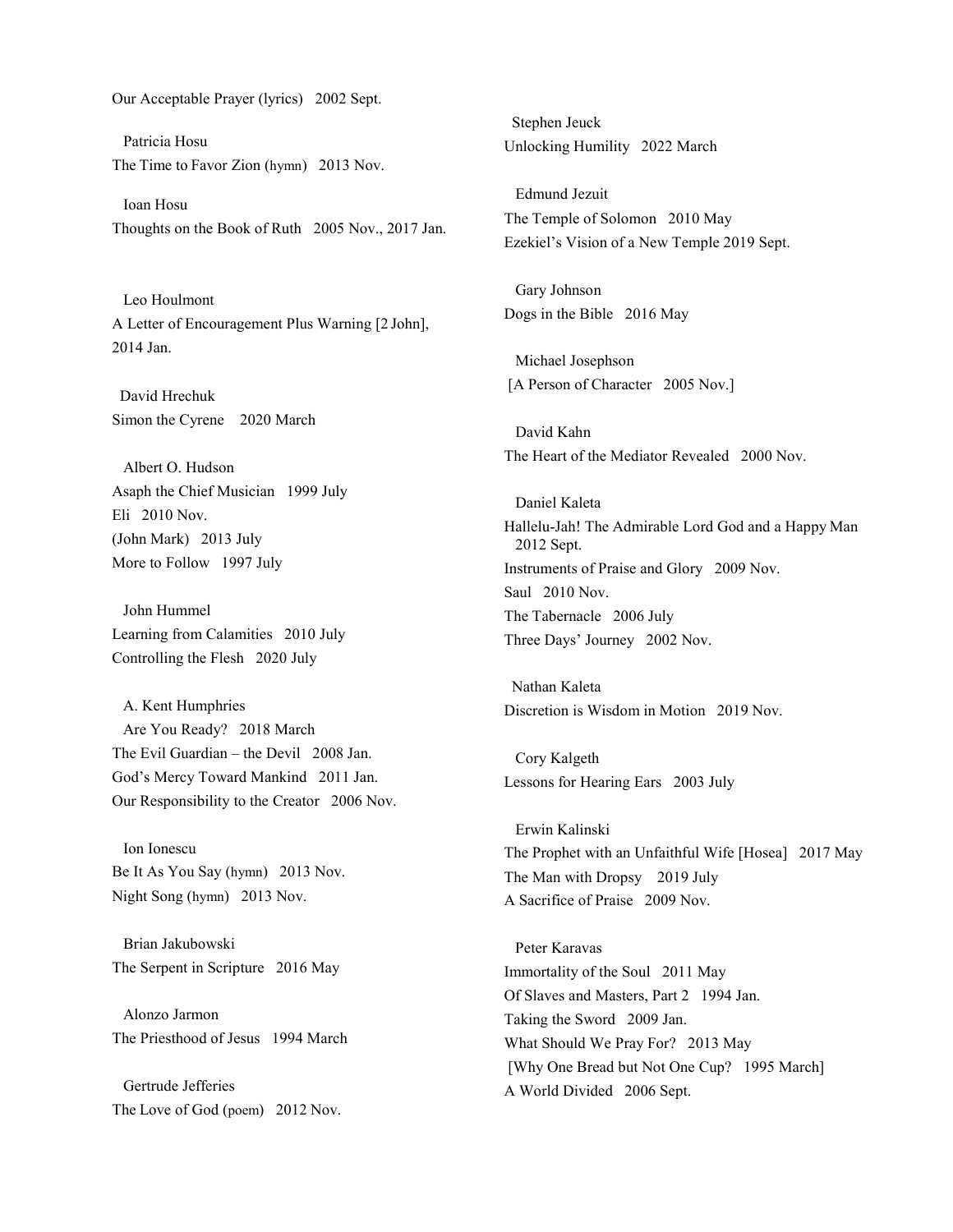Laura E. Kelsey Remorse (poem) 2003 Sept.

Matt Kerry Touch 2015 Nov. The Woman, The Beasts, and The Harvest 2018 Nov.

(Owen) Richard Kindig Behold the Lamb of God! 1997 March Clouds of Fear, Linings of Hope 1998 Jan. The Divine Training 2008 May Dust, Water and Hair 2013 Sept. The Fellowship of Father and Son 2021 March God's Journey to Bethlehem 1997 Nov. King's Chamber 2004 Jan. The Made Maker 2001 Sept. Overcoming Addiction 2016 Nov. The Passover Lamb 2008 Jan. Real Heroes 1996 July This is the Day the Lord Hath Made 1996 March Trusting the Righteousness of God 2006 Nov. The Word of God – In Creation 1994 March The Word of God – In Our Lives 1994 Sept. The Word of God – Its Authenticity 1994 May The Word of God – Today 1994 July

Robert Kinney Descending in Glory 2006 May

 Keith Klepin Resolutions 2018 Jan.

Kris Knapczynski Children, A Gift from God 2004 May

Joseph Knapp The Slaughtering Soldier (poem) 1997 Nov. What the Memorial Means to Me 1994 March

Peter Knapp The Plan of God 1999 Nov.

Adam Kopczyk Biblical Earthquakes: What Do They Mean? 2006 Sept. Pride 2007 Jan. The Rainbow Covenant 2010 Jan.

Piotr Krajcer As Oil Poured Out 2017 March The Tabernacle 2006 July

Rachel Kraynick Rejoicing with Unbearable Sorrow Nov. 2017

Timothy Krupa The Eleventh Plague, The Eleventh Miracle 2004 March Ezekiel's Temple 2006 July Friendship 2022 March The Last Letter of the Apostle Paul 2008 May The Psychology of the Sheep 2004 July

Sven Kruse Israel in the Time of Christ 2008 July

Aaron Kuehmichel All the Nations Shall Be Blessed 2010 Jan. Blessed Among Women 1997 Nov. The Day of Judgment 2008 Sept. Feeding Five Thousand 2002 July The Founding Fathers (of Israel) 2008 July Job's Depression and Final Victory 2007 July A Sabbath of Affliction 2001 Jan.

Chris Kuenzli Consider the Ant 2016 May The LORD Thy God 2014 May The Memorial 2016 March

Ernest Kuenzli The Alabaster Vial 2014 March "Before Abraham was Born, I am" 2021 Nov. Breathe on These Slain, That They Come to Life 2020 May Christ's Kingdom 2008 Sept.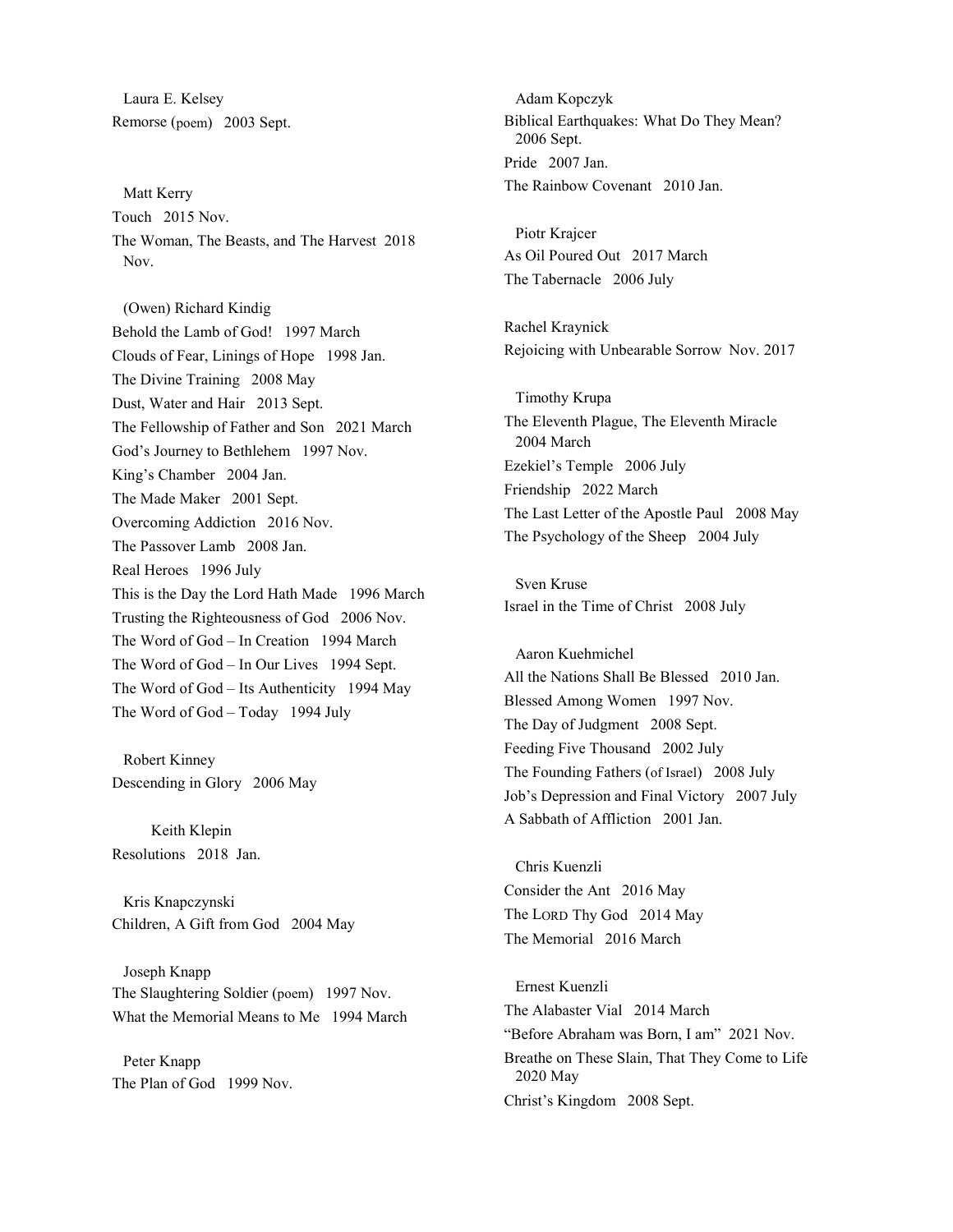Deliverance 2022 May Elijah and Elisha Together 2007 May Evidence for the Creation of Man 2020 Jan. Formula for Consecrated Living 2013 Jan. Haggai, I Will Fill This House with Glory 2018 May The Harmony of the Covenants 2010 Jan. Healing the World 2019 July A Heritage to His People Israel 2015 July Hosanna to the Son of David 1996 March I Will Appoint You 2020 November Let Us Keep the Feast 2016 March No Other Name 2018 March Text and Context (Bible Study) 2009 Sept. That Old Serpent 2008 Jan. The Way to Jerusalem 2015 March When Did Jesus Enter Jerusalem? 2012 March Where is the Promise of His Presence? 2014 Sept.

Stephanie Kuenzli Psalm 63 (hymn) 2013 Nov.

J. Udhaya Kumar The Patriarchal Age 2007 Sept.

Brian Kutscher A New Wine Bottle Hist Brian Kutscher & James Parkinson Development of a Chart of the Ages 2022 Jan.

George Kuzmin Three Lessons 2013 Sept.

 Paul Lagno Always Pray and Never Lose Hope 2016 Sept. Completing the Church 2009 May Jesus' Final Passover 2022 March Just For You (hymn) 2013 Nov.

Frederick Lardent The Hidden Mystery (poem) 2008 March

Amanda Lazarus

The Beginning (poem) 2009 May

 Joseph Ledwinka Change, Adversity, and Sanctification 2021 May It Is Done 2018 Nov.

 Shawn Ledwinka Hidden for Two Ages 2018 Nov.

Régis Liberda Approaching God 2002 Nov. Cyrus, the Lord's Anointed 2003 May, Sept. God's Mercy Toward Israel 2011 Jan. Hearing 2015 Nov. Jesus' Galilean Ministry 2013 July Sloth 2007 Jan. Solomon's Later Years 2010 May A Supper at Bethany 2001 March Uzziah 2010 Nov.

Sarah Lightfoot She Hath Done What She Could (hymn) 2013 Nov.

George Loumbardas Lessons from the Life of Joseph 2012 Jan.

Ray Luke Acts 27, And You Are In It 2008 May

 Larry McClellan Battlefield Lessons for the Christian 2021 Jan. Called to be Sons of God 2014 Sept. The Doctrine of Witnessing 2022 Jan. Hagar and Sarah 2010 July Mankind's Great Future Teacher 2020 Nov. Miracles of Compassion 2013 March The Resurrection of Jesus Christ 2015 May Where Are Your Treasures? 2008 Nov. Why Christ Returns 1998 Nov.

M. L. McPhail Before the Great White Throne (hymn) 2013 Nov. Jehovah is My Salvation (hymn) 2013 Nov. O, I Am So Happy (hymn) 2013 Nov.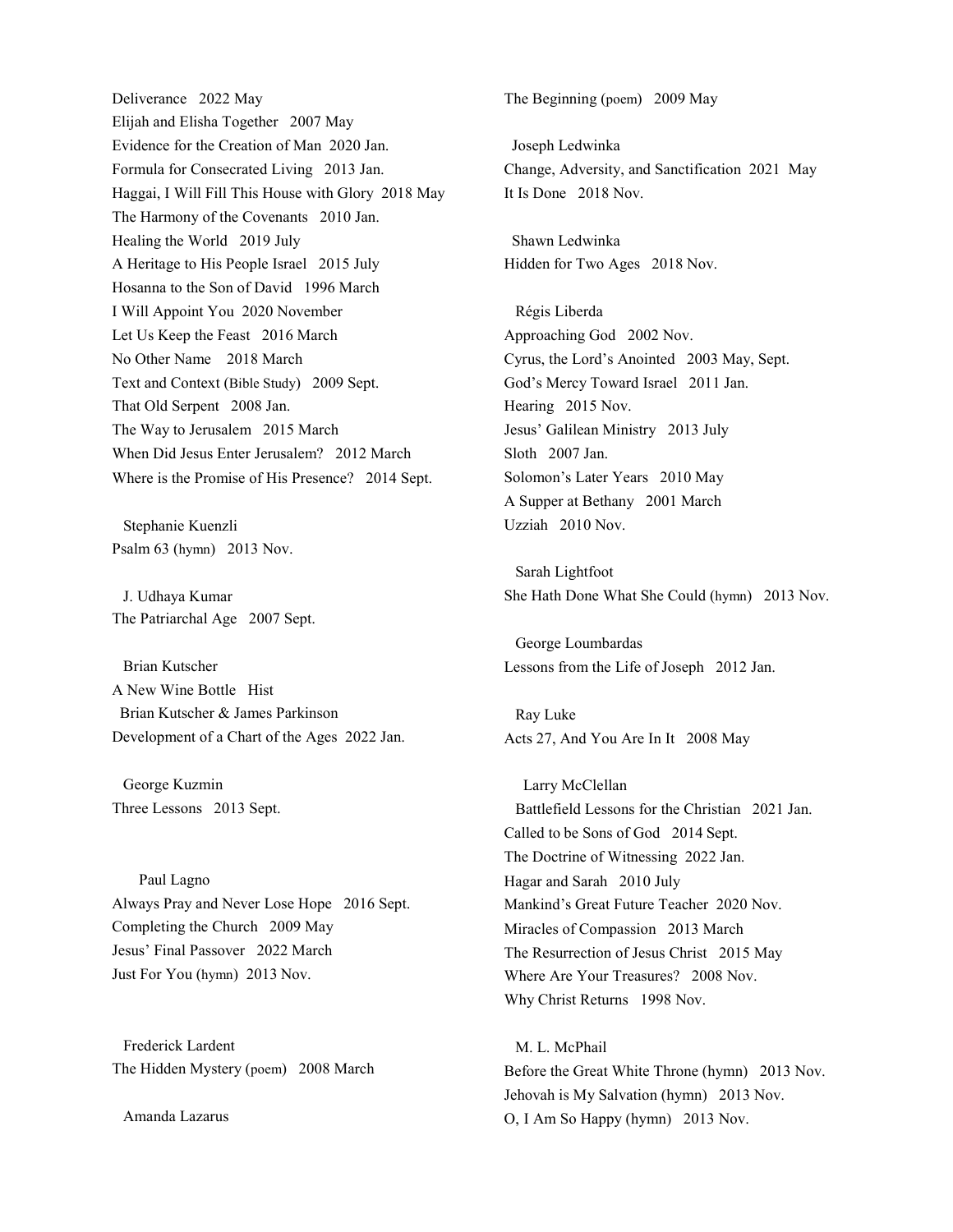Stand Firm, Be Not Afraid (hymn) 2013 Nov.

S.I. McMillen, M.D. [Law and Health 2006 Nov.]

Tom Machacek Zipporah 1999 Sept.

Edwin Markham Outwitted (poem) 2015 March

Maimonides [Free Will 2007 Jan.]

Paul Mali Let Us Examine Ourselves 2016 July Messiah's Two Roles 1999 March Spiritual Murder, 2019 March

 Timothy Malinowski The Instruction of Judgment 2019 Nov. "Wilt thou be made whole?" 2021 Nov.

Ingraham I. Margeson God's Instruction: Go Forward! 1995 July

### Aaron Marten

The Desire of All Nations 2008 Sept. In the Days of Thy Youth 2001 May Intentions of the Heart 2002 May Isaac 2007 March The Kingdom of Israel 2008 July Light of the World (hymn) 2013 Nov. Naomi, a Loving Mother-in-Law 2003 Sept. Standing Before Caesar 2005 May Washing the Disciples' Feet 2009 March

David Marten The Betrayer and Denier 2013 March

Russell Marten All Things Having Been Accomplished 2002 March Communion in Jesus' Sacrifice 2009 March Contrasts in Courage 2001 March Faithful Servants (1Timothy 6) 2009 Jan. He Loved Them Unto the End 2012 March Jesus' Last 21 Hours 2015 March The Man with an Unclean Spirit 2019 July Jesus, the Mediator of the New Covenant 2006 March Overcoming Anger, Vindictiveness, and Enmity 2016 Nov.

Ted Marten Building the Temple 2003 March What is Mercy? 2010 Nov.

Gregg Mathewson A Call to Blessing (hymn) 2013 Nov. A Heart Transformed (hymn) 2013 Nov. An Instrument of Yours (hymn) 2013 Nov. Walking with Jesus (hymn) 2013 Nov.

Sue H. McLane Heaven – Our Home (poem), 2011 Sept.

Joe Megacz In the World But Not of It 2011 July Jesus' Biography and Character 2018 Sept. Our Lord's Last Seven Days 2016 March The Punishment of Edom 1997 May The Punishment of Edom [Obadiah] 2017 May Ransom and Restitution 2014 Sept. Zechariah's Visions of God's Plan 2004 Sept. Zechariah's Eight Night Visions 2018 May

John A. Meggison Hosea – An Overview 1995 May [Orpah – A Lesser Love 1999 Sept.] Rebuilding God's House 1997 May

C.D. Meigs Others 2001 May Others 2012 Nov.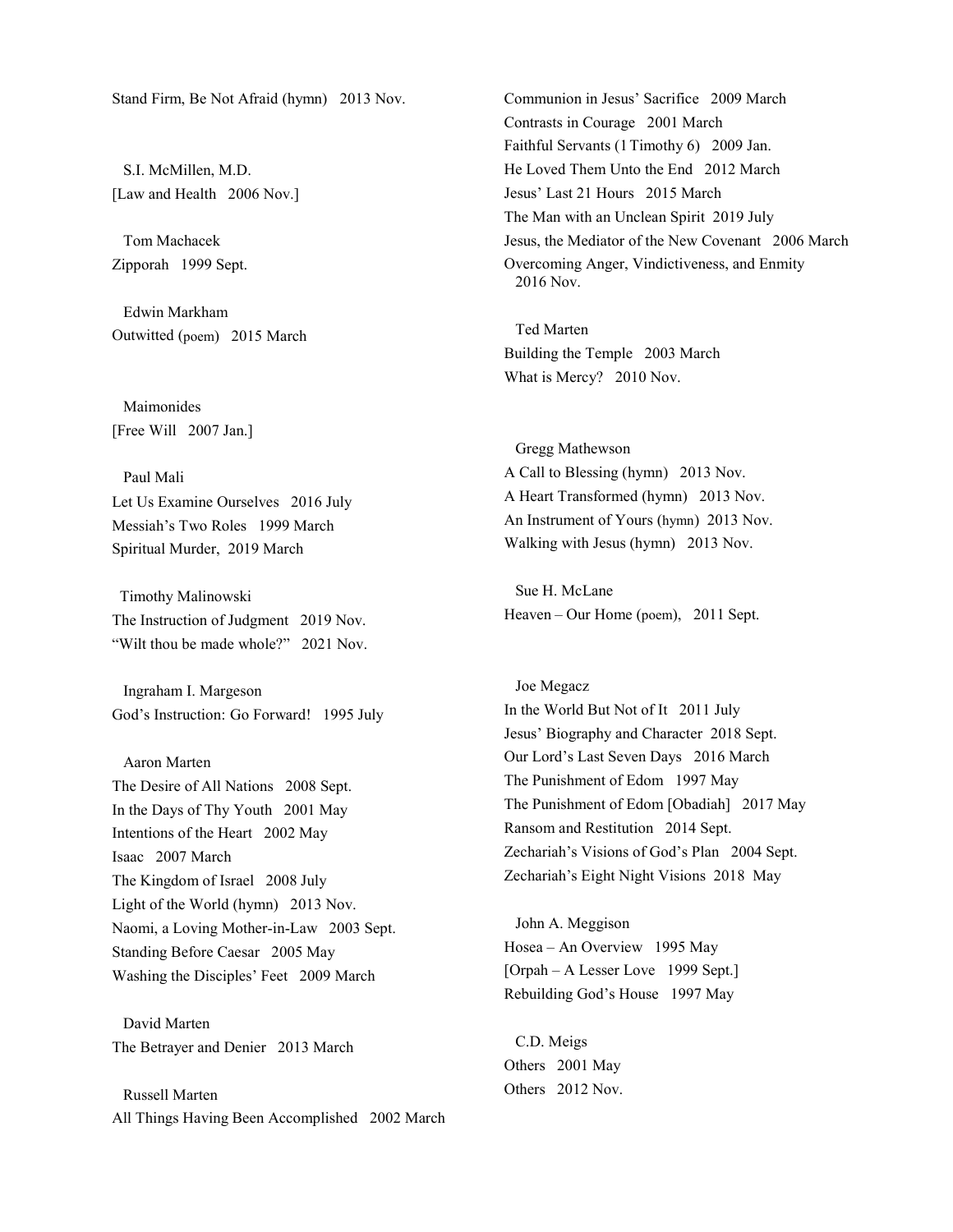Jeff Mezera An Electronic Bible Study Guide 2008 Nov. Heroes of Conviction 2022 Jan. Heroes of Our Faith Hist. The Image of the Invisible God 2001 Sept. Isaiah, Jeremiah, and Daniel 2016 Jan. Israel's Exile, Captivity and Restoration 2008 July Jesus' Ministry of the Waters of Life 2021 Nov. The Love of the Everlasting Father 2008 Jan. Nebuchadnezzar's Dream 2009 July A New World Disorder 2006 Sept. Parables of Personal Consecration 2016 July The Poetic Prophet [Micah - Part 1] 2017 May The Poetic Prophet (Micah - Part 2) 2018 May The Power and the Perception 2005 Sept. The Prophecies and Promises of Jeremiah 31 2010 Jan. Reconciliation for All 2003 March Statements 2011 Nov. Things in Earth and Things in Heaven 2002 Jan. Victory Through Virtue 2012 Nov. The Walk to Gethsemane 2009 March Six Trials, One Night 2020 March

Paul Mezera The Love of the Everlasting Father 2008 Jan.

 James Mistarz Solomon: A Case Study 2019 Nov.

Martin C. Mitchell If We'd Been There (poem) 2016 March The Kings of the East (poem) 1999 May Writing (poem) 2004 Sept.

Jerry Monette God's Wisdom From Three Perspectives, 2019 March The Sleep of Death 2014 May

Brian Montague The Difference Was Prayer 2013 May The Consummation of the Gospel Age 2020 Jan. Judge Not 2008 Nov. Live Worthy of a Pilgrim [1 Peter] 2014 Jan.

The Resurrection of the Whole World 2015 May

Homer Montague All Men in Expectation 1996 May Anger 2007 Jan. The Beatitudes and More 2005 Jan. The Blood on the Lintels 2008 March Bridle Thy Tongue 2010 Sept. Christian Conformity 1997 Jan. Christ's Final Week 2013 July Duties of a Holy Priesthood 2000 Sept. Ecclesiastes 2010 May Eradicating the Spirit of Selfishness 1994 May God's Mercy Toward the Church 2011 Jan. Increasing Our Faith 1998 Sept. Jesus the Suffering Servant 2003 March The Last Words 2002 March Obedience and Sacrifice 2000 May Old Testament Portrayals of the Church 2004 July A Question of Motive 2005 May Peace Making – Past, Present and Future 2002 May [Persistency in Prayer 1994 Nov.] A Priestly Calling 2002 Nov. The Privilege of Feet Washing 1998 March Putting Study into Practice 2009 Sept. Salvation – Heavenly and Earthly 1999 Nov. A Strait Betwixt Two 1996 Nov. When Believers Marry 2001 May

Jerry Moore Thanksgiving for Spiritual Blessings 2009 Nov.

A.J. Morris "I Surrender All" 2002 March

Phillip Mosley A New Creation 2005 Sept.

Jim Moss Laws of Redemption 2000 Nov.

A.L. Muir Spiritual Sicknesses 1994 Jan.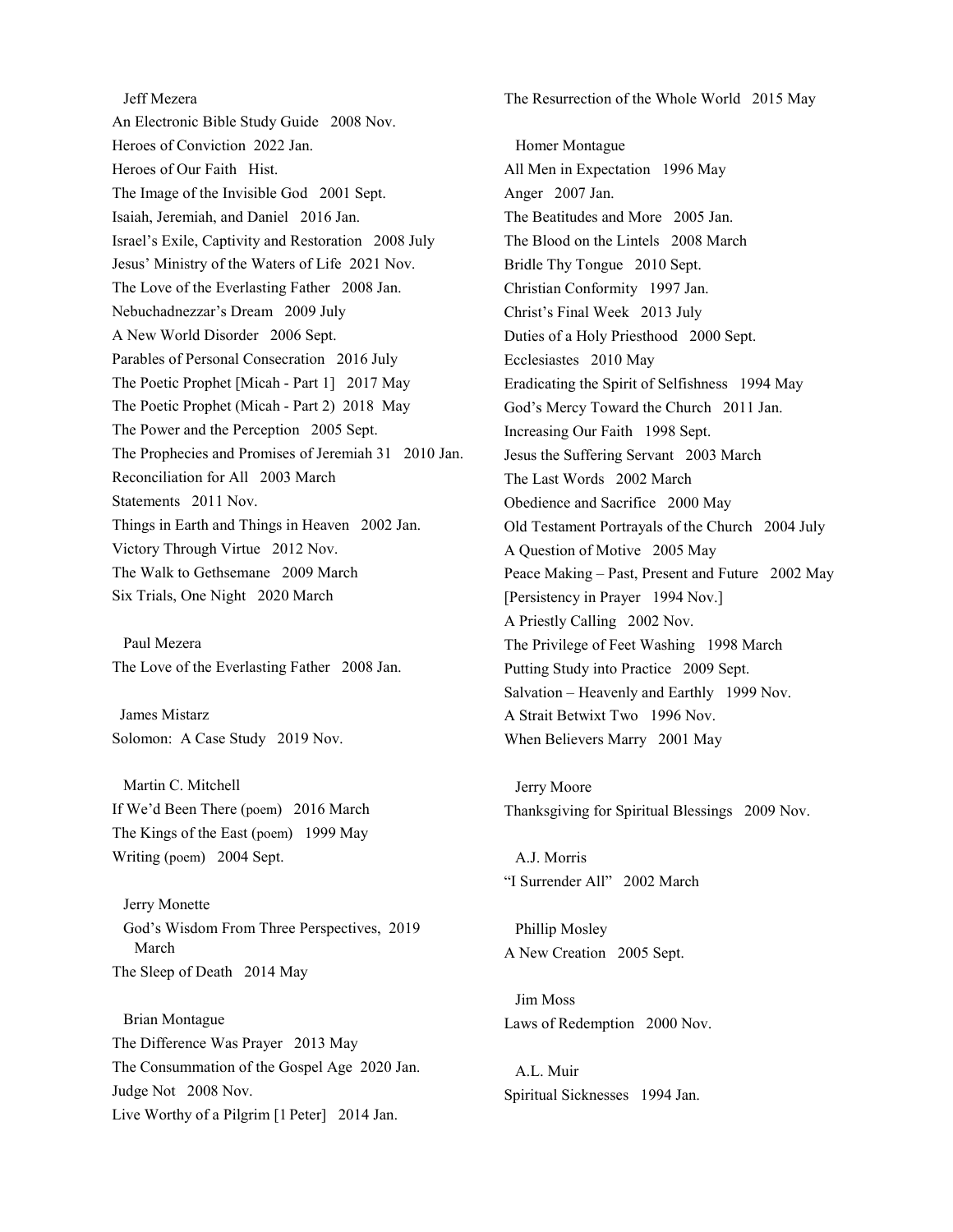Jerry Nagy The Doctrine of Doing for Others 2022 Jan.

Michael Nekora Balaam 2010 Nov. Blessing God 2003 July Blood 2006 Jan. The Covenant of Circucision 2005 July [Darwin's Black Box (Michael J. Behe) 2001 March] Death and Resurrection 2005 Jan. Deborah 1999 Sept. Descending Passage and Pit 2004 Jan. Drinking the Cup 2005 March Eating and Drinking 2012 May Feet Shod, Staff in Hand 2008 March Forsaken by God? 2011 March The General Resurrection 2009 May Gold and Silver 2011 Sept. The Gospel of Mark 2013 July Israel 1998 May Jephthah's Vow 2005 Nov. The Jewish Age 2007 Sept. The Lord's Side 2002 Nov. Mercy 2019 March Naaman, the Leper 2007 May Nathan the Prophet 2003 Jan. New Testament Portrayals of the Church 2004 July Parables of the Lost 2001 March Paradise 2008 Sept. Plowshares Into Swords 1997 May Rahab 2005 May The Seven Deadly Sins (Solomon Schimmel) 2007 Jan. Solomon's Early Years 2010 May The Spirit at Pentecost (On the other hand) 2005 Sept. Testing and Probation 2004 Nov. Transfiguration 2009 July What Is Truth? 2000 March Who Shall Be Greatest? 2009 March Whose Son Is He? 2013 July

John Newton Gideon's Fleece (poem) 2005 May

 Rafal Niemczyk Man with the Withered Hand 2019 July Cecil Norde Perseverance 2012 Nov. Timo Nordman Looking to the New Year 1999 Jan. Ken Osterman Sweeter than Honey 2012 Sept. James Parkinson Advanced Doctrines and Viewpoints 2022 Jan. Animals Preserved 2016 May Are Christians All to Fall Asleep in Death? 2011 March Author and Origin of the Book of Acts 2021 May Benefitting from the Ancient Manuscripts 2009 Sept. Bread and Cup March 2018 Creation, Evolution, and DNA 1998 July Deborah, Gideon, and the LORD 2005 Nov. Evidence on Mark 16:9-20 2013 July The Exodus Plagues 2018 Jan. Expectations of the Harvest 2019 January Ezekiel in Brief 1994 July A Faithful and Wise Servant 2019 May First Things First 1994 Jan. A Foundation for Understanding Prophecy 2005 July [The Four Attributes of God 2008 Jan.] God's Oaths 2007 Nov. [God's Secretaries: The Making of the King James Bible (Adam Nicolson) 2007 May] Head and Body 2006 Jan. Helpful Doctrines 2010 Sept. How the Lord's Promise to Abraham Should Change Us 2006 Nov. How to Choose a Bible Translation 1996 Sept. How to Talk to Believers about The Nature of God 2012 July [Re: Israel and the Middle East 1994 March] Israel's Near Future 2008 July Joshua vs. Jericho 2018 July The Law Covenant and the Promise Covenant 2002 Jan. Moses and the Law 2020 Jan.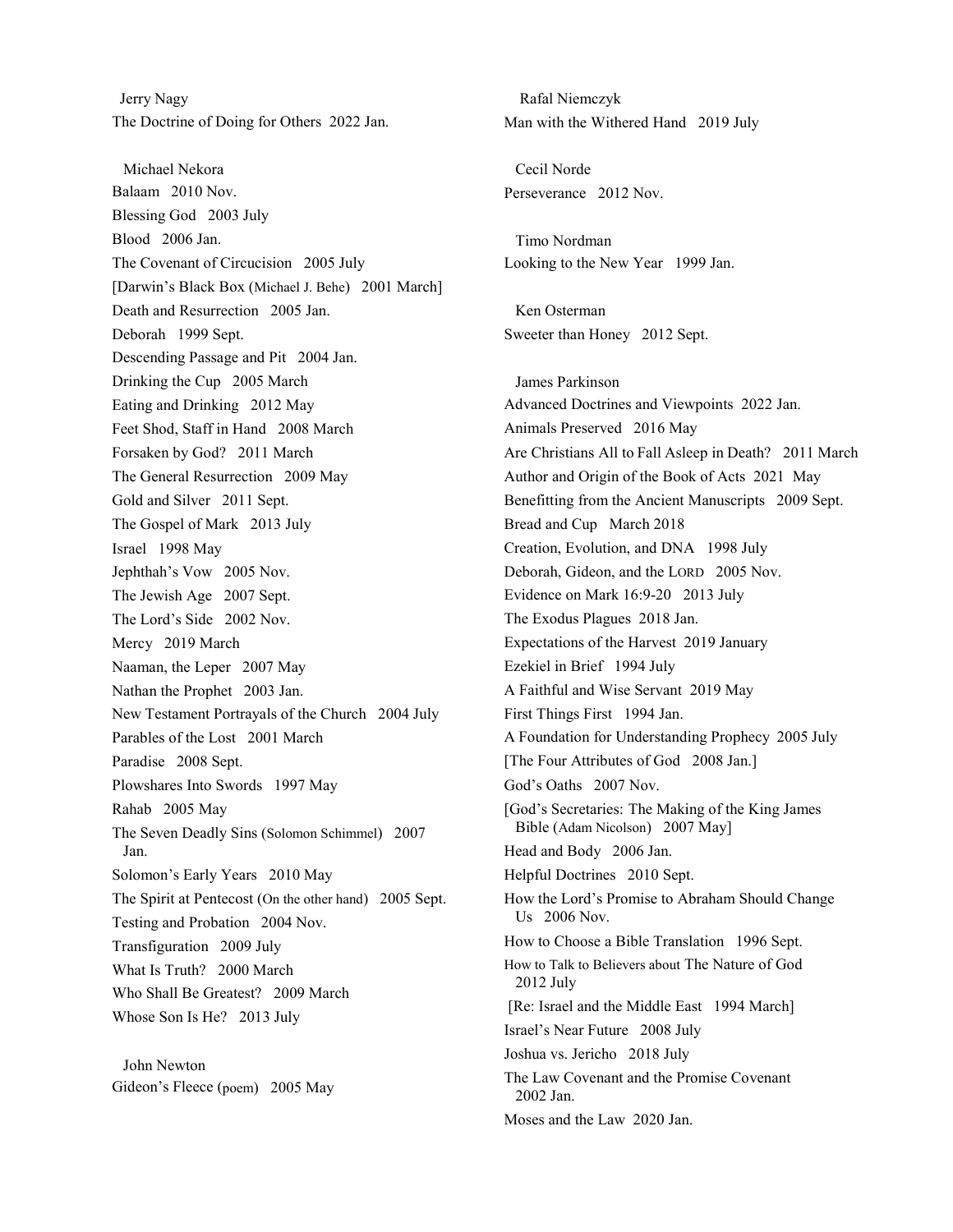Noise and Earthquake, 2020 May Overcoming Guilt 2016 Nov. People with a Purpose 2004 Sept. Possible Prophetic Implications 2021 Jan. The Promise for Kings and Prophets 2022 May Science vs. Tradition 2012 July The Seven last Plagues 2018 Nov. The Seven Messengers 2001 July Some Altered Scriptures [James-Jude] 2014 Jan. Sore, Stupid! and Scoundrel! 2008 Nov. Sunlight 2012 May Temporary Resurrections Before Calvary 2015 May [Theology Simplified (Lonzo Pribble) 2007 March] A Thorn in Israel's Side 2002 Sept. Thy Word is Truth 2014 May Troubled Years Hist. When Better Translation Helps 2009 Sept. When Did Jesus Enter Jerusalem? 2012 March

 James Parkinson & Brian Kutscher Development of a Chart of the Ages 2022 Jan.

Theresa Parkinson Evening Prayer (hymn) 2013 Nov. How Strong and Sweet My Father's Care (hymn) 2010 May, 2013 Nov. In God's Eternal Spring (hymn) 2006 March, 2013 Nov. In the Dawning O Beloved (hymn) 2013 Nov. The Joys of Fellowship (hymn) 2013 Nov. The Oneness of the Family of God (hymn) 2013 Nov. Our Acceptable Prayer (hymn) 2002 Sept. Prayer of Consecration (hymn) 2013 Nov.

Andrew Polychronis Communing with God 2003 July Living Stones 2004 July The Raising of Lazarus 2002 July

W.H. Pepworth Awake (poem) 2008 July Behold! (poem) 2006 March The Hidden Cross (poem) 2000 March The Joys of Heaven (poem) 2000 Sept. The New Year (poem) 2013 Jan.

Wilfred Price (Australia) The Blessing of Judah 1995 May

Glenn H. Pryor United Once Again (hymn) 2013 Nov.

Douglas Rawson Ezekiel, A History Lesson 2016 Jan. The First Passover 2022 March The Kingdom of God 2012 Jan. Riding Into Jerusalem 2016 March

John T. Read An Admonition for the New Year 1995 Nov. The Indwelling Spirit of God 2016 July Trials, Bested or Wasted? 2014 March

Percy L. Read The First of the Kingdom Parables 1994 Sept. Israel Today (1958) 1998 May Philemon and Onesimus 1997 Sept. *Question on*: Isaiah 7:14 1997 Nov. [What was the function of an Old Testament Prophet? 1995 May]

Charles Redeker Bible prophecy – Its Purpose in God's Plan 1994 July [The Church in Glory 2004 July] Contention Amongst Brethren 1994 May Early Stages of the Kingdom Rule 1999 July The Harvest Movement Hist. Highlights of Creation 1998 July The Memorial Date 2005 March The Passover Connection 1998 March Pressing On in Our Pilgrim Journey 1995 March The Vision is Sure 1997 May

Elaine L. Redeker The Bible – The Sure Word of God (poem) 2000 July Many Pictures: One True Church (poem) 2004 July Miracles of the Master (poem) 2002 July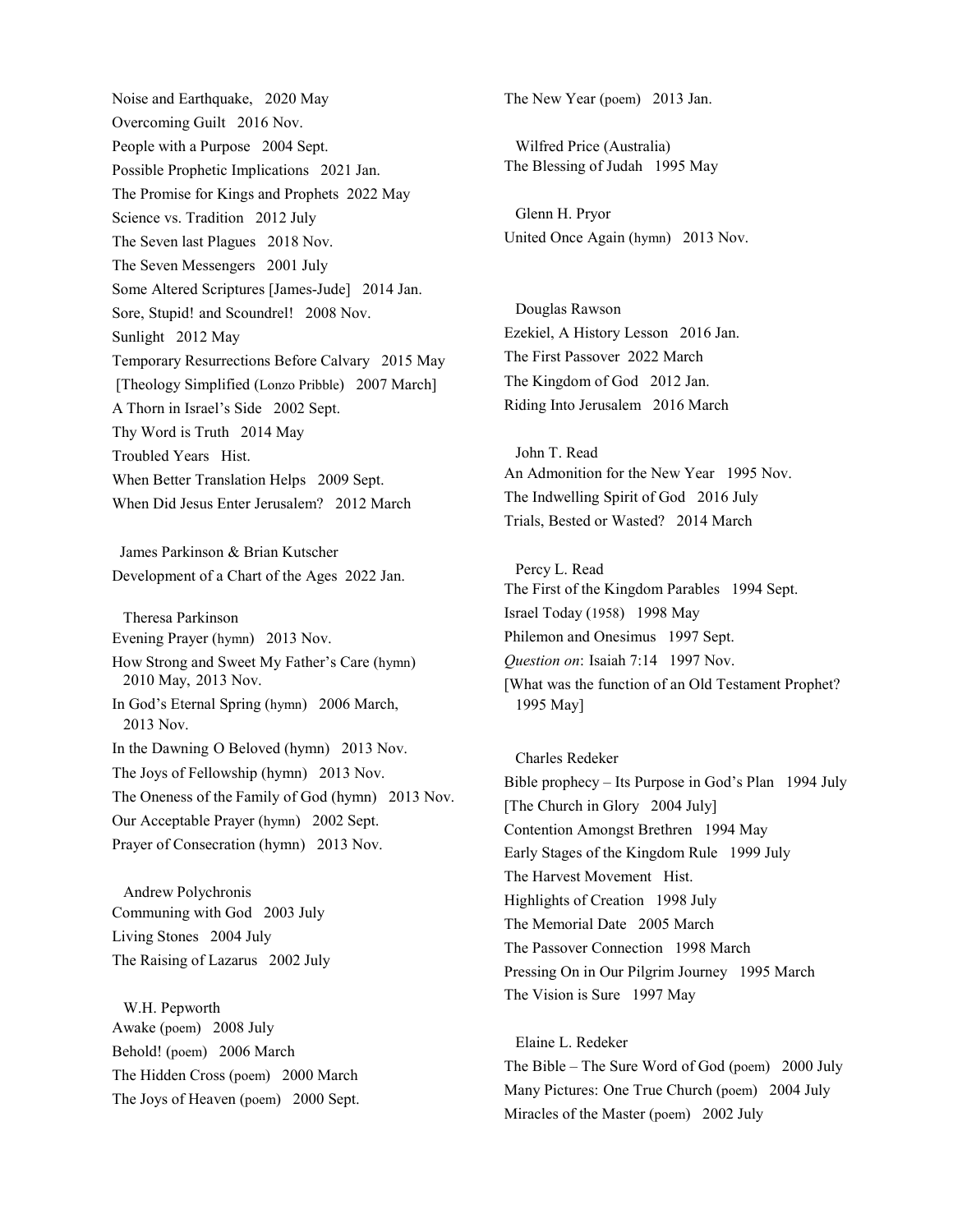The Psalms – Glad Songs (poem) 1999 July Revelation: A Coded Message, A Special Blessing 2001 July Treasures from the Gospel of Luke (poem) 2003 July

Harrison Pierce Reed, III The Temple of God 2006 July

Max I. Reich The Rebuilding of Zion (poem) 1998 May

David Rice [African Trip Report 2001 Sept.] Babylon's Sins and Judgment 2018 Nov. Beginning Again 2012 Jan. The Book of Exodus 2006 May The Book of Judges 2005 Nov. The Book of Revelation 1994 July The Bride Class 2016 July Comfort One Another 2017 Jan. Coming Blessings 2012 Sept. Darkness at Noonday 2002 Sept. The Deliverance of the Church 2000 Sept. Dipping the Sop 2009 March A Distressing Storm 2019 January Divine Foreknowledge in the Book of Daniel 2000 July Elisha, The Prophet of God (I) 2007 May The Feast of Tabernacles 2001 Jan. Fresh Opportunities 2013 Jan. God's Covenant Promise 2022 May The Guiding Star 1997 Nov. The Hasmonean Dynasty 2008 July Heads and Horns 2005 July The Hope of Glory 2021 March The Holy 2002 Nov. Holy, Just and Good 2006 Nov. In The Wilderness 2020 July Isaiah 2003 May The Kingdom of Israel 2000 Jan. The Last Day 2010 March Lessons from the Kings of Israel 1996 May The Man of Lawlessness 2011 March

Mystery or Confusion? (Trinity) 1999 Nov. The Near Future of Israel 1996 July Nearer Than When We First Believed 1996 Jan. A New Covenant 1999 Jan. Noah's Ark 2006 July The Object and Manner of Christ's Return 2012 July Of Slaves and Masters - Part 1 1994 Jan. The Offerings of the Law 2000 Nov. Old Creation, New Creation 1998 July Our Lord's Great Prophecy 1996 March [corrections 1996 May, p. 22] Parable of the Fig Tree, 2020 May Parousia 2003 Nov. The Passover Renewed 2004 March Passovers Two and Three 2022 March Paul's Second Missionary Journey 2021 May Paul's Voyage to Rome 2018 Jan. Pouring Out the Spirit 2005 Sept. A Prisoner's Exhortations 2002 Jan. The Prophets 2016 Jan. Putting Away, 2014 March Resurrection of the Faithful Church 2015 May A Retrospective Look at the Fulfillment of Time Prophecy 1998 Jan. The Revolt of Absalom 2003 Jan. The Rise and Fall of Babylon 2004 Sept. The Seven Trumpets 2001 July Six Lambs 2015 Jan. Symbolic Numbers 2004 Nov. Three Angels 2009 May The Time Is At Hand 1998 Nov. The Travels of Paul 2008 May Two Silver Trumpets 2013 Sept. The Use of Cross-References 2009 Sept. What Lies Ahead for the Nations? 1995 May With Power and Great Glory 2019 May The World That Was 1997 July

Gilbert Rice Every Eye Shall See Him 2003 Nov. [Forgetful Neglect 2004 Nov.] Were Not Ten Cleansed? 2004 Nov.

Robin Rice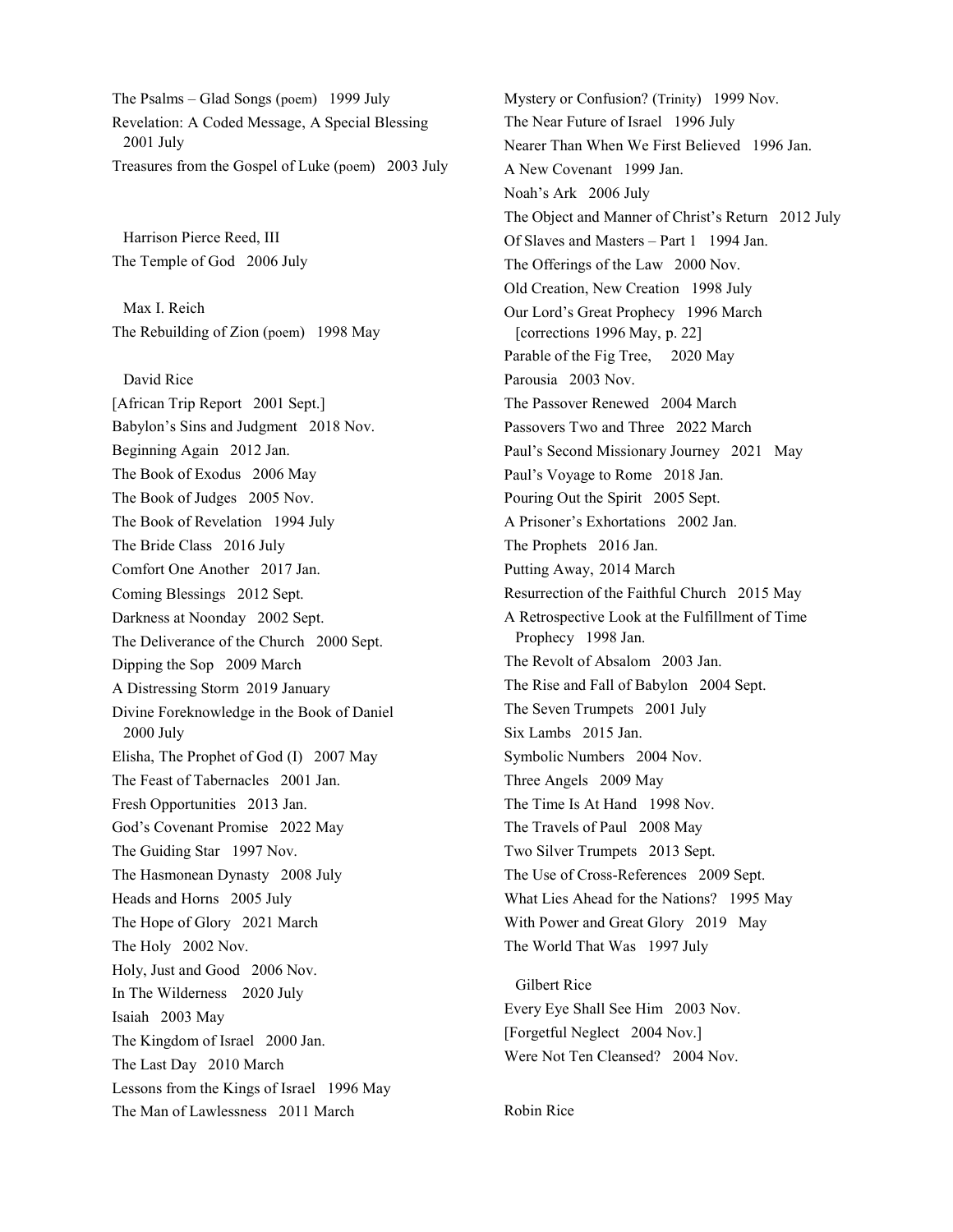He Must Provide for His Own 2010 Sept.

Alice M. Ripper Called By A New Name (poem) 2015 July The Christian's Commission (poem) 2001 July Courage (poem) 2017 March "Gathering My Saints Together (poem) 2009 Jan. The Glory of God Revealed (poem) 2014 May Godliness (poem) 2012 Nov. In the Dawning O Beloved (hymn) 2013 Nov. It is Written (poem) 2012 Nov. The Joys of Fellowship (hymn) 2013 Nov. Prayer of Consecration (hymn) 2013 Nov. Precious Sons of Zion (poem) 2012 Nov. The Oneness of the Family of God (hymn) 2013 Nov. Our Resurrection (poem) 2009 March The Song of the Prophets (poem) 2008 Sept. The Tools of the Master Builder (poem) 2003 March Thy Kingdom Come (poem) 2019 May

Perry Robinson Yes Means Yes! 2008 Nov.

Rolando Rodriguez An Appetite for Righteousness 2002 May The Kingdom of Heaven 2005 Jan.

Hugh Ross [A Miracle 2006 July]

 Dr. Jesus Milton Rousseau The Significance of Noah's Ark in our Daily Lives 2020 Jan.

Tom Ruggirello Advantages in Christ 2014 March Arm, Hand, and Fingers 2006 Jan. The Barren One Will Rejoice 2010 Jan. Daniel, A Prophet of Hope 2022 May Despised and Rejected of Men 2012 March Eye Hath Not Seen 2016 Sept. Healing a Guilty Conscience 2000 March His Last Hours 2013 March

Is the Memorial about Jesus only, 2020 March Like a Caged Bird 2001 Nov. Nebuchadnezzar and Gentile Dominion 2014 July The Passover of Hezekiah 2004 March Perspectives of a Miraculous Birth 2006 March Peter's Discouragement 2007 July Portrait of a Servant 2013 Jan. Preparations for Eternal Life 2019 Sept. Prosperity Theology 2011 March Sin Offerings 2020 Sept. The Song of Solomon 2010 May Spiritual Clothing 1998 Sept. Touched by the Master 2018 September Trouble in the Harvest 2018 Jan.

Charles Taze Russell The Brazen Serpent 1999 March Christ, the Ideal Husband 2001 May The Christian Mother 2001 May Doctrines More Or Less Important 2014 Sept. Finally, Be All of One Mind 2010 July Foundation Principles 2022 Jan. The Ministry of Comfort 2014 March News from a Century Ago 1998 Jan. Outward Polish vs. Inward Grace 1995 July A Pastor's Advice on Differences 2022 Jan. A Pastor's Advice on Profitable Meetings 2022 Jan. In the Paradise of God 2014 Sept. [Trusting When We Do Not Know 2000 May] [Truth, is Like a Flower Hist.] [Will Present Resources Last Forever? 1998 Jan.] Answers by Pastor Russell from "What Pastor Russell Said" 2017 Sept.

Lutz Ruthman The Thief in Paradise 2002 March

Charles Ryba The Midnight Cry Hist.

Walter Sargent Israel's Call (poem) 1998 May; 2006 May; 2008 July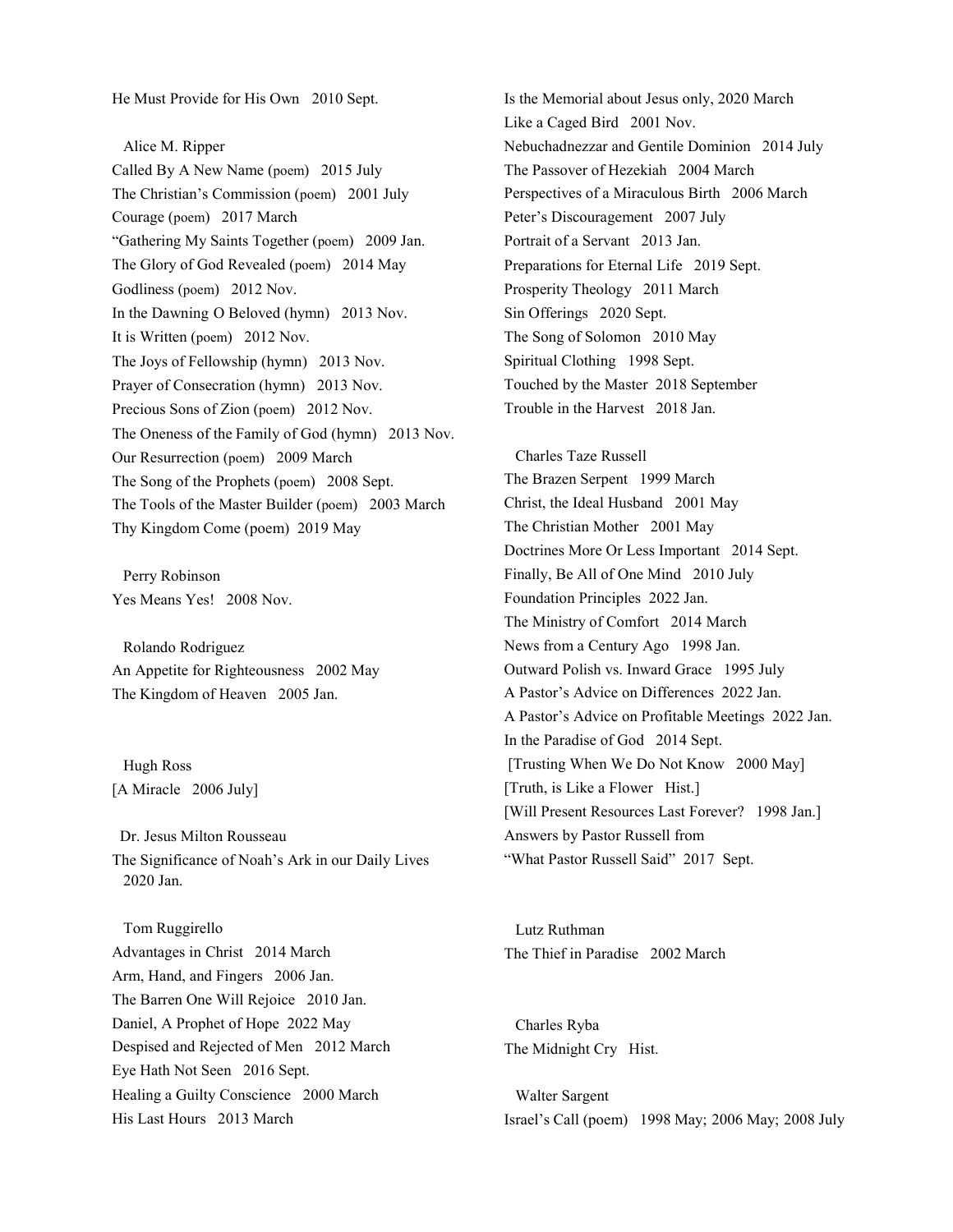[The Old – The New (poem) 1999 May] What Must It Be to Be There? (short poem) 2002 Jan.

Rick Sconyers What's In Your Garden? 2010 March

Gertrude W. Seibert Are Ye Able? (poem) 2005 July Christ's Glorious Kingdom (poem) 2001 July Evening Prayer (hymn) 2013 Nov. Home (poem) 2004 May In Memoriam – C.T.R. Hist. The Narrow Way (poem) 2011 July Stand Firm, Be Not Afraid (hymn) 2013 Nov. "Who Shall Roll the Stone Away?" (poem) 2000 March

Robert S. Seklemian Anointed for Burial 2000 March Eye-Witness Testimony 2001 Sept. The Future of Israel 1998 May Joseph, a Type of Christ 2003 Sept. [The Spirit at Pentecost 2005 Sept.] Unto Us a Child is Born 1995 Nov. Where Is the Lamb? 1997 March [Worth Meditating On (Psalm 23) 1999 Nov.]

William Shakespeare Mercy (poem) 2001 Nov.

Frank Shallieu The Seven Seals 2001 July The Song of Solomon 2004 July Ezekiel's Vision of a New Temple 2019 Sept.

Russell Shallieu The Giza Plateau 2004 Jan.

Joe Shell One Flesh, Two Hearts 2004 May

F.A. Shuttleworth [Teaching with Authority 2006 March] Bill Siekman, jr. (letter) 2004 March

Jozef Siedleczka When I See the Crown of Thorns 2017 March

W.J. Siekman [Luther, on the Psalms 2012 Sept.] Our Heritage of Knowledge 1993 Nov. Remembering Christ 2017 March

Dariusz Siwek Haggai and the Second Temple 2004 Sept.

Graeme Smith Honoring Authority 2011 July Lessons from Swine 2016 May

Allen Springer His Natural Family 2013 March

Charles Haddon Spurgeon [Remember the Empty Tomb 2000 March] [Whiter Than Snow 2000 Sept.]

Samuel Stalder Elisha and the Army Made Blind 2007 May The Purpose of Harvests 1997 July

Benjamin Stein Specific, Individual Assignments 2014 Nov. Taste 2015 Nov.

 Benjamin/Gabriella Stein The Bread of Life 2021 Nov. The Seven Trumpets Equity: Perfect Justice 2019 Nov. Prophesy to the Breath from Four Winds, 2020 May

David Stein The Ancient Worthies in the Millennial Kingdom 2009 May Ascending Passage and Grand Gallery 2004 Jan. Consecrating the Priesthood 2010 March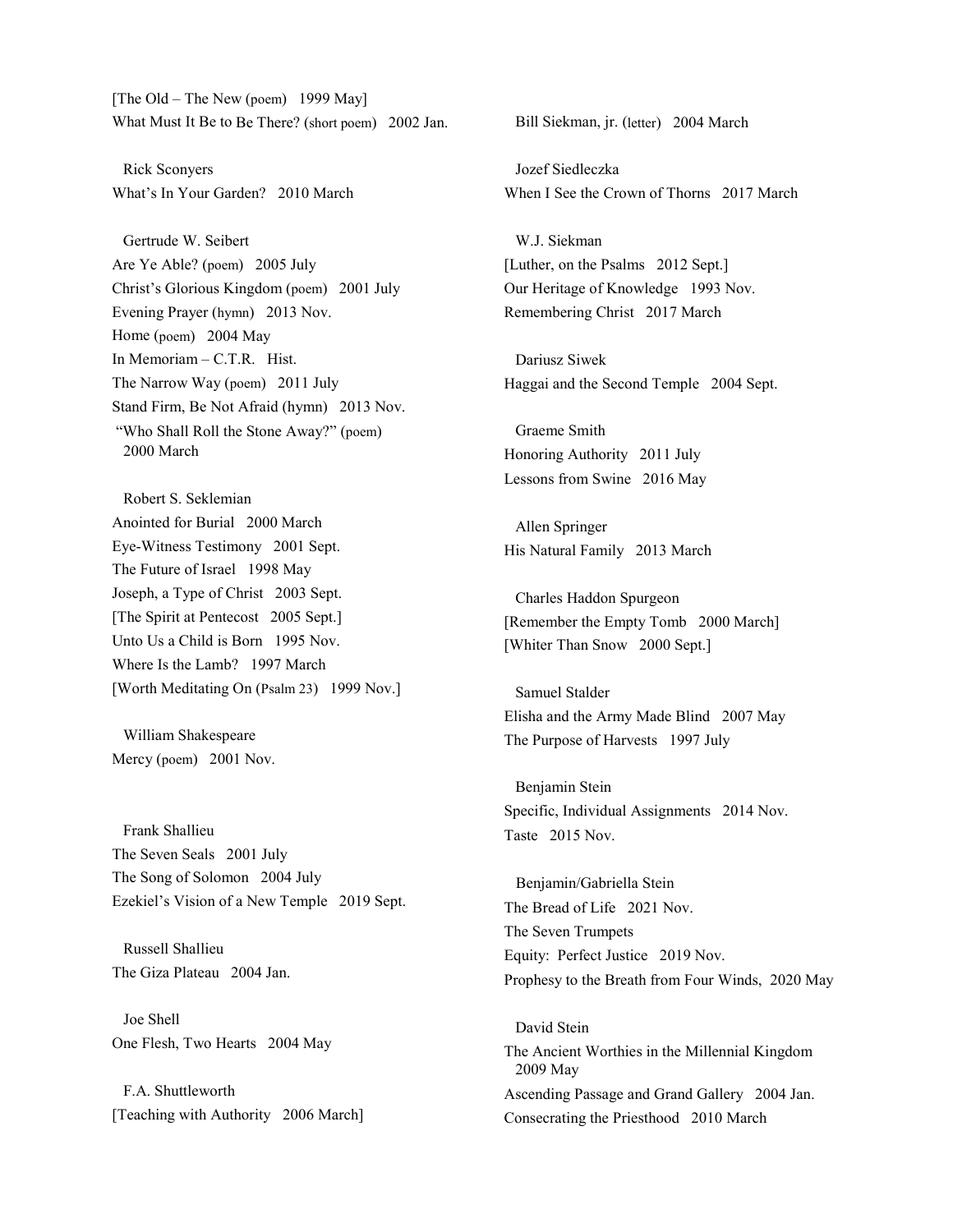David's Sorrowing Heart 2003 Sept. Deliverance 2004 Nov. Euodias and Syntyche 2010 July Exceeding the Righteousness of the Pharisees 2008 Nov. Ezekiel 44 2015 Jan. A Few Practical Lessons from the Epistle of 1 John 2014 Jan. The Five Senses 2006 Jan. I Beseech You 2020 July The Inspiration of the Bible 2000 July Iron and Copper 2011 Sept. The Law of the Leper – A Lesson in Millennial Law 2000 Jan. A Lesson in Retributive Justice 2001 Nov. Merciful and Gracious 2011 Jan. Paul the Ambassador 2011 July Resurrection of the Ancient Worthies 2015 May The Sanctuary 2002 Nov. The Seventy Weeks of Daniel 1998 Nov. The Silver Sockets 1999 March The Sin-Offering and Christian Sacrifice 2006 Nov. The Trinity 2011 May Watch and Pray 2013 May Witness of the Spirit 2016 July Wonderful Counselor 2008 Jan.

Richard Suraci God's Tender Loving Care 1999 July He Healed Them All 2003 July A Man Approved by Miracles 2006 March The Memorial Emblems 1998 March Portraits of Jesus Praying 1994 Nov. [Thy rod and thy staff they comfort me 2008 March]

Rick Suraci Death of the Firstborn 2008 March Jesus' Example, Our Character 2006 Nov. Seven Threads of Faithfulness 1995 July Teachableness 2002 May The Tragedy of "Not Quite" 2022 March The Words of Jesus Regarding Marriage and Divorce 2008 Nov. A Vision Introduces a New Age 2009 July

Brad (& Debbie) Sweeney Overcoming Spiritual Lethargy 2017 Nov. The Battle of Ai 2021 Jan.

George Tabac The Nazarite Vow 2013 Sept. The Nazarite Vow 2020 July The New Jerusalem 2006 July Seven Heads, Ten Horns 2004 Nov. Time Elements of the Passover: Type and Antitype 2004 March Why Two Emblems? 2005 March

 Richard Tazzyman The "I Am" of Exodus 3:13-15 2021 Jan.

Tim Thomassen A Delightful Inheritance Hist. Early in the Morning 1996 March Endurers of Persecution 2002 May A Heart Full of Praise 2009 Nov Legs, Feet, and Toes 2006 Jan. Lessons from the Master Teacher 2018 March Obey and Live 2010 Jan. Our Master Teacher 1994 March Practical Lessons from Matthew 24 2019 May Practicing Self-Control 2012 Nov. Prayer 2000 May Proverbs 2010 May The Royal Law 2001 May Satan, the Accuser 2008 Jan. Self-Examination 1995 Nov. Two Lessons from the Master 2006 March

Ben & Joy Thompson Crisis Control 1994 July

J(ohn). Thompson [A Lesson from David's Life 2003 Jan.] Waves of Blessing in the Book of Isaiah 2003 May

Joy Thompson Be It As You Say (hymn) 2013 Nov.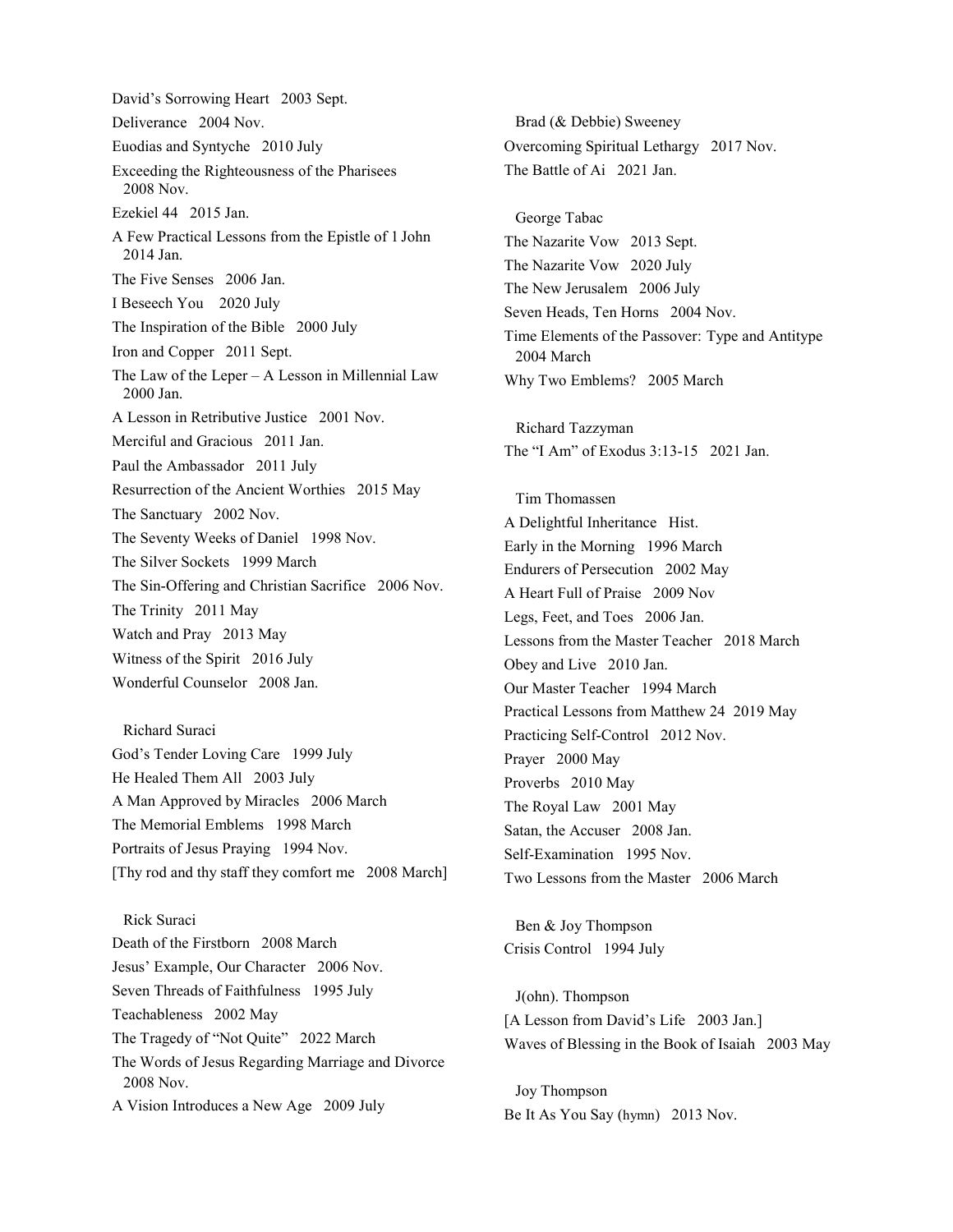Night Song (hymn) 2013 Nov.

Paul E. Thomson To Live is Christ 1999 Jan.

Daniel Toole Thanksgiving with Prayer and Supplication 1994 Nov.

John Treciak The Abiding Life 1994 Sept.

Mark Tribble The Mighty God 2008 Jan. Moses 2007 March

Thomas Watson [Falling to Rise Again 2001 March]

Andy Weeks Does Scientific Evidence Point to a Creator? 1998 July

Dan Wesol Five Questions for a King 2012 March God's Oath to Judah 2007 Nov. Joshua 2007 March Living in the Spirit 2011 July Present Yourself Approved to God 2022 March Putting Away Sins of the Head and Hands 2010 Sept. Putting on the Breastplate 2009 Jan.

Jerry Wesol Dying, Thou Shalt Die 2014 May Mankind's Coming New Ruler 2020 Nov.

the Tireless Apostle Paul 2021 May

Robert Whittaker Everlasting Punishment 2011 May Overcoming Intolerance 2016 Nov. Samuel, a Prophet and Judge 2005 Nov.

Sara Whittaker In the Days of Thy Youth 2004 May

C. Whitmarsh "I Surrender All" (short poem) 2002 March

Harry Wildblood God's Eternal Purpose 2009 March Instructions to Flee 2019 May The Three Great Feasts: A Picture of God's Plan of Salvation 2020 July

Austin Williams Faith and the End of the Age [2 Peter] 2014 Jan. Evidence for Israel's Diaspora and Aliyah 2020 Jan. How Christ's Example Should Change Our Character 2006 Nov. In the Upper Room 2001 March Overcoming Pride 2016 Nov. The Millennial Age 2007 Sept.

Robert Wilson New Beginnings 2012 Jan. A Man Full of Faith 1997 Sept. A Perfect Hatred 1997 Jan.

Rosemary Wojcik Lessons from the ANIMALS 2016 May

Russell Wojcik God's Oath Against Moses 2007 Nov.

Daniel Wozniak Queen's Chamber 2004 Jan.

Larry Young The Word Was Made Flesh 2014Sept.

Alex Zardja Embracing Trials 2017 March

# **Scriptures (**elaborated**)**

Genesis 1:26-27, 5:1 2017 Sept. Genesis 1:27 2020 Jan. Genesis 1:6-8 2020 Jan. Genesis 2:2 2017 Sept.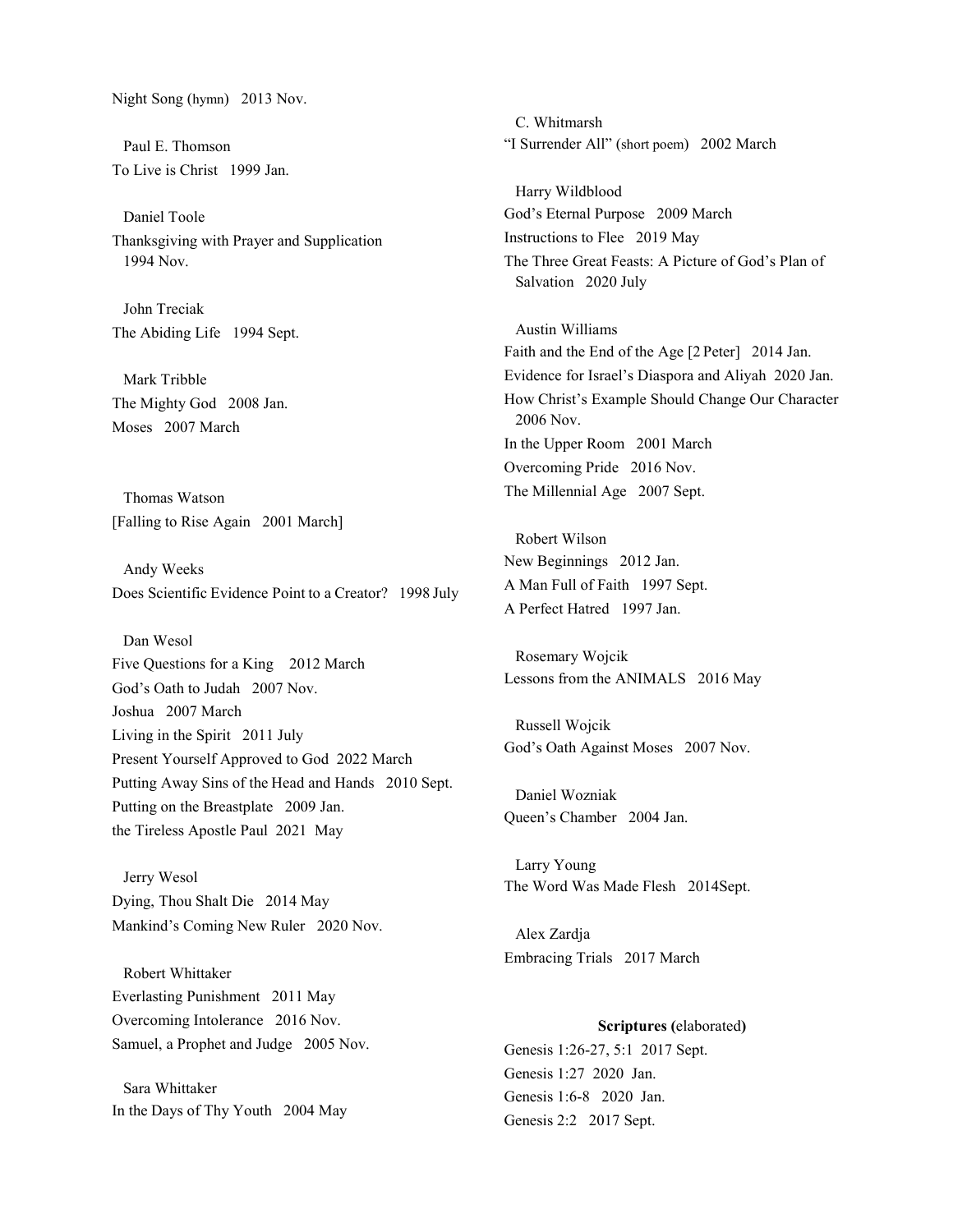Genesis 6:6-7 2017 Sept. Genesis 14:18 2018 March Genesis 14:20, 2021 Jan. Genesis 17:20-21 2020 November Genesis 22:16-18 (RVIC) 2022 May Genesis 28 (verse by verse) 2009 July Genesis 34 (verse by verse) 1999 Sept. Exodus 3:14, 2021 Jan. Exodus 6:3 2017 Sept Exodus 12:14, Robert Alter Translation 2020 March. Exodus 14 (verse by verse) 1997 March Exodus 17 (verse by verse) 1996 March Numbers 3, 5 and 6 2020 Sept. Numbers 6:2, 3, 5 2020 July Leviticus 8:36 2020 Sept. Leviticus 16:10, 20-22 2017 Sept. Leviticus 25:9, 10 2021 July Leviticus 26:8, 2021 Jan. Deuteronomy 16:16 2020 July Deuteronomy 24:7 2021 July Joshua 7:10, 2021 Jan. Joshua 24:17 (NASB) 2022 May Judges 2:10 2018 July Judges 5 (verse by verse) 2005 Nov. Judges 5:20 ASV 2018 July Judges 7:3, 2021 Jan. Judges 9:7-15 1994 Sept. Judges 11:27 2018 July Judges 11:35 2018 July NRSV Judges 18:31 2018 July Ruth 1 (verse by verse) 2005 May 1 Kings 17:21 2017 Sept. 1 Kings 19: 7,8) 2018 Jan. 2Kings 2 (verse by verse) 2004 March 1Chronicles 4:9-10 1994 Nov. 1Chronicles 25 (verse by verse) 1999 July 1 Chronicles 28:9 2019 Nov. 2 Chronicles 6:1, 42 (ASV) 2022 May 2 Chronicles 20:15, 2021 Jan. 2Chronicles 30 (verse by verse) 2001 Jan. Ezra 3 (verse by verse) 2004 Sept. Nehemiah 6 (verse by verse) 1997 Jan. Nehemiah 8 (verse by verse) 2000 July

Job 19:26 2017 Sept. Job 23 (verse by verse) 1995 July Job 33 (verse by verse) 1999 March Job 38 (verse by verse) 1998 July Psalm 2:8 2017 Sept. Psalm 10:17 2019 Sept. Psalm 22 (verse by verse) 2002 March Psalm 23: 1-6 2017 Nov. Psalm 40:5 2017 Nov. Psalm 42 (verse by verse) 1996 Jan., 2009 March Psalm 46:9, 10 Alter translation 2021 Nov. Psalm 46:9 2018 Jan. Psalm 46:9 2021 March Psalm 55:15 2017 Sept. Psalm 61 (verse by verse) 2012 Sept. Psalm 65 (verse by verse) 1999 Jan. Psalm 72 2010 May Psalm 82:1,6 2017 Sept. Psalm 83 (verse by verse) 2002 Sept. Psalm 84 (verse by verse) 1995 Nov. Psalm 88:5 2017 Sept. Psalm 103 (verse by verse) 2011 Jan. Psalm 111:10 2020 Jan. Psalm 116:12 2018 Sept. Psalm 118 (verse by verse) 2003 March Psalm 130 (verse by verse) 2007 July Psalm 145 (verse by verse) 2009 Nov. Proverbs 1:2-3 2019 Nov. Proverbs 1:4 2019 Nov. Proverbs 1:5-7 2019 Nov. Proverbs 2:9 2019 Nov. Proverbs 3:5 2019 Nov. Proverbs 4:13 2019 Nov. Proverbs 8:11, 9:1 2019 Nov. Proverbs 9 (verse by verse) 1994 Sept. Proverbs 9:1 2019 March Proverbs 21:18 2017 Sept. Proverbs 24:16 2018 July Proverbs 25:11 2017 July Proverbs 28:13 2019 March Proverbs 31 (verse by verse) 1997 May Proverbs 31:31 2019 Nov. Ecclesiastes 7:27-29 2017 Sept. Ecclesiastes 8:11 2019 March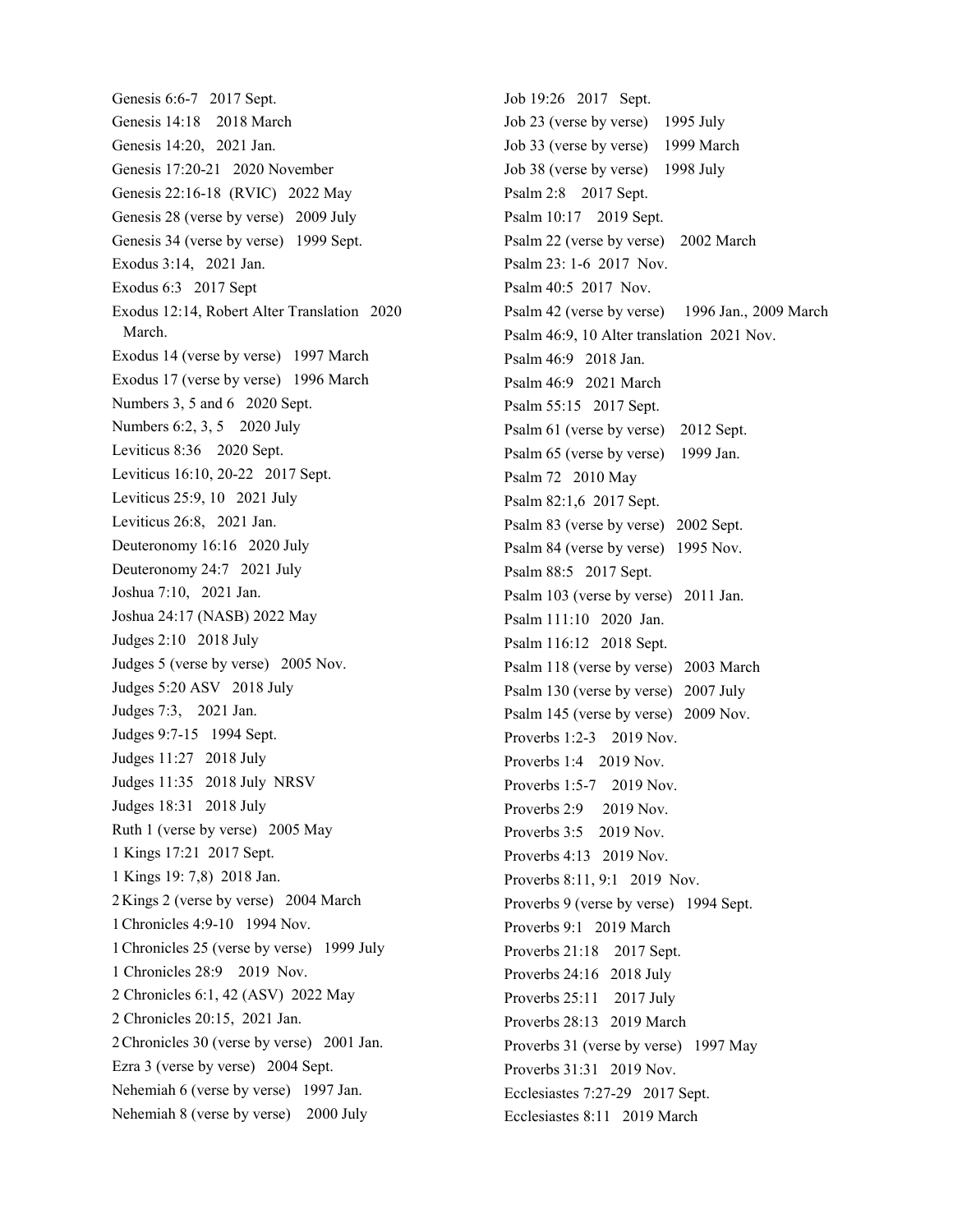Ecclesiastes 11:7,8) 2018 Jan. Song of Solomon 2 (verse by verse) 1995 March Isaiah 5:20 2022 Jan. Isaiah 7:14 (Question on) 1997 Nov. Isaiah 7:14 (NASB) 2020 Nov. Isaiah 9:6 2020 Nov. Isaiah 9:7 2020 Nov. Isaiah 11:10 2019 Sept. Isaiah 19 (verse by verse) 2004 Jan. Isaiah 19:21 2019 July Isaiah 22:5 (ESV) 2019 May Isaiah 26:14 2017 Sept. Isaiah 26:20 2020 March Isaiah 30:18 NAS 2019 Sept. Isaiah 32:1 (NASB) 2020 Nov. Isaiah 35 (verse by verse) 2008 Sept. Isaiah 35:8, 9 2019 July Isaiah 35:10 (RVIC) 2022 May Isaiah 42:1 (NASB unless noted) 2020 Nov. Isaiah 42:6, 7 2021 July Isaiah 42:16 2019 July Isaiah 43:17 2017 Sept. Isaiah 45:7 2017 Sept. Isaiah 45:18 2020 Jan. Isaiah 52:11 (ASV) 2019 May Isaiah 52:11 2022 Jan. Isaiah 53 (verse by verse) 1997 Nov. Isaiah 61:1 2021 July Isaiah 61:1,2 2020 Jan. Isaiah 63:9 2018 May Isaiah 65 (verse by verse) 2003 May Isaiah 66:21 (3 views) 1996 July Jeremiah 10:10, 2021 Jan. Jeremiah 12:15 2020 Jan. Jeremiah 24:5 2019 May Jeremiah 25:6 2019 July Jeremiah 31 (verse by verse) 2010 Jan. Ezekiel (in brief) 1994 July Ezekiel 37 (verse by verse) 1996 May Ezekiel 37:4 2020 May Ezekiel 37:5 2020 May Ezekiel 37:7 (Sound and Motion) 2020 May Ezekiel 37:7 (Reassembling) 2020 May Ezekiel 37:8 2020 May

Ezekiel 37:9 2020 May Ezekiel 37:21-22 2020 May Ezekiel 40:4 2019 Sept. Daniel 1:17 2022 May Hosea (overview) 1995 May Jonah 2:1-9 1994 Nov. Jonah 2 (verse by verse) 2007 March Micah 4:3 ESV 2018 July Micah 5 (verse by verse) 1995 May Micah 7:7 2018 May Nahum 1:7 2018 May Habakkuk 2:2 2022 Jan. Habakkuk 2 (verse by verse) 2007 Sept. Habakkuk 2: 2,3 2018 May Zephaniah 3:9 2018 May Zephaniah 3:9 2021 July Haggai 1 (verse by verse) 2006 July Haggai 2:6,7 2018 May Zechariah 1:18, 2:1, 5:1, 6:1 May 2018 Zechariah 8 (verse by verse) 1996 July Zechariah 9:10 (NASB) 2020 Nov. Zechariah 12:3 2018 March Zechariah 12:10 2017 Sept. Zechariah 14 (verse by verse) 1999 May Zechariah 14:2-3 (RVIC) 2022 May Malachi 4:2 (CSB) 2022 May Malachi 4:5 NASB 2019 Jan.

Matthew 1 (verse by verse) 1994 March Matthew 5:4 2017 Nov. Matthew 6:10, 13 2017 Sept. Matthew 6:10 2019 Jan. Matthew 5:14 2021 May Matthew 5:16 2017 July Matthew 5:22 2017 Sept. Matthew 5:32 2017 Sept. Matthew 5:42 2017 Sept. Matthew 5:44 2017 Sept. Matthew 6:21 2018 Sept. Matthew 8:11 2017 Sept. Matthew 12:39-40 2017 Sept. Matthew 13:39, 43 ASV 2019 Jan. Matthew 13:48-49 2020 Jan. Matthew 17:3 2017 Sept.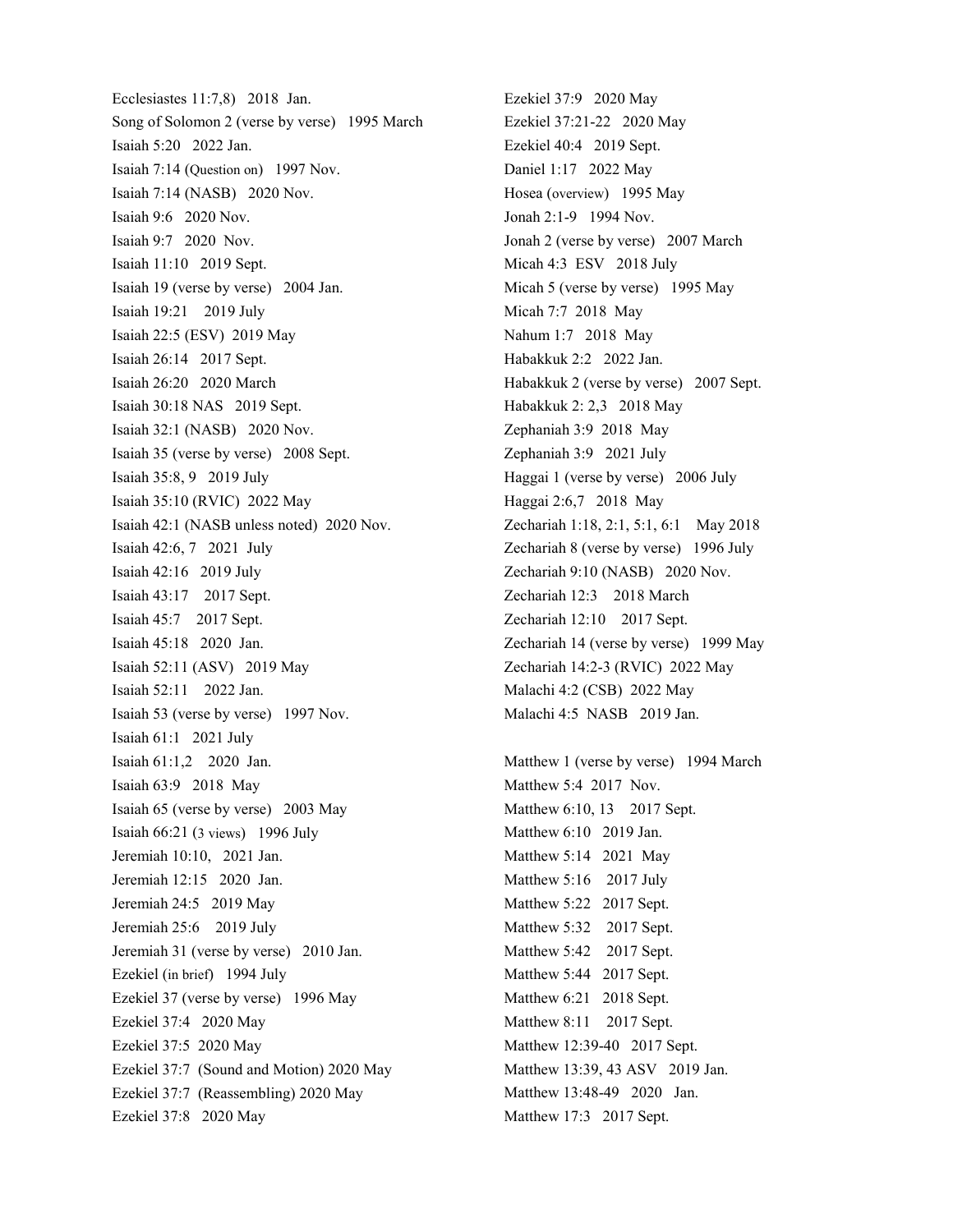Matthew 18:15-18 (verse by verse) 2010 July Matthew 19:29 2021 March Matthew 20:1-16 1994 Sept. Matthew 22:46 2018 March Matthew 24:13 (CEV) 2019 May Matthew 24-25 2019 May Matthew 24:20 RVIC 2019 Jan. Matthew 24:30 2019 May Matthew 24:32, 33 2020 May Matthew 24:34 2017 Sept. Matthew 24:45 2019 May Matthew 25:1 2019 May Matthew 25:1-13 1995 May Matthew 25:14-30 1995 May Matthew 25:31 2017 Sept. Matthew 25:31-46 1995 May Matthew 26:18-20 2019 March Matthew 27:32 2020 March Matthew 27:37 2017 Sept. Matthew 27: 50-53 2017 Sept. Matthew 28:19 (ASV) 2022 Jan. Matthew 28 (verse by verse) 2000 March Mark 4:34 2018 Sept. Mark 13:5-37 1996 March Mark 15:26 2017 Sept. Mark 16:18 2017 Sept. Luke 1:78-79 (NASB) 2020 Nov. Luke 2 (verse by verse) 1996 Nov. Luke 4:18 2018 May Luke 5 (verse by verse) 2003 July Luke 13:11 2019 July Luke 14:1-6 2019 July Luke 18: 29-30 2021 March Luke 19:40 2017 July Luke 21:20-24 2019 May Luke 21:25-26 2019 Jan. Luke 22:19 2018 March Luke 23:24 2020 March Luke 23:38 2017 Sept. Luke 24:34 2021 March John 1:1 2009 Sept. John 1:1 2018 Sept. John 1:18 2017 Sept. John 1:1-18 (verse by verse) 2008 Jan.

John 3:13 2021 Nov. John 3:13 2022 March John 3 (verse by verse) 2002 July John 4:14 (NASB) 2021 Nov. John 5:8, 9 2019 July John 5:21 (NASB) 2020 Nov. John 5:28,29 2019 July John 5:39 2021 Nov. John 6:4 2022 March John 6:63 2018 Sept. John 7: 1, 2, 10 2022 March John 7:46 2021 Nov. John 8:56 2017 Sept. John 8:56 2021 Nov. John 9:22 2021 May John 9:25 2021 Nov. John 9:32 2019 July John 10:14 and 25 2021 Nov. John 11:43 2018 March John 11:43 2021 Nov. John 13:1 2021 March John 13:13 2018 March John 13:15 2018 Sept. John 14:1 2021 March John 14:12 (Question on) 2005 Sept. John 15:1 2021 March John 15 (verse by verse) 1998 March John 15 (verse by verse) 2012 March John 15:13 2017 July John 15:13 2022 March John 16 (verse by verse) 1995 Jan. John 17:1 2021 March John 17 (verse by verse) 2001 March John 18:37 2017 July John 19:19 2020 Jan. John 19:19 2017 Sept. Acts 1:9-11 2017 Sept. Acts 3 (verse by verse) 1998 May Acts 3:19 2021 May Acts 4:8-12 2018 March Acts 6:7 2021 May Acts 11:13 2021 May Acts 13:1 2021 May Acts 16:1 2021 May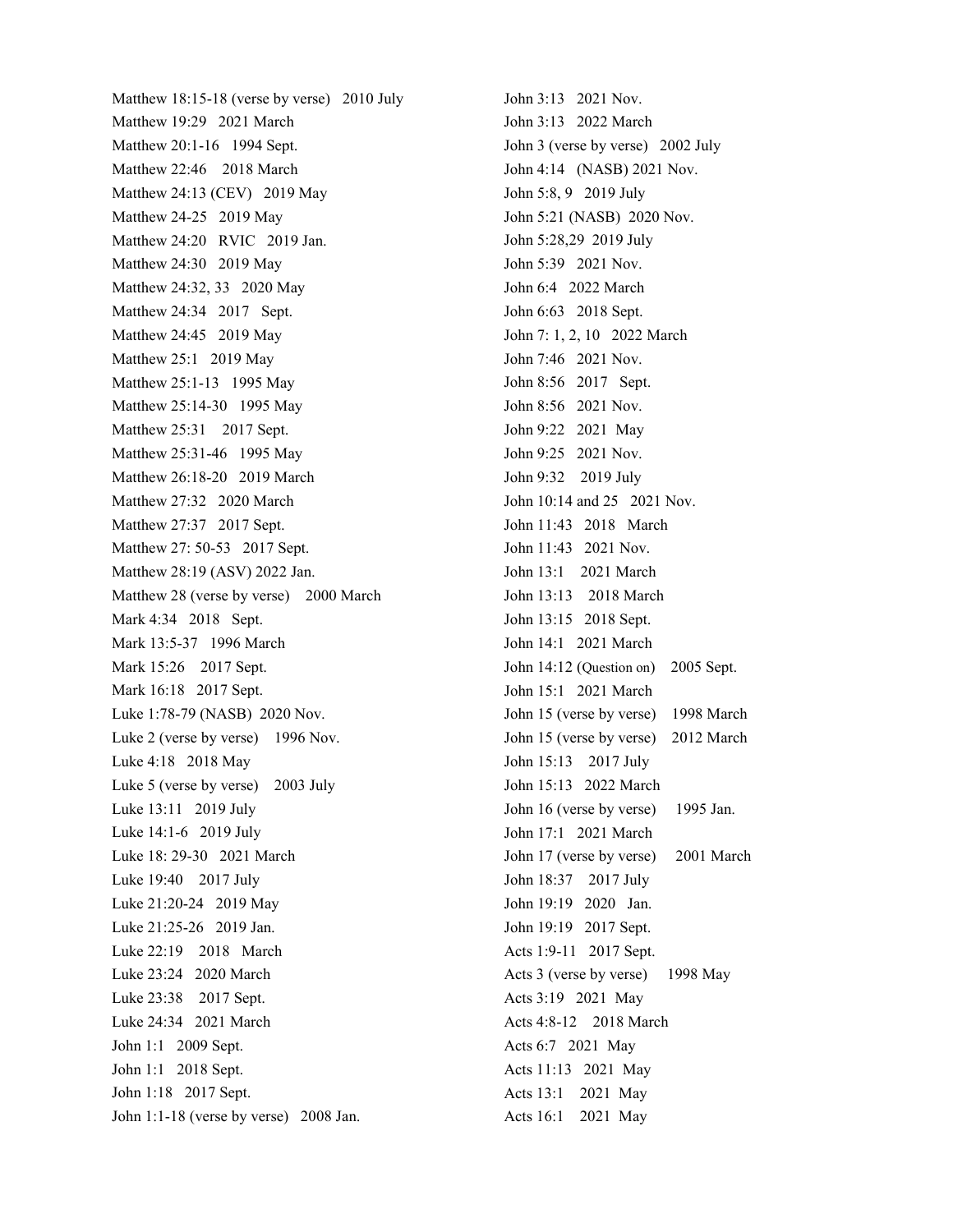Acts 17:31 2017 Sept. Acts 20:19 2022 March Acts 20:24 2021 May Acts 20: 37-38 2017 Nov. Acts 21: 30-31 (RVIC) 2020 Sept. Acts 25:11 2021 May Acts 27:14-15 2019 Jan. Romans 1:7 (Weymouth) 2020 July Romans 1:18 NAS 2019 Sept. Romans 1:20 2020 Jan. Romans 8: 16-28 2017 Sept. Romans 8:20, 21 (Diaglott) 2021 July Romans 9:13 2017 Sept. Romans 11:28, 29 from RVIC 2020 March Romans 12:1 2020 July Romans 12 (verse by verse) 2000 May Romans 13:1 2022 March Romans 13:11 2019 Jan. Romans 15:4 2020 March 1Corinthians 2 (verse by verse) 2005 Sept. 1 Corinthians 4:7 2022 Jan. 1 Corinthians 5:5 2017 Sept 1 Corinthians 5:7 2018 March. 1 Corinthians 10:11, 2021 Jan. 1 Corinthians 10:1-2, 11) 2018 Jan. 1 Corinthians 10:21 1Corinthians 11 (verse by verse) 2005 March 1 Corinthians 11:1 2021 May 1Corinthians 12 (verse by verse) 2006 Jan. 1Corinthians 13 (verse by verse) 1998 Sept. 1 Corinthians 15:3 2020 March 1 Corinthians 15: 23-28 2017 Sept. 1 Corinthians 15:29 2017 Sept. 1 Corinthians 15:50-54 2017 Sept. 1 Corinthians 15 (verse by verse) 1999 Nov. 2 Corinthians 10:4-5, 2021 Jan. 2 Corinthians 6:16-17, 2021 Jan. 2 Corinthians 12:2 2017 Sept. 2 Corinthians 12:7-9 2017 Nov. Galatians 4:5 2017 Sept. Ephesians 1 (verse by verse) 1997 July Ephesians 1:9-10 (Weymouth) 2020 Nov. Ephesians 4 (verse by verse) 2000 Sept. Philippians 3:15 (ASV) 2022 Jan.

Philippians 3:15-16 2022 Jan. Colossians 2:26-27 2018 Nov. 1Thessalonians 4:13-18 (verse by verse) 2009 May 1 Thessalonians 4:16 2018 July 1 Thessalonians 4:16-17 2017 Sept. 1 Thessalonians 5:15 (ASV) 1 Thessalonians 5:18 2017 Nov. 2Thessalonians 2 (verse by verse) 1998 Nov. 1 Timothy 5:24 2019 Nov. 1Timothy 6 (verse by verse) 2009 Jan. 2 Timothy 1:7 2019 May 2 Timothy 2:15 2022 March Titus 2 (verse by verse) 1995 Sept. Hebrews 1 (verse by verse) 1996 Sept., 2001 Sept. Hebrews 2:10 2017 Sept. Hebrews 3:9 2020 July Hebrews 4:15 2020 Sept. Hebrews 6:13-18 (Phillips) 2022 May Hebrews 9 (verse by verse) 2002 Nov. Hebrews 9, 13, 14 2020 Sept. Hebrews 11 (verse by verse) 2003 Sept. Hebrews 11:7 2020 Jan. Hebrews 11:30 (RV) 2018 July Hebrews 11:32-34 RKJV 2018 July Hebrews 12:1 2019 March Hebrews 13:25, 16 2020 July James 2 (verse by verse) 1994 May James 5 (verse by verse) 1994 Nov James 5:15 2017 Sept.. 1 Peter 1:1-2 2017 Sept. 1Peter 2 (verse by verse) 2001 May 1 Peter 2:9-10 (NAS) 2020 Sept. 1 Peter 2:16 2021 1Peter 2:13-3:17 (verse by verse) 2004 May 1 Peter 2:24 2022 March 1 Peter 3:18-19 2017 Sept. 2 Peter 2:8 2022 March 2Peter 3 (verse by verse) 1998 Jan. 2 Peter 3:10 2017 Nov. 1 John 3:15 2019 March 1 John 4:9 2020 March 3 John (verse by verse) 1997 Sept. Jude (verse by verse) 2007 Jan. Jude 9 2017 Sept.